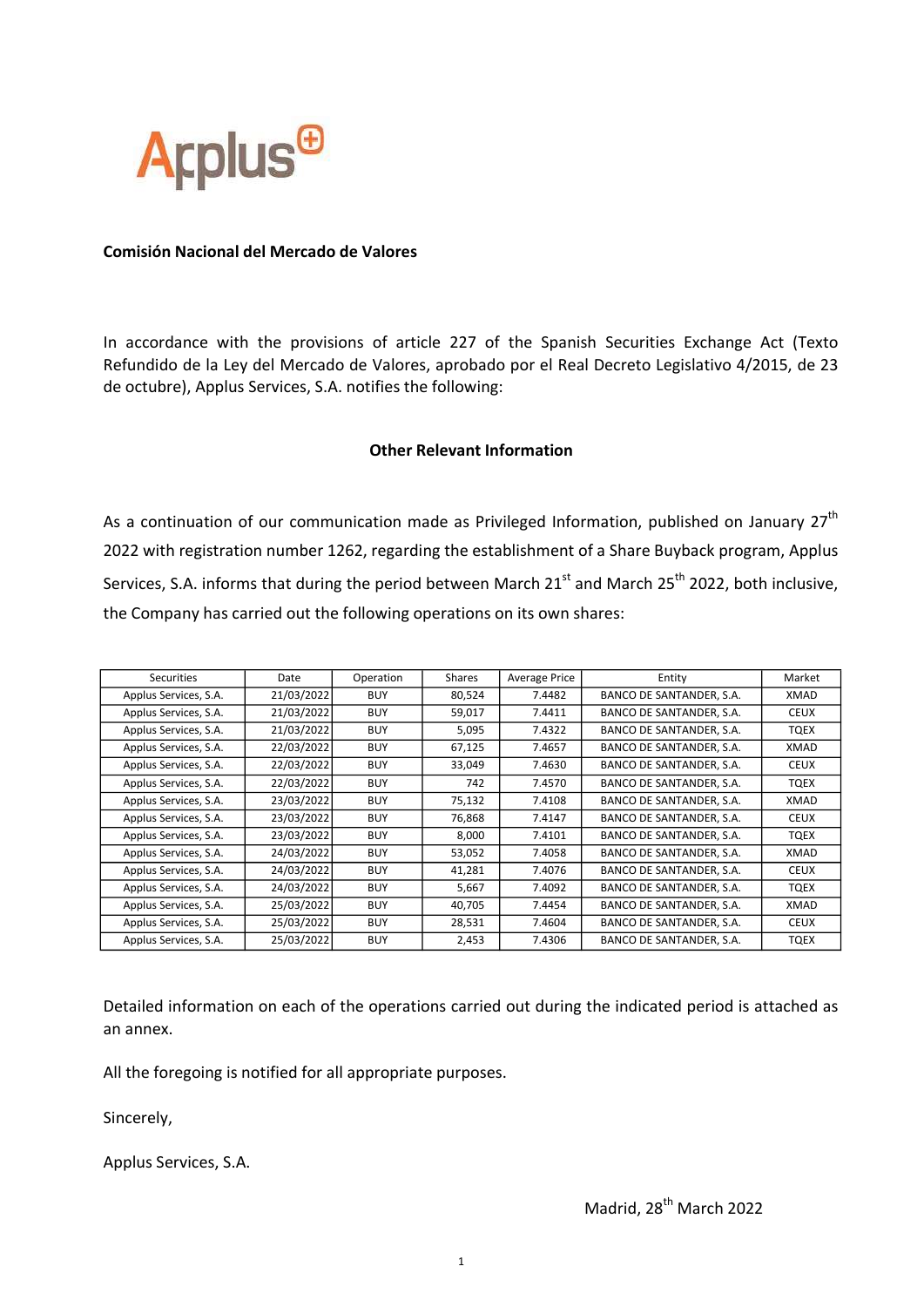| <b>Securities</b>         | Date       | <b>Operation</b> | <b>Number of</b><br><b>Shares</b> | <b>Price in Euros</b><br>per Share | <b>Market</b> | Entity                   |
|---------------------------|------------|------------------|-----------------------------------|------------------------------------|---------------|--------------------------|
| <b>APPLUS SERVICES SA</b> | 2022-03-21 | <b>BUY</b>       | 1,744                             | 7.3650                             | <b>XMAD</b>   | Banco de Santander, S.A. |
| <b>APPLUS SERVICES SA</b> | 2022-03-21 | <b>BUY</b>       | 7                                 | 7.3650                             | <b>CEUX</b>   | Banco de Santander, S.A. |
| <b>APPLUS SERVICES SA</b> | 2022-03-21 | <b>BUY</b>       | $\overline{7}$                    | 7.3800                             | <b>XMAD</b>   | Banco de Santander, S.A. |
| <b>APPLUS SERVICES SA</b> | 2022-03-21 | <b>BUY</b>       | 1,461                             | 7.3900                             | <b>XMAD</b>   | Banco de Santander, S.A. |
| <b>APPLUS SERVICES SA</b> | 2022-03-21 | <b>BUY</b>       | 2,945                             | 7.3900                             | <b>XMAD</b>   | Banco de Santander, S.A. |
| <b>APPLUS SERVICES SA</b> | 2022-03-21 | <b>BUY</b>       | 1,249                             | 7.3900                             | <b>XMAD</b>   | Banco de Santander, S.A. |
| <b>APPLUS SERVICES SA</b> | 2022-03-21 | <b>BUY</b>       | 1,536                             | 7.3950                             | <b>CEUX</b>   | Banco de Santander, S.A. |
| <b>APPLUS SERVICES SA</b> | 2022-03-21 | <b>BUY</b>       | 1,786                             | 7.3950                             | <b>CEUX</b>   | Banco de Santander, S.A. |
| <b>APPLUS SERVICES SA</b> | 2022-03-21 | <b>BUY</b>       | 340                               | 7.3950                             | <b>CEUX</b>   | Banco de Santander, S.A. |
| <b>APPLUS SERVICES SA</b> | 2022-03-21 | <b>BUY</b>       | 1,188                             | 7.3950                             | <b>CEUX</b>   | Banco de Santander, S.A. |
| <b>APPLUS SERVICES SA</b> | 2022-03-21 | <b>BUY</b>       | 1,479                             | 7.4000                             | <b>CEUX</b>   | Banco de Santander, S.A. |
| <b>APPLUS SERVICES SA</b> | 2022-03-21 | <b>BUY</b>       | 1,485                             | 7.4000                             | <b>CEUX</b>   | Banco de Santander, S.A. |
| <b>APPLUS SERVICES SA</b> | 2022-03-21 | <b>BUY</b>       | 946                               | 7.4000                             | <b>CEUX</b>   | Banco de Santander, S.A. |
| <b>APPLUS SERVICES SA</b> | 2022-03-21 | <b>BUY</b>       | 1,826                             | 7.4050                             | <b>CEUX</b>   | Banco de Santander, S.A. |
| <b>APPLUS SERVICES SA</b> | 2022-03-21 | <b>BUY</b>       | 297                               | 7.4050                             | <b>CEUX</b>   | Banco de Santander, S.A. |
| <b>APPLUS SERVICES SA</b> | 2022-03-21 | <b>BUY</b>       | 541                               | 7.4050                             | <b>XMAD</b>   | Banco de Santander, S.A. |
| <b>APPLUS SERVICES SA</b> | 2022-03-21 | <b>BUY</b>       | 295                               | 7.4050                             | <b>CEUX</b>   | Banco de Santander, S.A. |
| <b>APPLUS SERVICES SA</b> | 2022-03-21 | <b>BUY</b>       | 435                               | 7.4050                             | <b>CEUX</b>   | Banco de Santander, S.A. |
| <b>APPLUS SERVICES SA</b> | 2022-03-21 | <b>BUY</b>       | 1,456                             | 7.4100                             | <b>TQEX</b>   | Banco de Santander, S.A. |
| <b>APPLUS SERVICES SA</b> | 2022-03-21 | <b>BUY</b>       | 517                               | 7.4100                             | <b>XMAD</b>   | Banco de Santander, S.A. |
| <b>APPLUS SERVICES SA</b> | 2022-03-21 | <b>BUY</b>       | 96                                | 7.4100                             | <b>CEUX</b>   | Banco de Santander, S.A. |
| <b>APPLUS SERVICES SA</b> | 2022-03-21 | <b>BUY</b>       | 238                               | 7.4150                             | <b>CEUX</b>   | Banco de Santander, S.A. |
| <b>APPLUS SERVICES SA</b> | 2022-03-21 | <b>BUY</b>       | 128                               | 7.4150                             | <b>CEUX</b>   | Banco de Santander, S.A. |
| <b>APPLUS SERVICES SA</b> | 2022-03-21 | <b>BUY</b>       | 1,307                             | 7.4150                             | <b>CEUX</b>   | Banco de Santander, S.A. |
| <b>APPLUS SERVICES SA</b> | 2022-03-21 | <b>BUY</b>       | 1,700                             | 7.4150                             | <b>TQEX</b>   | Banco de Santander, S.A. |
| <b>APPLUS SERVICES SA</b> | 2022-03-21 | <b>BUY</b>       | 300                               | 7.4150                             | XMAD          | Banco de Santander, S.A. |
| <b>APPLUS SERVICES SA</b> | 2022-03-21 | <b>BUY</b>       | 1,366                             | 7.4150                             | <b>XMAD</b>   | Banco de Santander, S.A. |
| <b>APPLUS SERVICES SA</b> | 2022-03-21 | <b>BUY</b>       | 342                               | 7.4150                             | <b>XMAD</b>   | Banco de Santander, S.A. |
| <b>APPLUS SERVICES SA</b> | 2022-03-21 | <b>BUY</b>       | 181                               | 7.4150                             | <b>TQEX</b>   | Banco de Santander, S.A. |
| <b>APPLUS SERVICES SA</b> | 2022-03-21 | <b>BUY</b>       | 287                               | 7.4150                             | <b>XMAD</b>   | Banco de Santander, S.A. |
| <b>APPLUS SERVICES SA</b> | 2022-03-21 | <b>BUY</b>       | 341                               | 7.4150                             | <b>CEUX</b>   | Banco de Santander, S.A. |
| <b>APPLUS SERVICES SA</b> | 2022-03-21 | <b>BUY</b>       | 1,766                             | 7.4200                             | XMAD          | Banco de Santander, S.A. |
| <b>APPLUS SERVICES SA</b> | 2022-03-21 | <b>BUY</b>       | 1,647                             | 7.4200                             | <b>CEUX</b>   | Banco de Santander, S.A. |
| <b>APPLUS SERVICES SA</b> | 2022-03-21 | <b>BUY</b>       | 926                               | 7.4200                             | <b>XMAD</b>   | Banco de Santander, S.A. |
| <b>APPLUS SERVICES SA</b> | 2022-03-21 | <b>BUY</b>       | 293                               | 7.4200                             | <b>CEUX</b>   | Banco de Santander, S.A. |
| <b>APPLUS SERVICES SA</b> | 2022-03-21 | <b>BUY</b>       | 1,443                             | 7.4200                             | <b>XMAD</b>   | Banco de Santander, S.A. |
| <b>APPLUS SERVICES SA</b> | 2022-03-21 | <b>BUY</b>       | 359                               | 7.4200                             | <b>CEUX</b>   | Banco de Santander, S.A. |
| <b>APPLUS SERVICES SA</b> | 2022-03-21 | <b>BUY</b>       | 1,143                             | 7.4200                             | <b>XMAD</b>   | Banco de Santander, S.A. |
| <b>APPLUS SERVICES SA</b> | 2022-03-21 | <b>BUY</b>       | 308                               | 7.4200                             | <b>CEUX</b>   | Banco de Santander, S.A. |
| <b>APPLUS SERVICES SA</b> | 2022-03-21 | <b>BUY</b>       | 495                               | 7.4200                             | <b>XMAD</b>   | Banco de Santander, S.A. |
| <b>APPLUS SERVICES SA</b> | 2022-03-21 | <b>BUY</b>       | 333                               | 7.4200                             | <b>XMAD</b>   | Banco de Santander, S.A. |
| <b>APPLUS SERVICES SA</b> | 2022-03-21 | <b>BUY</b>       | 353                               | 7.4250                             | <b>CEUX</b>   | Banco de Santander, S.A. |
| <b>APPLUS SERVICES SA</b> | 2022-03-21 | <b>BUY</b>       | 441                               | 7.4250                             | <b>CEUX</b>   | Banco de Santander, S.A. |
| <b>APPLUS SERVICES SA</b> | 2022-03-21 | <b>BUY</b>       | 634                               | 7.4250                             | <b>XMAD</b>   | Banco de Santander, S.A. |
| <b>APPLUS SERVICES SA</b> | 2022-03-21 | <b>BUY</b>       | 1,779                             | 7.4250                             | <b>CEUX</b>   | Banco de Santander, S.A. |
| <b>APPLUS SERVICES SA</b> | 2022-03-21 | <b>BUY</b>       | 30                                | 7.4250                             | <b>XMAD</b>   | Banco de Santander, S.A. |
| <b>APPLUS SERVICES SA</b> | 2022-03-21 | <b>BUY</b>       | 169                               | 7.4250                             | <b>CEUX</b>   | Banco de Santander, S.A. |
| <b>APPLUS SERVICES SA</b> | 2022-03-21 | <b>BUY</b>       | 615                               | 7.4250                             | <b>XMAD</b>   | Banco de Santander, S.A. |
| <b>APPLUS SERVICES SA</b> | 2022-03-21 | <b>BUY</b>       | 314                               | 7.4250                             | <b>XMAD</b>   | Banco de Santander, S.A. |
| <b>APPLUS SERVICES SA</b> | 2022-03-21 | <b>BUY</b>       | 378                               | 7.4250                             | <b>XMAD</b>   | Banco de Santander, S.A. |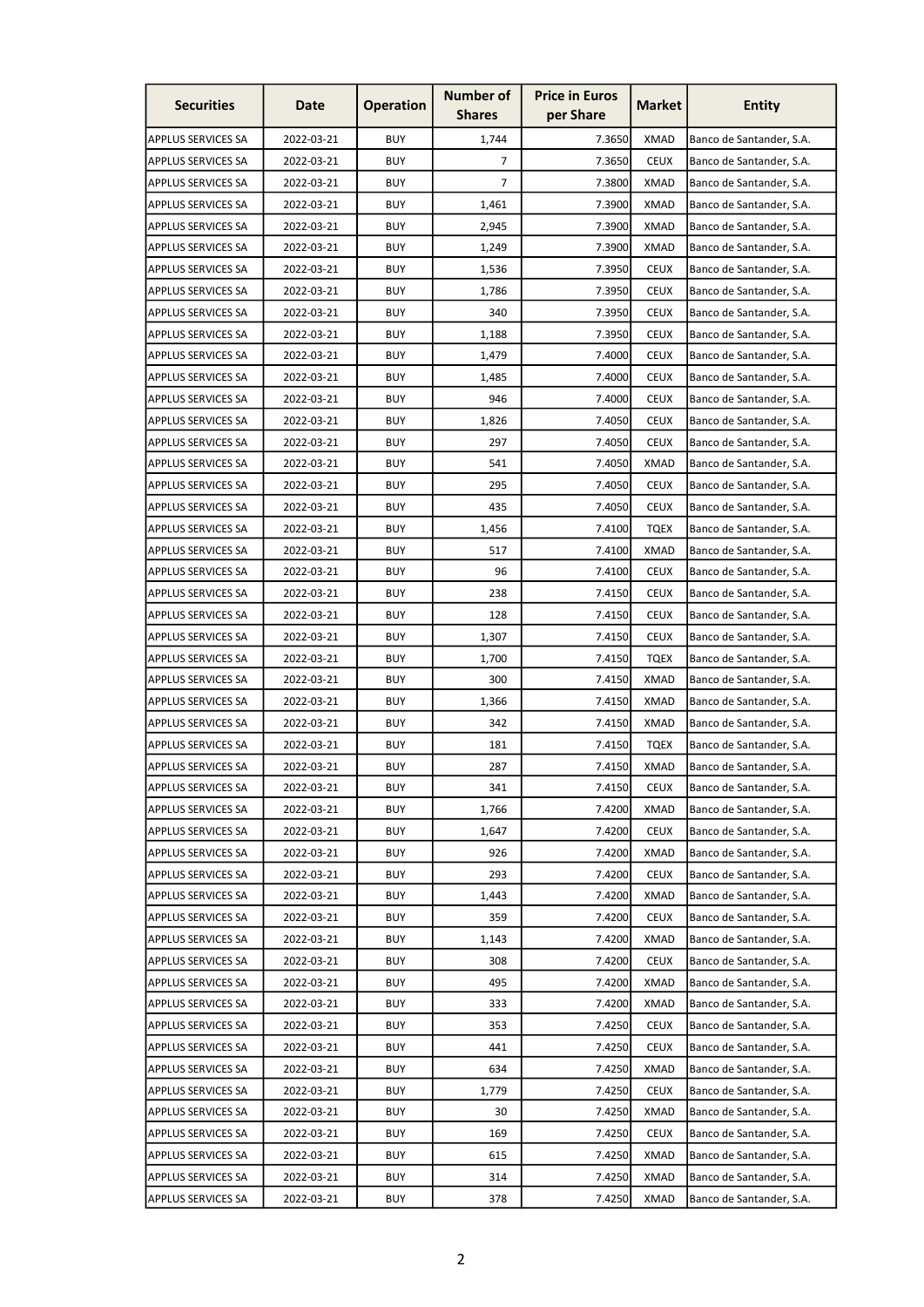| <b>Securities</b>         | Date       | <b>Operation</b> | <b>Number of</b><br><b>Shares</b> | <b>Price in Euros</b><br>per Share | <b>Market</b> | <b>Entity</b>            |
|---------------------------|------------|------------------|-----------------------------------|------------------------------------|---------------|--------------------------|
| <b>APPLUS SERVICES SA</b> | 2022-03-21 | <b>BUY</b>       | 468                               | 7.4300                             | <b>XMAD</b>   | Banco de Santander, S.A. |
| <b>APPLUS SERVICES SA</b> | 2022-03-21 | <b>BUY</b>       | 34                                | 7.4300                             | <b>XMAD</b>   | Banco de Santander, S.A. |
| <b>APPLUS SERVICES SA</b> | 2022-03-21 | <b>BUY</b>       | 847                               | 7.4300                             | <b>CEUX</b>   | Banco de Santander, S.A. |
| <b>APPLUS SERVICES SA</b> | 2022-03-21 | <b>BUY</b>       | 734                               | 7.4300                             | <b>XMAD</b>   | Banco de Santander, S.A. |
| <b>APPLUS SERVICES SA</b> | 2022-03-21 | <b>BUY</b>       | 300                               | 7.4300                             | <b>XMAD</b>   | Banco de Santander, S.A. |
| <b>APPLUS SERVICES SA</b> | 2022-03-21 | <b>BUY</b>       | 48                                | 7.4300                             | <b>XMAD</b>   | Banco de Santander, S.A. |
| <b>APPLUS SERVICES SA</b> | 2022-03-21 | <b>BUY</b>       | 313                               | 7.4300                             | <b>CEUX</b>   | Banco de Santander, S.A. |
| <b>APPLUS SERVICES SA</b> | 2022-03-21 | <b>BUY</b>       | 2,384                             | 7.4300                             | <b>CEUX</b>   | Banco de Santander, S.A. |
| <b>APPLUS SERVICES SA</b> | 2022-03-21 | <b>BUY</b>       | 2,268                             | 7.4300                             | <b>XMAD</b>   | Banco de Santander, S.A. |
| <b>APPLUS SERVICES SA</b> | 2022-03-21 | <b>BUY</b>       | 472                               | 7.4300                             | <b>CEUX</b>   | Banco de Santander, S.A. |
| <b>APPLUS SERVICES SA</b> | 2022-03-21 | <b>BUY</b>       | 770                               | 7.4300                             | <b>CEUX</b>   | Banco de Santander, S.A. |
| <b>APPLUS SERVICES SA</b> | 2022-03-21 | <b>BUY</b>       | 802                               | 7.4300                             | <b>CEUX</b>   | Banco de Santander, S.A. |
| <b>APPLUS SERVICES SA</b> | 2022-03-21 | <b>BUY</b>       | 3,661                             | 7.4350                             | <b>XMAD</b>   | Banco de Santander, S.A. |
| <b>APPLUS SERVICES SA</b> | 2022-03-21 | <b>BUY</b>       | 1,420                             | 7.4350                             | <b>CEUX</b>   | Banco de Santander, S.A. |
| <b>APPLUS SERVICES SA</b> | 2022-03-21 | <b>BUY</b>       | 1,868                             | 7.4350                             | <b>XMAD</b>   | Banco de Santander, S.A. |
| <b>APPLUS SERVICES SA</b> | 2022-03-21 | <b>BUY</b>       | 16                                | 7.4350                             | <b>CEUX</b>   | Banco de Santander, S.A. |
| <b>APPLUS SERVICES SA</b> | 2022-03-21 | <b>BUY</b>       | 407                               | 7.4350                             | <b>XMAD</b>   | Banco de Santander, S.A. |
| <b>APPLUS SERVICES SA</b> | 2022-03-21 | <b>BUY</b>       | 338                               | 7.4350                             | <b>XMAD</b>   | Banco de Santander, S.A. |
| <b>APPLUS SERVICES SA</b> | 2022-03-21 | <b>BUY</b>       | 497                               | 7.4350                             | <b>CEUX</b>   | Banco de Santander, S.A. |
| <b>APPLUS SERVICES SA</b> | 2022-03-21 | <b>BUY</b>       | 300                               | 7.4350                             | XMAD          | Banco de Santander, S.A. |
| <b>APPLUS SERVICES SA</b> | 2022-03-21 | <b>BUY</b>       | 300                               | 7.4350                             | <b>CEUX</b>   | Banco de Santander, S.A. |
| <b>APPLUS SERVICES SA</b> | 2022-03-21 | <b>BUY</b>       | 405                               | 7.4350                             | <b>XMAD</b>   | Banco de Santander, S.A. |
| <b>APPLUS SERVICES SA</b> | 2022-03-21 | <b>BUY</b>       | 1,131                             | 7.4350                             | <b>CEUX</b>   | Banco de Santander, S.A. |
| <b>APPLUS SERVICES SA</b> | 2022-03-21 | <b>BUY</b>       | 295                               | 7.4350                             | <b>XMAD</b>   | Banco de Santander, S.A. |
| <b>APPLUS SERVICES SA</b> | 2022-03-21 | <b>BUY</b>       | 1,446                             | 7.4400                             | <b>XMAD</b>   | Banco de Santander, S.A. |
| <b>APPLUS SERVICES SA</b> | 2022-03-21 | <b>BUY</b>       | 2,106                             | 7.4400                             | <b>CEUX</b>   | Banco de Santander, S.A. |
| <b>APPLUS SERVICES SA</b> | 2022-03-21 | <b>BUY</b>       | 346                               | 7.4400                             | <b>CEUX</b>   | Banco de Santander, S.A. |
| <b>APPLUS SERVICES SA</b> | 2022-03-21 | <b>BUY</b>       | 310                               | 7.4400                             | <b>XMAD</b>   | Banco de Santander, S.A. |
| APPLUS SERVICES SA        | 2022-03-21 | <b>BUY</b>       | 125                               | 7.4400                             | <b>CEUX</b>   | Banco de Santander, S.A. |
| <b>APPLUS SERVICES SA</b> | 2022-03-21 | <b>BUY</b>       | 300                               | 7.4400                             | <b>XMAD</b>   | Banco de Santander, S.A. |
| <b>APPLUS SERVICES SA</b> | 2022-03-21 | <b>BUY</b>       | 228                               | 7.4400                             | <b>XMAD</b>   | Banco de Santander, S.A. |
| <b>APPLUS SERVICES SA</b> | 2022-03-21 | <b>BUY</b>       | 426                               | 7.4400                             | <b>XMAD</b>   | Banco de Santander, S.A. |
| <b>APPLUS SERVICES SA</b> | 2022-03-21 | <b>BUY</b>       | 303                               | 7.4400                             | <b>XMAD</b>   | Banco de Santander, S.A. |
| <b>APPLUS SERVICES SA</b> | 2022-03-21 | <b>BUY</b>       | 454                               | 7.4400                             | <b>CEUX</b>   | Banco de Santander, S.A. |
| <b>APPLUS SERVICES SA</b> | 2022-03-21 | <b>BUY</b>       | 930                               | 7.4400                             | <b>XMAD</b>   | Banco de Santander, S.A. |
| <b>APPLUS SERVICES SA</b> | 2022-03-21 | <b>BUY</b>       | 2,317                             | 7.4400                             | <b>XMAD</b>   | Banco de Santander, S.A. |
| <b>APPLUS SERVICES SA</b> | 2022-03-21 | <b>BUY</b>       | 357                               | 7.4400                             | <b>CEUX</b>   | Banco de Santander, S.A. |
| <b>APPLUS SERVICES SA</b> | 2022-03-21 | <b>BUY</b>       | 527                               | 7.4400                             | <b>CEUX</b>   | Banco de Santander, S.A. |
| <b>APPLUS SERVICES SA</b> | 2022-03-21 | <b>BUY</b>       | 326                               | 7.4400                             | <b>TQEX</b>   | Banco de Santander, S.A. |
| <b>APPLUS SERVICES SA</b> | 2022-03-21 | <b>BUY</b>       | 387                               | 7.4400                             | <b>XMAD</b>   | Banco de Santander, S.A. |
| <b>APPLUS SERVICES SA</b> | 2022-03-21 | <b>BUY</b>       | 3,088                             | 7.4400                             | <b>XMAD</b>   | Banco de Santander, S.A. |
| <b>APPLUS SERVICES SA</b> | 2022-03-21 | <b>BUY</b>       | 281                               | 7.4450                             | <b>XMAD</b>   | Banco de Santander, S.A. |
| <b>APPLUS SERVICES SA</b> | 2022-03-21 | <b>BUY</b>       | 1,517                             | 7.4450                             | <b>XMAD</b>   | Banco de Santander, S.A. |
| <b>APPLUS SERVICES SA</b> | 2022-03-21 | <b>BUY</b>       | 382                               | 7.4450                             | <b>CEUX</b>   | Banco de Santander, S.A. |
| <b>APPLUS SERVICES SA</b> | 2022-03-21 | <b>BUY</b>       | 315                               | 7.4450                             | <b>CEUX</b>   | Banco de Santander, S.A. |
| <b>APPLUS SERVICES SA</b> | 2022-03-21 | <b>BUY</b>       | 758                               | 7.4450                             | <b>CEUX</b>   | Banco de Santander, S.A. |
| <b>APPLUS SERVICES SA</b> | 2022-03-21 | <b>BUY</b>       | 620                               | 7.4450                             | <b>XMAD</b>   | Banco de Santander, S.A. |
| APPLUS SERVICES SA        | 2022-03-21 | <b>BUY</b>       | 801                               | 7.4450                             | <b>XMAD</b>   | Banco de Santander, S.A. |
| APPLUS SERVICES SA        | 2022-03-21 | <b>BUY</b>       | 326                               | 7.4450                             | <b>XMAD</b>   | Banco de Santander, S.A. |
| <b>APPLUS SERVICES SA</b> | 2022-03-21 | <b>BUY</b>       | 574                               | 7.4500                             | <b>CEUX</b>   | Banco de Santander, S.A. |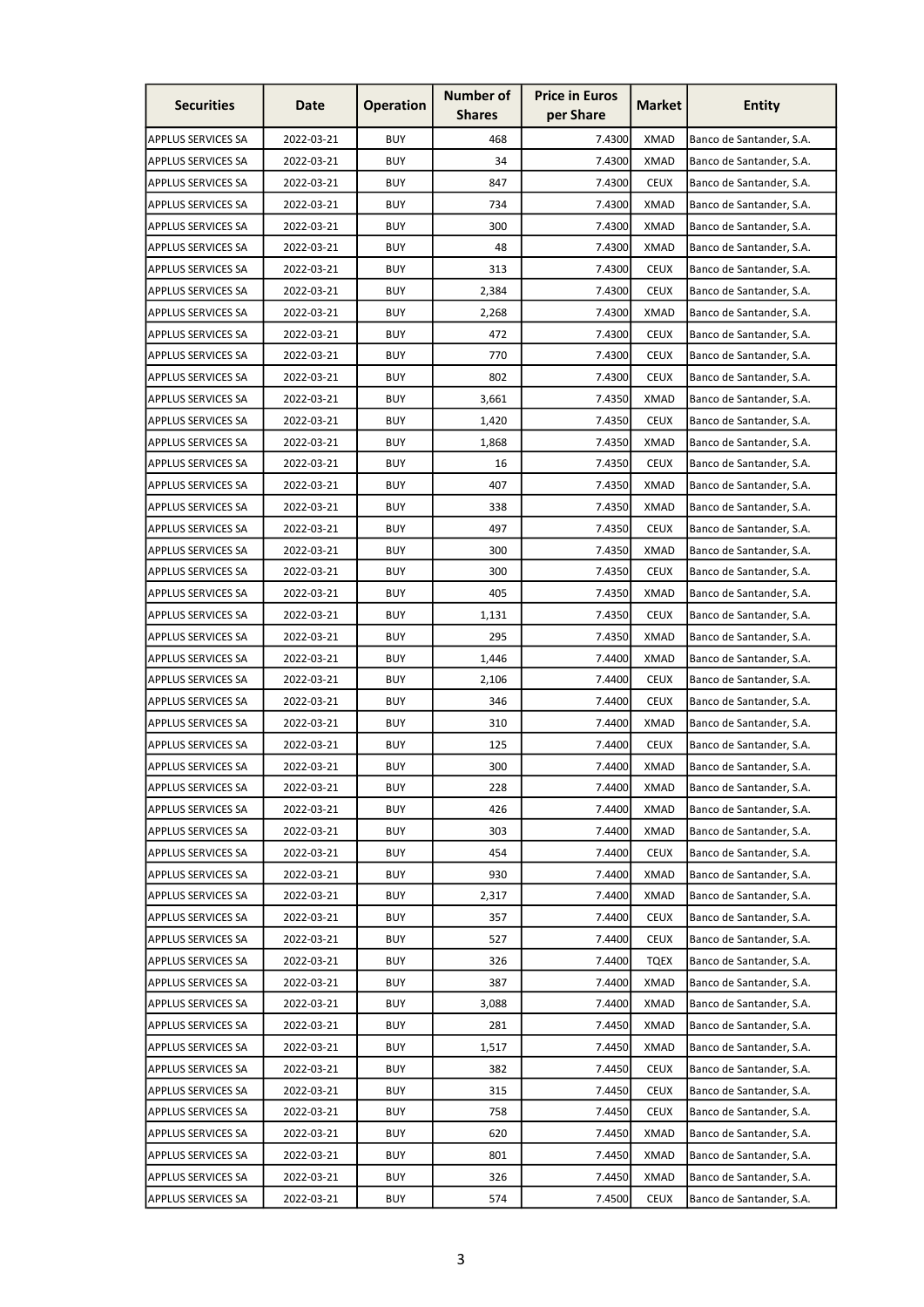| <b>Securities</b>         | Date       | <b>Operation</b> | <b>Number of</b><br><b>Shares</b> | <b>Price in Euros</b><br>per Share | <b>Market</b> | Entity                   |
|---------------------------|------------|------------------|-----------------------------------|------------------------------------|---------------|--------------------------|
| <b>APPLUS SERVICES SA</b> | 2022-03-21 | <b>BUY</b>       | 9                                 | 7.4500                             | <b>CEUX</b>   | Banco de Santander, S.A. |
| <b>APPLUS SERVICES SA</b> | 2022-03-21 | <b>BUY</b>       | 538                               | 7.4500                             | <b>CEUX</b>   | Banco de Santander, S.A. |
| <b>APPLUS SERVICES SA</b> | 2022-03-21 | <b>BUY</b>       | 504                               | 7.4500                             | <b>CEUX</b>   | Banco de Santander, S.A. |
| <b>APPLUS SERVICES SA</b> | 2022-03-21 | <b>BUY</b>       | 1,172                             | 7.4500                             | <b>CEUX</b>   | Banco de Santander, S.A. |
| <b>APPLUS SERVICES SA</b> | 2022-03-21 | <b>BUY</b>       | 343                               | 7.4500                             | <b>XMAD</b>   | Banco de Santander, S.A. |
| <b>APPLUS SERVICES SA</b> | 2022-03-21 | <b>BUY</b>       | 711                               | 7.4500                             | <b>CEUX</b>   | Banco de Santander, S.A. |
| <b>APPLUS SERVICES SA</b> | 2022-03-21 | <b>BUY</b>       | 793                               | 7.4500                             | XMAD          | Banco de Santander, S.A. |
| <b>APPLUS SERVICES SA</b> | 2022-03-21 | <b>BUY</b>       | 299                               | 7.4500                             | <b>XMAD</b>   | Banco de Santander, S.A. |
| <b>APPLUS SERVICES SA</b> | 2022-03-21 | <b>BUY</b>       | 550                               | 7.4500                             | <b>XMAD</b>   | Banco de Santander, S.A. |
| <b>APPLUS SERVICES SA</b> | 2022-03-21 | <b>BUY</b>       | 604                               | 7.4500                             | <b>CEUX</b>   | Banco de Santander, S.A. |
| <b>APPLUS SERVICES SA</b> | 2022-03-21 | <b>BUY</b>       | 152                               | 7.4500                             | <b>CEUX</b>   | Banco de Santander, S.A. |
| <b>APPLUS SERVICES SA</b> | 2022-03-21 | <b>BUY</b>       | 1,007                             | 7.4500                             | <b>XMAD</b>   | Banco de Santander, S.A. |
| <b>APPLUS SERVICES SA</b> | 2022-03-21 | <b>BUY</b>       | 300                               | 7.4500                             | <b>CEUX</b>   | Banco de Santander, S.A. |
| <b>APPLUS SERVICES SA</b> | 2022-03-21 | <b>BUY</b>       | 395                               | 7.4500                             | <b>XMAD</b>   | Banco de Santander, S.A. |
| <b>APPLUS SERVICES SA</b> | 2022-03-21 | <b>BUY</b>       | 1,023                             | 7.4500                             | <b>TQEX</b>   | Banco de Santander, S.A. |
| <b>APPLUS SERVICES SA</b> | 2022-03-21 | <b>BUY</b>       | 639                               | 7.4500                             | <b>CEUX</b>   | Banco de Santander, S.A. |
| <b>APPLUS SERVICES SA</b> | 2022-03-21 | <b>BUY</b>       | 2,975                             | 7.4500                             | <b>CEUX</b>   | Banco de Santander, S.A. |
| <b>APPLUS SERVICES SA</b> | 2022-03-21 | <b>BUY</b>       | 1,622                             | 7.4550                             | <b>CEUX</b>   | Banco de Santander, S.A. |
| <b>APPLUS SERVICES SA</b> | 2022-03-21 | <b>BUY</b>       | 334                               | 7.4550                             | <b>CEUX</b>   | Banco de Santander, S.A. |
| <b>APPLUS SERVICES SA</b> | 2022-03-21 | <b>BUY</b>       | 97                                | 7.4550                             | <b>XMAD</b>   | Banco de Santander, S.A. |
| <b>APPLUS SERVICES SA</b> | 2022-03-21 | <b>BUY</b>       | 186                               | 7.4550                             | <b>XMAD</b>   | Banco de Santander, S.A. |
| <b>APPLUS SERVICES SA</b> | 2022-03-21 | <b>BUY</b>       | 582                               | 7.4600                             | <b>XMAD</b>   | Banco de Santander, S.A. |
| <b>APPLUS SERVICES SA</b> | 2022-03-21 | <b>BUY</b>       | 1,642                             | 7.4600                             | <b>CEUX</b>   | Banco de Santander, S.A. |
| <b>APPLUS SERVICES SA</b> | 2022-03-21 | <b>BUY</b>       | 3,229                             | 7.4600                             | <b>XMAD</b>   | Banco de Santander, S.A. |
| <b>APPLUS SERVICES SA</b> | 2022-03-21 | <b>BUY</b>       | 107                               | 7.4600                             | <b>CEUX</b>   | Banco de Santander, S.A. |
| <b>APPLUS SERVICES SA</b> | 2022-03-21 | <b>BUY</b>       | 2,102                             | 7.4600                             | XMAD          | Banco de Santander, S.A. |
| <b>APPLUS SERVICES SA</b> | 2022-03-21 | <b>BUY</b>       | 472                               | 7.4600                             | <b>CEUX</b>   | Banco de Santander, S.A. |
| <b>APPLUS SERVICES SA</b> | 2022-03-21 | <b>BUY</b>       | 244                               | 7.4600                             | <b>CEUX</b>   | Banco de Santander, S.A. |
| <b>APPLUS SERVICES SA</b> | 2022-03-21 | <b>BUY</b>       | 220                               | 7.4600                             | <b>CEUX</b>   | Banco de Santander, S.A. |
| <b>APPLUS SERVICES SA</b> | 2022-03-21 | <b>BUY</b>       | 1,666                             | 7.4600                             | <b>CEUX</b>   | Banco de Santander, S.A. |
| <b>APPLUS SERVICES SA</b> | 2022-03-21 | <b>BUY</b>       | 57                                | 7.4600                             | <b>XMAD</b>   | Banco de Santander, S.A. |
| <b>APPLUS SERVICES SA</b> | 2022-03-21 | <b>BUY</b>       | 3,124                             | 7.4600                             | <b>XMAD</b>   | Banco de Santander, S.A. |
| <b>APPLUS SERVICES SA</b> | 2022-03-21 | <b>BUY</b>       | 485                               | 7.4600                             | <b>XMAD</b>   | Banco de Santander, S.A. |
| <b>APPLUS SERVICES SA</b> | 2022-03-21 | <b>BUY</b>       | 611                               | 7.4600                             | <b>XMAD</b>   | Banco de Santander, S.A. |
| <b>APPLUS SERVICES SA</b> | 2022-03-21 | <b>BUY</b>       | 191                               | 7.4600                             | <b>XMAD</b>   | Banco de Santander, S.A. |
| <b>APPLUS SERVICES SA</b> | 2022-03-21 | <b>BUY</b>       | 2,015                             | 7.4600                             | <b>XMAD</b>   | Banco de Santander, S.A. |
| <b>APPLUS SERVICES SA</b> | 2022-03-21 | <b>BUY</b>       | 23                                | 7.4600                             | <b>CEUX</b>   | Banco de Santander, S.A. |
| <b>APPLUS SERVICES SA</b> | 2022-03-21 | <b>BUY</b>       | 103                               | 7.4600                             | <b>XMAD</b>   | Banco de Santander, S.A. |
| <b>APPLUS SERVICES SA</b> | 2022-03-21 | <b>BUY</b>       | 500                               | 7.4650                             | <b>XMAD</b>   | Banco de Santander, S.A. |
| <b>APPLUS SERVICES SA</b> | 2022-03-21 | <b>BUY</b>       | 3,419                             | 7.4750                             | <b>CEUX</b>   | Banco de Santander, S.A. |
| <b>APPLUS SERVICES SA</b> | 2022-03-21 | <b>BUY</b>       | 3,739                             | 7.4750                             | <b>XMAD</b>   | Banco de Santander, S.A. |
| <b>APPLUS SERVICES SA</b> | 2022-03-21 | <b>BUY</b>       | 1,585                             | 7.4750                             | <b>XMAD</b>   | Banco de Santander, S.A. |
| <b>APPLUS SERVICES SA</b> | 2022-03-21 | <b>BUY</b>       | 417                               | 7.4750                             | <b>XMAD</b>   | Banco de Santander, S.A. |
| <b>APPLUS SERVICES SA</b> | 2022-03-21 | <b>BUY</b>       | 598                               | 7.4750                             | <b>XMAD</b>   | Banco de Santander, S.A. |
| <b>APPLUS SERVICES SA</b> | 2022-03-21 | <b>BUY</b>       | 1,457                             | 7.4800                             | <b>CEUX</b>   | Banco de Santander, S.A. |
| <b>APPLUS SERVICES SA</b> | 2022-03-21 | <b>BUY</b>       | 650                               | 7.4800                             | <b>XMAD</b>   | Banco de Santander, S.A. |
| <b>APPLUS SERVICES SA</b> | 2022-03-21 | <b>BUY</b>       | 497                               | 7.4800                             | <b>XMAD</b>   | Banco de Santander, S.A. |
| <b>APPLUS SERVICES SA</b> | 2022-03-21 | <b>BUY</b>       | 1,557                             | 7.4800                             | <b>CEUX</b>   | Banco de Santander, S.A. |
| <b>APPLUS SERVICES SA</b> | 2022-03-21 | <b>BUY</b>       | 740                               | 7.4800                             | <b>XMAD</b>   | Banco de Santander, S.A. |
| <b>APPLUS SERVICES SA</b> | 2022-03-21 | <b>BUY</b>       | 157                               | 7.4800                             | <b>XMAD</b>   | Banco de Santander, S.A. |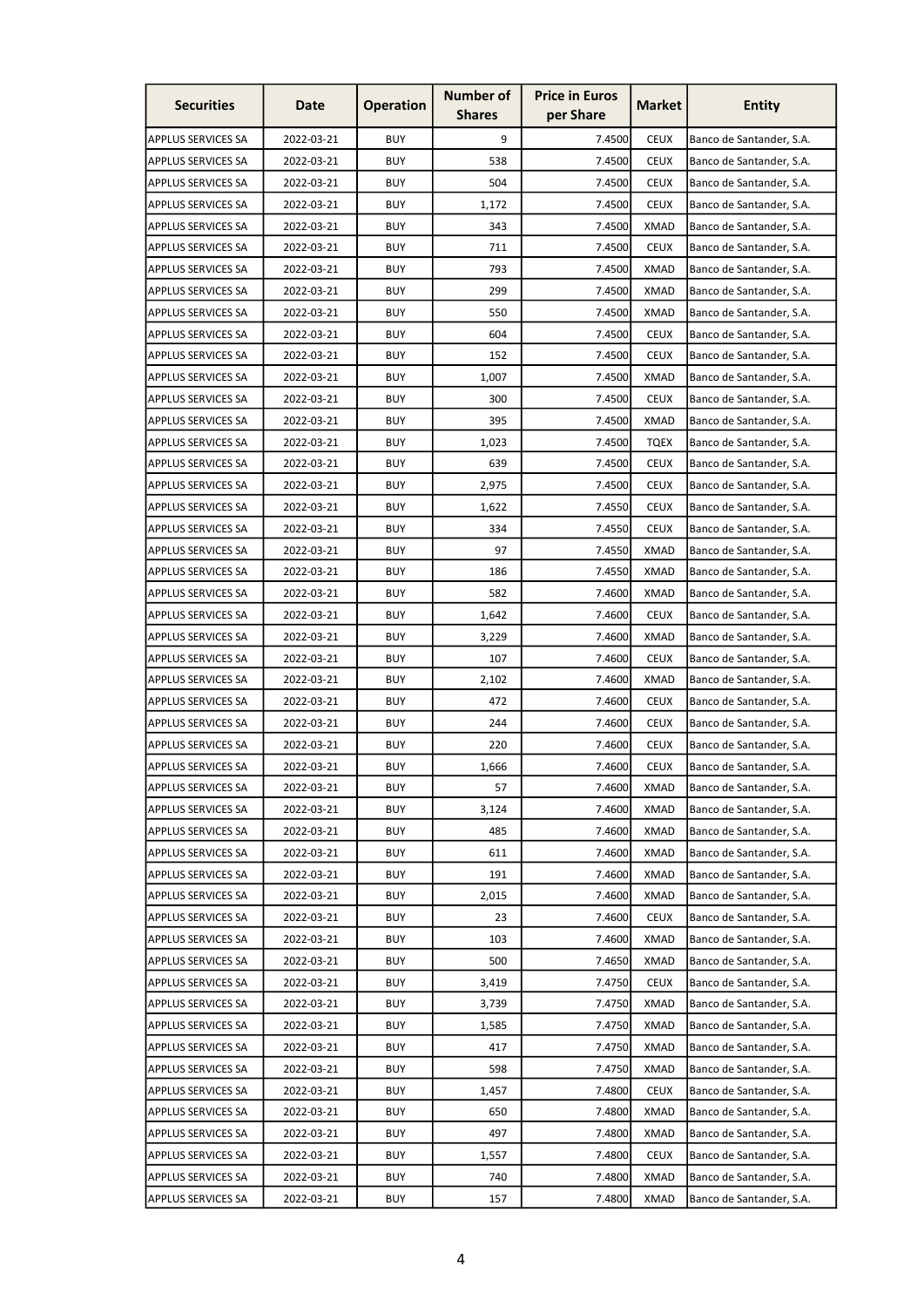| <b>Securities</b>         | Date       | <b>Operation</b> | <b>Number of</b><br><b>Shares</b> | <b>Price in Euros</b><br>per Share | <b>Market</b> | <b>Entity</b>            |
|---------------------------|------------|------------------|-----------------------------------|------------------------------------|---------------|--------------------------|
| <b>APPLUS SERVICES SA</b> | 2022-03-21 | <b>BUY</b>       | 1,580                             | 7.4850                             | <b>XMAD</b>   | Banco de Santander, S.A. |
| <b>APPLUS SERVICES SA</b> | 2022-03-21 | <b>BUY</b>       | 678                               | 7.4850                             | <b>XMAD</b>   | Banco de Santander, S.A. |
| <b>APPLUS SERVICES SA</b> | 2022-03-21 | <b>BUY</b>       | 341                               | 7.4850                             | <b>CEUX</b>   | Banco de Santander, S.A. |
| <b>APPLUS SERVICES SA</b> | 2022-03-21 | <b>BUY</b>       | 1,388                             | 7.4850                             | <b>XMAD</b>   | Banco de Santander, S.A. |
| <b>APPLUS SERVICES SA</b> | 2022-03-21 | <b>BUY</b>       | 1,626                             | 7.4900                             | <b>CEUX</b>   | Banco de Santander, S.A. |
| <b>APPLUS SERVICES SA</b> | 2022-03-21 | <b>BUY</b>       | 1,508                             | 7.5000                             | <b>XMAD</b>   | Banco de Santander, S.A. |
| <b>APPLUS SERVICES SA</b> | 2022-03-21 | <b>BUY</b>       | 2,926                             | 7.5100                             | <b>XMAD</b>   | Banco de Santander, S.A. |
| <b>APPLUS SERVICES SA</b> | 2022-03-21 | <b>BUY</b>       | 785                               | 7.5100                             | <b>CEUX</b>   | Banco de Santander, S.A. |
| <b>APPLUS SERVICES SA</b> | 2022-03-21 | <b>BUY</b>       | 1,622                             | 7.5100                             | <b>XMAD</b>   | Banco de Santander, S.A. |
| <b>APPLUS SERVICES SA</b> | 2022-03-21 | <b>BUY</b>       | 1,081                             | 7.5150                             | <b>XMAD</b>   | Banco de Santander, S.A. |
| <b>APPLUS SERVICES SA</b> | 2022-03-21 | <b>BUY</b>       | 380                               | 7.5200                             | <b>CEUX</b>   | Banco de Santander, S.A. |
| <b>APPLUS SERVICES SA</b> | 2022-03-21 | <b>BUY</b>       | 1,447                             | 7.5200                             | <b>XMAD</b>   | Banco de Santander, S.A. |
| <b>APPLUS SERVICES SA</b> | 2022-03-21 | <b>BUY</b>       | 1,543                             | 7.5250                             | <b>CEUX</b>   | Banco de Santander, S.A. |
| <b>APPLUS SERVICES SA</b> | 2022-03-21 | <b>BUY</b>       | 409                               | 7.5400                             | <b>TQEX</b>   | Banco de Santander, S.A. |
| <b>APPLUS SERVICES SA</b> | 2022-03-22 | <b>BUY</b>       | 295                               | 7.4000                             | <b>CEUX</b>   | Banco de Santander, S.A. |
| <b>APPLUS SERVICES SA</b> | 2022-03-22 | <b>BUY</b>       | 707                               | 7.4000                             | <b>XMAD</b>   | Banco de Santander, S.A. |
| <b>APPLUS SERVICES SA</b> | 2022-03-22 | <b>BUY</b>       | 296                               | 7.4050                             | <b>CEUX</b>   | Banco de Santander, S.A. |
| <b>APPLUS SERVICES SA</b> | 2022-03-22 | <b>BUY</b>       | 386                               | 7.4050                             | <b>CEUX</b>   | Banco de Santander, S.A. |
| <b>APPLUS SERVICES SA</b> | 2022-03-22 | <b>BUY</b>       | 51                                | 7.4100                             | <b>XMAD</b>   | Banco de Santander, S.A. |
| <b>APPLUS SERVICES SA</b> | 2022-03-22 | <b>BUY</b>       | 121                               | 7.4150                             | TQEX          | Banco de Santander, S.A. |
| <b>APPLUS SERVICES SA</b> | 2022-03-22 | <b>BUY</b>       | 957                               | 7.4150                             | <b>XMAD</b>   | Banco de Santander, S.A. |
| <b>APPLUS SERVICES SA</b> | 2022-03-22 | <b>BUY</b>       | 312                               | 7.4150                             | <b>CEUX</b>   | Banco de Santander, S.A. |
| <b>APPLUS SERVICES SA</b> | 2022-03-22 | <b>BUY</b>       | 458                               | 7.4150                             | <b>XMAD</b>   | Banco de Santander, S.A. |
| <b>APPLUS SERVICES SA</b> | 2022-03-22 | <b>BUY</b>       | 434                               | 7.4150                             | <b>XMAD</b>   | Banco de Santander, S.A. |
| <b>APPLUS SERVICES SA</b> | 2022-03-22 | <b>BUY</b>       | 915                               | 7.4200                             | <b>XMAD</b>   | Banco de Santander, S.A. |
| <b>APPLUS SERVICES SA</b> | 2022-03-22 | <b>BUY</b>       | 347                               | 7.4200                             | <b>CEUX</b>   | Banco de Santander, S.A. |
| <b>APPLUS SERVICES SA</b> | 2022-03-22 | <b>BUY</b>       | 392                               | 7.4200                             | <b>CEUX</b>   | Banco de Santander, S.A. |
| <b>APPLUS SERVICES SA</b> | 2022-03-22 | <b>BUY</b>       | 310                               | 7.4250                             | <b>XMAD</b>   | Banco de Santander, S.A. |
| <b>APPLUS SERVICES SA</b> | 2022-03-22 | <b>BUY</b>       | 76                                | 7.4250                             | <b>CEUX</b>   | Banco de Santander, S.A. |
| <b>APPLUS SERVICES SA</b> | 2022-03-22 | <b>BUY</b>       | 947                               | 7.4300                             | <b>CEUX</b>   | Banco de Santander, S.A. |
| <b>APPLUS SERVICES SA</b> | 2022-03-22 | <b>BUY</b>       | 591                               | 7.4300                             | <b>CEUX</b>   | Banco de Santander, S.A. |
| <b>APPLUS SERVICES SA</b> | 2022-03-22 | <b>BUY</b>       | 352                               | 7.4300                             | <b>CEUX</b>   | Banco de Santander, S.A. |
| <b>APPLUS SERVICES SA</b> | 2022-03-22 | <b>BUY</b>       | 450                               | 7.4300                             | <b>CEUX</b>   | Banco de Santander, S.A. |
| <b>APPLUS SERVICES SA</b> | 2022-03-22 | <b>BUY</b>       | 381                               | 7.4350                             | <b>XMAD</b>   | Banco de Santander, S.A. |
| <b>APPLUS SERVICES SA</b> | 2022-03-22 | <b>BUY</b>       | 331                               | 7.4350                             | <b>CEUX</b>   | Banco de Santander, S.A. |
| <b>APPLUS SERVICES SA</b> | 2022-03-22 | <b>BUY</b>       | 151                               | 7.4350                             | <b>XMAD</b>   | Banco de Santander, S.A. |
| <b>APPLUS SERVICES SA</b> | 2022-03-22 | <b>BUY</b>       | 186                               | 7.4350                             | <b>XMAD</b>   | Banco de Santander, S.A. |
| <b>APPLUS SERVICES SA</b> | 2022-03-22 | <b>BUY</b>       | 2                                 | 7.4350                             | <b>XMAD</b>   | Banco de Santander, S.A. |
| <b>APPLUS SERVICES SA</b> | 2022-03-22 | <b>BUY</b>       | 336                               | 7.4350                             | <b>CEUX</b>   | Banco de Santander, S.A. |
| <b>APPLUS SERVICES SA</b> | 2022-03-22 | <b>BUY</b>       | 512                               | 7.4350                             | <b>CEUX</b>   | Banco de Santander, S.A. |
| <b>APPLUS SERVICES SA</b> | 2022-03-22 | <b>BUY</b>       | 410                               | 7.4350                             | <b>XMAD</b>   | Banco de Santander, S.A. |
| <b>APPLUS SERVICES SA</b> | 2022-03-22 | <b>BUY</b>       | 152                               | 7.4350                             | <b>XMAD</b>   | Banco de Santander, S.A. |
| <b>APPLUS SERVICES SA</b> | 2022-03-22 | <b>BUY</b>       | 65                                | 7.4350                             | <b>XMAD</b>   | Banco de Santander, S.A. |
| <b>APPLUS SERVICES SA</b> | 2022-03-22 | <b>BUY</b>       | 465                               | 7.4400                             | <b>XMAD</b>   | Banco de Santander, S.A. |
| <b>APPLUS SERVICES SA</b> | 2022-03-22 | <b>BUY</b>       | 318                               | 7.4400                             | <b>CEUX</b>   | Banco de Santander, S.A. |
| <b>APPLUS SERVICES SA</b> | 2022-03-22 | <b>BUY</b>       | 571                               | 7.4400                             | <b>XMAD</b>   | Banco de Santander, S.A. |
| <b>APPLUS SERVICES SA</b> | 2022-03-22 | <b>BUY</b>       | 357                               | 7.4400                             | <b>XMAD</b>   | Banco de Santander, S.A. |
| <b>APPLUS SERVICES SA</b> | 2022-03-22 | <b>BUY</b>       | 104                               | 7.4400                             | <b>CEUX</b>   | Banco de Santander, S.A. |
| <b>APPLUS SERVICES SA</b> | 2022-03-22 | <b>BUY</b>       | 535                               | 7.4400                             | <b>CEUX</b>   | Banco de Santander, S.A. |
| <b>APPLUS SERVICES SA</b> | 2022-03-22 | <b>BUY</b>       | 416                               | 7.4400                             | <b>XMAD</b>   | Banco de Santander, S.A. |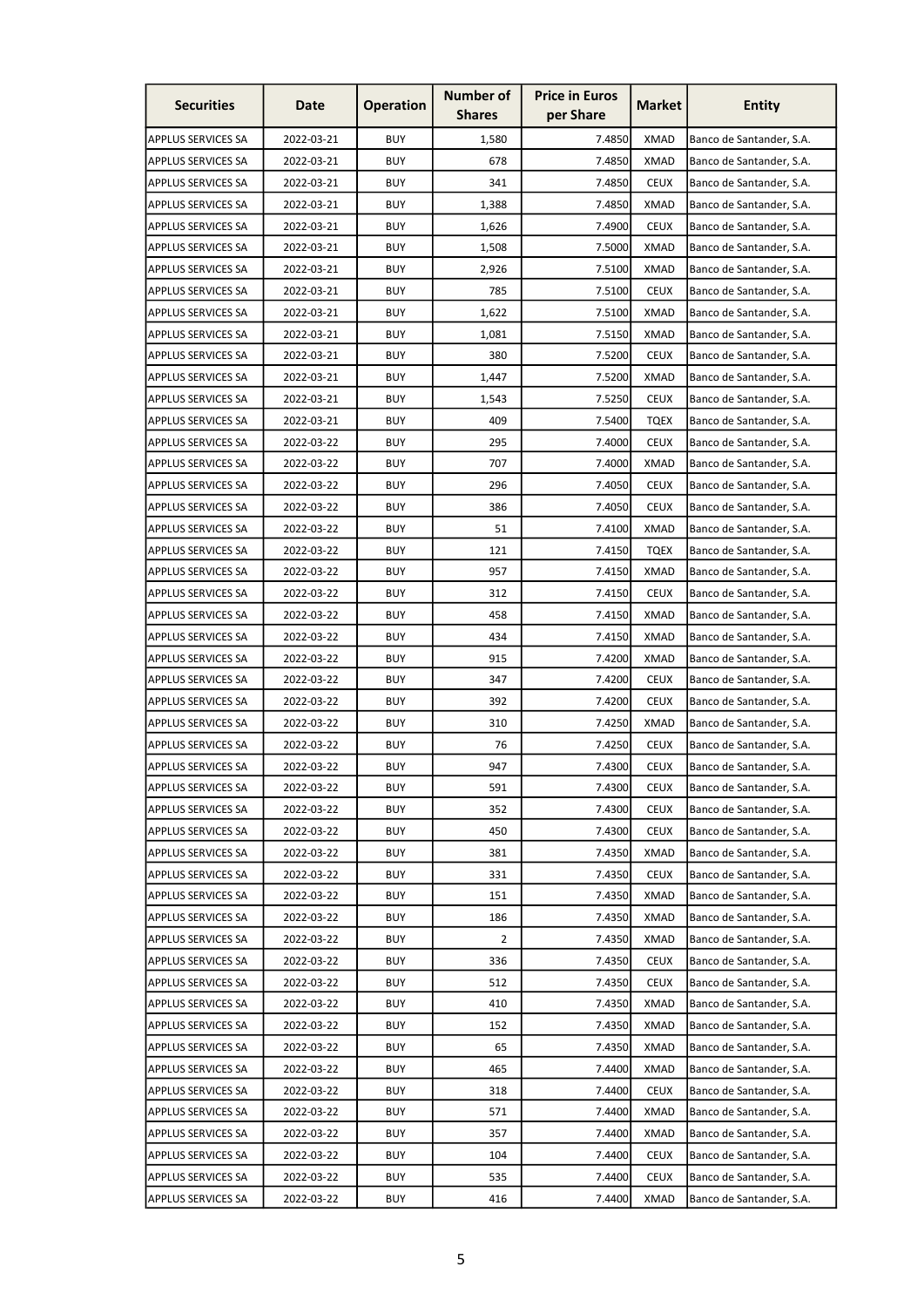| <b>Securities</b>         | Date       | <b>Operation</b> | <b>Number of</b><br><b>Shares</b> | <b>Price in Euros</b><br>per Share | <b>Market</b> | <b>Entity</b>            |
|---------------------------|------------|------------------|-----------------------------------|------------------------------------|---------------|--------------------------|
| <b>APPLUS SERVICES SA</b> | 2022-03-22 | <b>BUY</b>       | 534                               | 7.4400                             | <b>CEUX</b>   | Banco de Santander, S.A. |
| <b>APPLUS SERVICES SA</b> | 2022-03-22 | <b>BUY</b>       | 2,549                             | 7.4400                             | <b>XMAD</b>   | Banco de Santander, S.A. |
| <b>APPLUS SERVICES SA</b> | 2022-03-22 | <b>BUY</b>       | 2,802                             | 7.4400                             | <b>XMAD</b>   | Banco de Santander, S.A. |
| <b>APPLUS SERVICES SA</b> | 2022-03-22 | <b>BUY</b>       | 349                               | 7.4450                             | <b>XMAD</b>   | Banco de Santander, S.A. |
| <b>APPLUS SERVICES SA</b> | 2022-03-22 | <b>BUY</b>       | 567                               | 7.4450                             | <b>CEUX</b>   | Banco de Santander, S.A. |
| <b>APPLUS SERVICES SA</b> | 2022-03-22 | <b>BUY</b>       | 753                               | 7.4450                             | <b>XMAD</b>   | Banco de Santander, S.A. |
| <b>APPLUS SERVICES SA</b> | 2022-03-22 | <b>BUY</b>       | 353                               | 7.4450                             | <b>CEUX</b>   | Banco de Santander, S.A. |
| <b>APPLUS SERVICES SA</b> | 2022-03-22 | <b>BUY</b>       | 905                               | 7.4450                             | <b>XMAD</b>   | Banco de Santander, S.A. |
| <b>APPLUS SERVICES SA</b> | 2022-03-22 | <b>BUY</b>       | 348                               | 7.4450                             | <b>CEUX</b>   | Banco de Santander, S.A. |
| <b>APPLUS SERVICES SA</b> | 2022-03-22 | <b>BUY</b>       | 366                               | 7.4450                             | <b>CEUX</b>   | Banco de Santander, S.A. |
| <b>APPLUS SERVICES SA</b> | 2022-03-22 | <b>BUY</b>       | 355                               | 7.4500                             | <b>CEUX</b>   | Banco de Santander, S.A. |
| <b>APPLUS SERVICES SA</b> | 2022-03-22 | <b>BUY</b>       | 298                               | 7.4500                             | <b>XMAD</b>   | Banco de Santander, S.A. |
| <b>APPLUS SERVICES SA</b> | 2022-03-22 | <b>BUY</b>       | 196                               | 7.4500                             | <b>XMAD</b>   | Banco de Santander, S.A. |
| <b>APPLUS SERVICES SA</b> | 2022-03-22 | <b>BUY</b>       | 1,025                             | 7.4500                             | XMAD          | Banco de Santander, S.A. |
| <b>APPLUS SERVICES SA</b> | 2022-03-22 | <b>BUY</b>       | 338                               | 7.4500                             | <b>CEUX</b>   | Banco de Santander, S.A. |
| <b>APPLUS SERVICES SA</b> | 2022-03-22 | <b>BUY</b>       | 774                               | 7.4500                             | <b>XMAD</b>   | Banco de Santander, S.A. |
| <b>APPLUS SERVICES SA</b> | 2022-03-22 | <b>BUY</b>       | 137                               | 7.4500                             | <b>CEUX</b>   | Banco de Santander, S.A. |
| <b>APPLUS SERVICES SA</b> | 2022-03-22 | <b>BUY</b>       | 531                               | 7.4500                             | <b>XMAD</b>   | Banco de Santander, S.A. |
| <b>APPLUS SERVICES SA</b> | 2022-03-22 | <b>BUY</b>       | 306                               | 7.4550                             | TQEX          | Banco de Santander, S.A. |
| <b>APPLUS SERVICES SA</b> | 2022-03-22 | <b>BUY</b>       | 356                               | 7.4550                             | <b>CEUX</b>   | Banco de Santander, S.A. |
| <b>APPLUS SERVICES SA</b> | 2022-03-22 | <b>BUY</b>       | 134                               | 7.4550                             | <b>CEUX</b>   | Banco de Santander, S.A. |
| <b>APPLUS SERVICES SA</b> | 2022-03-22 | <b>BUY</b>       | 10                                | 7.4550                             | <b>CEUX</b>   | Banco de Santander, S.A. |
| <b>APPLUS SERVICES SA</b> | 2022-03-22 | <b>BUY</b>       | 598                               | 7.4550                             | <b>CEUX</b>   | Banco de Santander, S.A. |
| <b>APPLUS SERVICES SA</b> | 2022-03-22 | <b>BUY</b>       | 404                               | 7.4550                             | <b>CEUX</b>   | Banco de Santander, S.A. |
| <b>APPLUS SERVICES SA</b> | 2022-03-22 | <b>BUY</b>       | 340                               | 7.4550                             | <b>CEUX</b>   | Banco de Santander, S.A. |
| <b>APPLUS SERVICES SA</b> | 2022-03-22 | <b>BUY</b>       | 578                               | 7.4550                             | <b>CEUX</b>   | Banco de Santander, S.A. |
| <b>APPLUS SERVICES SA</b> | 2022-03-22 | <b>BUY</b>       | 74                                | 7.4550                             | <b>CEUX</b>   | Banco de Santander, S.A. |
| <b>APPLUS SERVICES SA</b> | 2022-03-22 | <b>BUY</b>       | 2,441                             | 7.4550                             | <b>XMAD</b>   | Banco de Santander, S.A. |
| APPLUS SERVICES SA        | 2022-03-22 | <b>BUY</b>       | 377                               | 7.4550                             | <b>CEUX</b>   | Banco de Santander, S.A. |
| <b>APPLUS SERVICES SA</b> | 2022-03-22 | <b>BUY</b>       | 152                               | 7.4550                             | <b>CEUX</b>   | Banco de Santander, S.A. |
| <b>APPLUS SERVICES SA</b> | 2022-03-22 | <b>BUY</b>       | 110                               | 7.4550                             | <b>XMAD</b>   | Banco de Santander, S.A. |
| <b>APPLUS SERVICES SA</b> | 2022-03-22 | <b>BUY</b>       | 580                               | 7.4550                             | <b>XMAD</b>   | Banco de Santander, S.A. |
| <b>APPLUS SERVICES SA</b> | 2022-03-22 | <b>BUY</b>       | 242                               | 7.4600                             | <b>XMAD</b>   | Banco de Santander, S.A. |
| <b>APPLUS SERVICES SA</b> | 2022-03-22 | <b>BUY</b>       | 68                                | 7.4600                             | <b>XMAD</b>   | Banco de Santander, S.A. |
| <b>APPLUS SERVICES SA</b> | 2022-03-22 | <b>BUY</b>       | 276                               | 7.4600                             | <b>XMAD</b>   | Banco de Santander, S.A. |
| <b>APPLUS SERVICES SA</b> | 2022-03-22 | <b>BUY</b>       | 398                               | 7.4600                             | <b>XMAD</b>   | Banco de Santander, S.A. |
| <b>APPLUS SERVICES SA</b> | 2022-03-22 | <b>BUY</b>       | 492                               | 7.4600                             | <b>XMAD</b>   | Banco de Santander, S.A. |
| <b>APPLUS SERVICES SA</b> | 2022-03-22 | <b>BUY</b>       | 12                                | 7.4600                             | XMAD          | Banco de Santander, S.A. |
| <b>APPLUS SERVICES SA</b> | 2022-03-22 | <b>BUY</b>       | 430                               | 7.4600                             | <b>CEUX</b>   | Banco de Santander, S.A. |
| <b>APPLUS SERVICES SA</b> | 2022-03-22 | <b>BUY</b>       | 309                               | 7.4600                             | <b>CEUX</b>   | Banco de Santander, S.A. |
| <b>APPLUS SERVICES SA</b> | 2022-03-22 | <b>BUY</b>       | 310                               | 7.4600                             | <b>XMAD</b>   | Banco de Santander, S.A. |
| <b>APPLUS SERVICES SA</b> | 2022-03-22 | <b>BUY</b>       | 354                               | 7.4600                             | <b>XMAD</b>   | Banco de Santander, S.A. |
| <b>APPLUS SERVICES SA</b> | 2022-03-22 | <b>BUY</b>       | 541                               | 7.4600                             | <b>XMAD</b>   | Banco de Santander, S.A. |
| <b>APPLUS SERVICES SA</b> | 2022-03-22 | <b>BUY</b>       | 220                               | 7.4600                             | <b>CEUX</b>   | Banco de Santander, S.A. |
| <b>APPLUS SERVICES SA</b> | 2022-03-22 | <b>BUY</b>       | 753                               | 7.4600                             | <b>XMAD</b>   | Banco de Santander, S.A. |
| <b>APPLUS SERVICES SA</b> | 2022-03-22 | <b>BUY</b>       | 369                               | 7.4600                             | <b>CEUX</b>   | Banco de Santander, S.A. |
| <b>APPLUS SERVICES SA</b> | 2022-03-22 | <b>BUY</b>       | 42                                | 7.4600                             | <b>XMAD</b>   | Banco de Santander, S.A. |
| <b>APPLUS SERVICES SA</b> | 2022-03-22 | <b>BUY</b>       | 579                               | 7.4600                             | <b>CEUX</b>   | Banco de Santander, S.A. |
| <b>APPLUS SERVICES SA</b> | 2022-03-22 | <b>BUY</b>       | 161                               | 7.4600                             | <b>XMAD</b>   | Banco de Santander, S.A. |
| <b>APPLUS SERVICES SA</b> | 2022-03-22 | <b>BUY</b>       | 332                               | 7.4650                             | <b>XMAD</b>   | Banco de Santander, S.A. |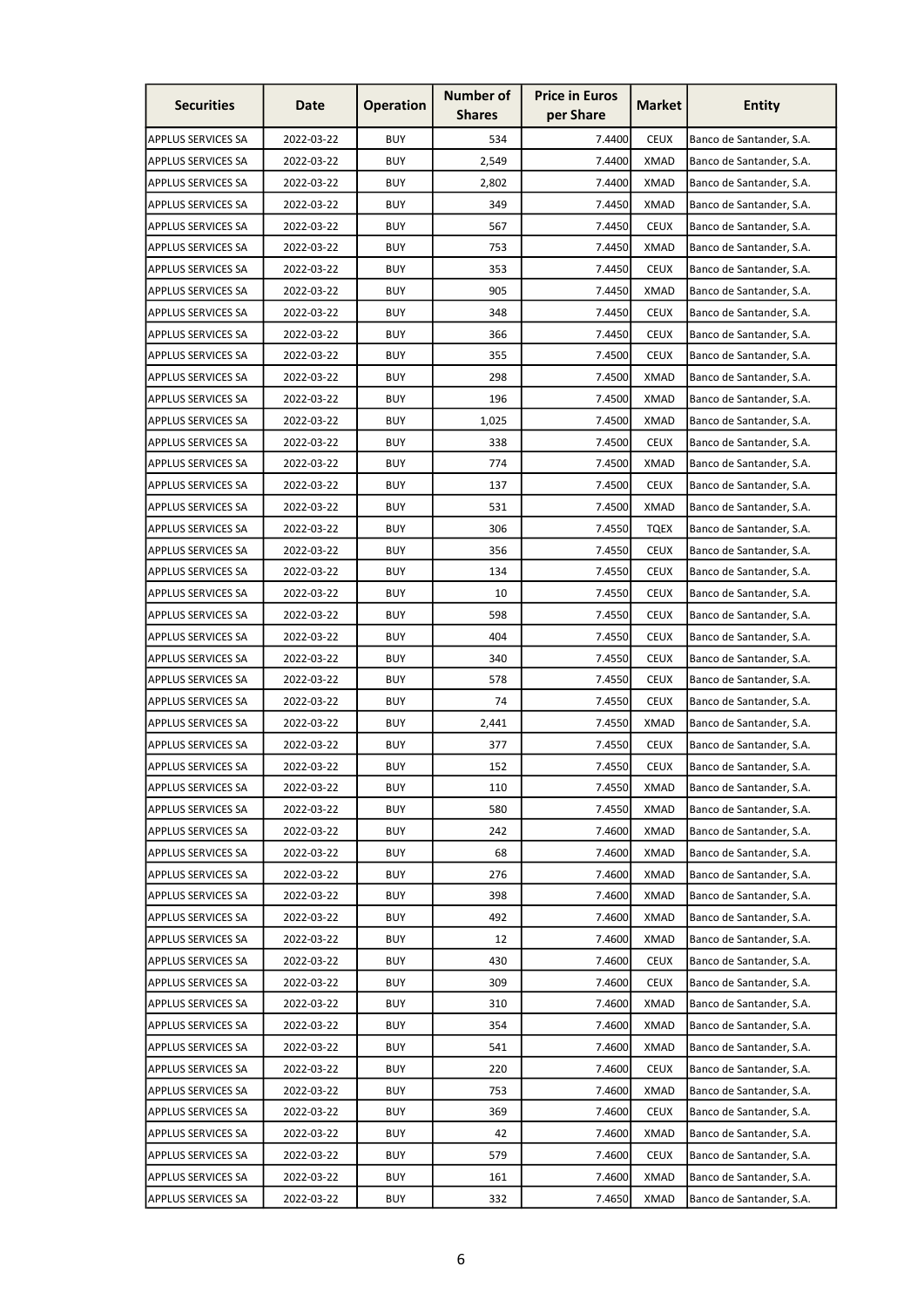| <b>Securities</b>         | Date       | <b>Operation</b> | <b>Number of</b><br><b>Shares</b> | <b>Price in Euros</b><br>per Share | <b>Market</b> | <b>Entity</b>            |
|---------------------------|------------|------------------|-----------------------------------|------------------------------------|---------------|--------------------------|
| APPLUS SERVICES SA        | 2022-03-22 | <b>BUY</b>       | 171                               | 7.4650                             | <b>XMAD</b>   | Banco de Santander, S.A. |
| <b>APPLUS SERVICES SA</b> | 2022-03-22 | <b>BUY</b>       | 76                                | 7.4650                             | <b>CEUX</b>   | Banco de Santander, S.A. |
| <b>APPLUS SERVICES SA</b> | 2022-03-22 | <b>BUY</b>       | 77                                | 7.4650                             | <b>CEUX</b>   | Banco de Santander, S.A. |
| APPLUS SERVICES SA        | 2022-03-22 | <b>BUY</b>       | 590                               | 7.4700                             | <b>CEUX</b>   | Banco de Santander, S.A. |
| <b>APPLUS SERVICES SA</b> | 2022-03-22 | <b>BUY</b>       | 1,107                             | 7.4700                             | <b>XMAD</b>   | Banco de Santander, S.A. |
| <b>APPLUS SERVICES SA</b> | 2022-03-22 | <b>BUY</b>       | 322                               | 7.4700                             | <b>CEUX</b>   | Banco de Santander, S.A. |
| APPLUS SERVICES SA        | 2022-03-22 | <b>BUY</b>       | 388                               | 7.4700                             | <b>CEUX</b>   | Banco de Santander, S.A. |
| <b>APPLUS SERVICES SA</b> | 2022-03-22 | <b>BUY</b>       | 470                               | 7.4750                             | <b>XMAD</b>   | Banco de Santander, S.A. |
| <b>APPLUS SERVICES SA</b> | 2022-03-22 | <b>BUY</b>       | 119                               | 7.4750                             | <b>XMAD</b>   | Banco de Santander, S.A. |
| <b>APPLUS SERVICES SA</b> | 2022-03-22 | <b>BUY</b>       | 341                               | 7.4750                             | <b>CEUX</b>   | Banco de Santander, S.A. |
| <b>APPLUS SERVICES SA</b> | 2022-03-22 | <b>BUY</b>       | 381                               | 7.4750                             | <b>XMAD</b>   | Banco de Santander, S.A. |
| <b>APPLUS SERVICES SA</b> | 2022-03-22 | <b>BUY</b>       | 332                               | 7.4750                             | <b>CEUX</b>   | Banco de Santander, S.A. |
| <b>APPLUS SERVICES SA</b> | 2022-03-22 | <b>BUY</b>       | 1,663                             | 7.4750                             | <b>XMAD</b>   | Banco de Santander, S.A. |
| <b>APPLUS SERVICES SA</b> | 2022-03-22 | <b>BUY</b>       | 337                               | 7.4750                             | XMAD          | Banco de Santander, S.A. |
| <b>APPLUS SERVICES SA</b> | 2022-03-22 | <b>BUY</b>       | 488                               | 7.4750                             | <b>XMAD</b>   | Banco de Santander, S.A. |
| <b>APPLUS SERVICES SA</b> | 2022-03-22 | <b>BUY</b>       | 58                                | 7.4750                             | <b>CEUX</b>   | Banco de Santander, S.A. |
| <b>APPLUS SERVICES SA</b> | 2022-03-22 | <b>BUY</b>       | 757                               | 7.4750                             | <b>CEUX</b>   | Banco de Santander, S.A. |
| <b>APPLUS SERVICES SA</b> | 2022-03-22 | <b>BUY</b>       | 545                               | 7.4750                             | <b>XMAD</b>   | Banco de Santander, S.A. |
| <b>APPLUS SERVICES SA</b> | 2022-03-22 | <b>BUY</b>       | 12                                | 7.4750                             | <b>XMAD</b>   | Banco de Santander, S.A. |
| <b>APPLUS SERVICES SA</b> | 2022-03-22 | <b>BUY</b>       | 2,455                             | 7.4750                             | XMAD          | Banco de Santander, S.A. |
| <b>APPLUS SERVICES SA</b> | 2022-03-22 | <b>BUY</b>       | 3,128                             | 7.4750                             | <b>XMAD</b>   | Banco de Santander, S.A. |
| <b>APPLUS SERVICES SA</b> | 2022-03-22 | <b>BUY</b>       | 4,637                             | 7.4750                             | <b>XMAD</b>   | Banco de Santander, S.A. |
| <b>APPLUS SERVICES SA</b> | 2022-03-22 | <b>BUY</b>       | 1,873                             | 7.4750                             | <b>XMAD</b>   | Banco de Santander, S.A. |
| <b>APPLUS SERVICES SA</b> | 2022-03-22 | <b>BUY</b>       | 102                               | 7.4750                             | <b>CEUX</b>   | Banco de Santander, S.A. |
| <b>APPLUS SERVICES SA</b> | 2022-03-22 | <b>BUY</b>       | 2,034                             | 7.4750                             | <b>CEUX</b>   | Banco de Santander, S.A. |
| <b>APPLUS SERVICES SA</b> | 2022-03-22 | <b>BUY</b>       | 440                               | 7.4750                             | <b>CEUX</b>   | Banco de Santander, S.A. |
| <b>APPLUS SERVICES SA</b> | 2022-03-22 | <b>BUY</b>       | 329                               | 7.4750                             | <b>XMAD</b>   | Banco de Santander, S.A. |
| <b>APPLUS SERVICES SA</b> | 2022-03-22 | <b>BUY</b>       | 887                               | 7.4750                             | <b>XMAD</b>   | Banco de Santander, S.A. |
| APPLUS SERVICES SA        | 2022-03-22 | <b>BUY</b>       | 7,343                             | 7.4750                             | <b>XMAD</b>   | Banco de Santander, S.A. |
| <b>APPLUS SERVICES SA</b> | 2022-03-22 | <b>BUY</b>       | 859                               | 7.4750                             | <b>XMAD</b>   | Banco de Santander, S.A. |
| <b>APPLUS SERVICES SA</b> | 2022-03-22 | <b>BUY</b>       | 1,587                             | 7.4750                             | <b>CEUX</b>   | Banco de Santander, S.A. |
| <b>APPLUS SERVICES SA</b> | 2022-03-22 | <b>BUY</b>       | 722                               | 7.4750                             | XMAD          | Banco de Santander, S.A. |
| <b>APPLUS SERVICES SA</b> | 2022-03-22 | <b>BUY</b>       | 1,872                             | 7.4750                             | <b>XMAD</b>   | Banco de Santander, S.A. |
| <b>APPLUS SERVICES SA</b> | 2022-03-22 | <b>BUY</b>       | 253                               | 7.4750                             | <b>XMAD</b>   | Banco de Santander, S.A. |
| <b>APPLUS SERVICES SA</b> | 2022-03-22 | <b>BUY</b>       | 514                               | 7.4750                             | <b>XMAD</b>   | Banco de Santander, S.A. |
| <b>APPLUS SERVICES SA</b> | 2022-03-22 | <b>BUY</b>       | 315                               | 7.4750                             | <b>TQEX</b>   | Banco de Santander, S.A. |
| <b>APPLUS SERVICES SA</b> | 2022-03-22 | <b>BUY</b>       | 322                               | 7.4750                             | <b>XMAD</b>   | Banco de Santander, S.A. |
| <b>APPLUS SERVICES SA</b> | 2022-03-22 | <b>BUY</b>       | 325                               | 7.4800                             | <b>CEUX</b>   | Banco de Santander, S.A. |
| <b>APPLUS SERVICES SA</b> | 2022-03-22 | <b>BUY</b>       | 1,144                             | 7.4800                             | <b>XMAD</b>   | Banco de Santander, S.A. |
| <b>APPLUS SERVICES SA</b> | 2022-03-22 | <b>BUY</b>       | 15                                | 7.4800                             | <b>XMAD</b>   | Banco de Santander, S.A. |
| <b>APPLUS SERVICES SA</b> | 2022-03-22 | <b>BUY</b>       | 3,054                             | 7.4800                             | <b>CEUX</b>   | Banco de Santander, S.A. |
| <b>APPLUS SERVICES SA</b> | 2022-03-22 | <b>BUY</b>       | 349                               | 7.4800                             | <b>CEUX</b>   | Banco de Santander, S.A. |
| <b>APPLUS SERVICES SA</b> | 2022-03-22 | <b>BUY</b>       | 700                               | 7.4800                             | <b>XMAD</b>   | Banco de Santander, S.A. |
| <b>APPLUS SERVICES SA</b> | 2022-03-22 | <b>BUY</b>       | 729                               | 7.4800                             | <b>XMAD</b>   | Banco de Santander, S.A. |
| <b>APPLUS SERVICES SA</b> | 2022-03-22 | <b>BUY</b>       | 132                               | 7.4800                             | <b>CEUX</b>   | Banco de Santander, S.A. |
| <b>APPLUS SERVICES SA</b> | 2022-03-22 | <b>BUY</b>       | 34                                | 7.4800                             | <b>CEUX</b>   | Banco de Santander, S.A. |
| <b>APPLUS SERVICES SA</b> | 2022-03-22 | <b>BUY</b>       | 17                                | 7.4800                             | <b>CEUX</b>   | Banco de Santander, S.A. |
| APPLUS SERVICES SA        | 2022-03-22 | <b>BUY</b>       | 17                                | 7.4800                             | <b>CEUX</b>   | Banco de Santander, S.A. |
| APPLUS SERVICES SA        | 2022-03-22 | <b>BUY</b>       | 1,386                             | 7.4800                             | <b>CEUX</b>   | Banco de Santander, S.A. |
| <b>APPLUS SERVICES SA</b> | 2022-03-22 | <b>BUY</b>       | 380                               | 7.4800                             | <b>XMAD</b>   | Banco de Santander, S.A. |
|                           |            |                  |                                   |                                    |               |                          |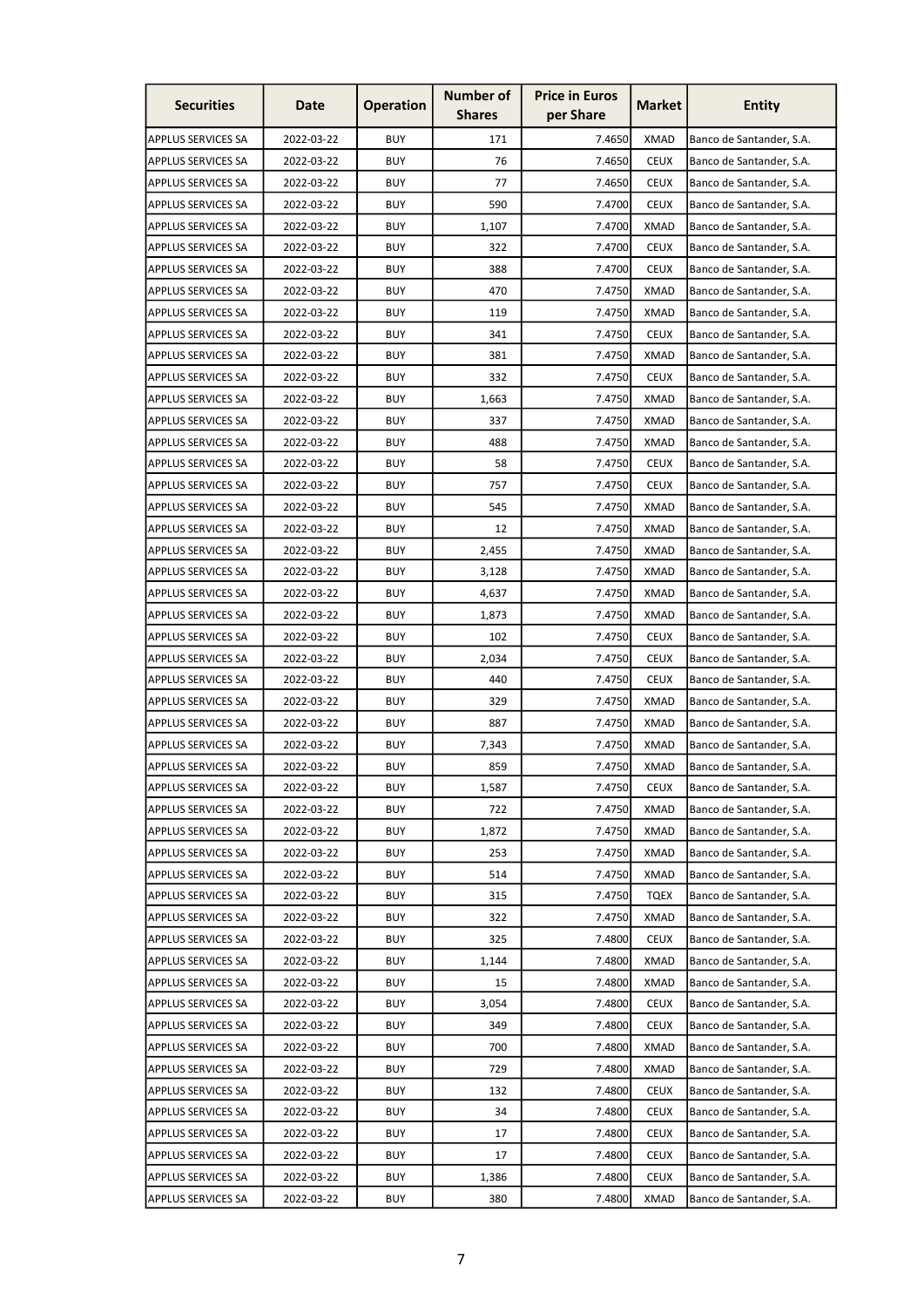| <b>Securities</b>         | Date       | <b>Operation</b> | <b>Number of</b><br><b>Shares</b> | <b>Price in Euros</b><br>per Share | <b>Market</b> | <b>Entity</b>            |
|---------------------------|------------|------------------|-----------------------------------|------------------------------------|---------------|--------------------------|
| APPLUS SERVICES SA        | 2022-03-22 | <b>BUY</b>       | 670                               | 7.4800                             | <b>CEUX</b>   | Banco de Santander, S.A. |
| <b>APPLUS SERVICES SA</b> | 2022-03-22 | <b>BUY</b>       | 256                               | 7.4800                             | <b>CEUX</b>   | Banco de Santander, S.A. |
| <b>APPLUS SERVICES SA</b> | 2022-03-22 | <b>BUY</b>       | 372                               | 7.4800                             | <b>XMAD</b>   | Banco de Santander, S.A. |
| APPLUS SERVICES SA        | 2022-03-22 | <b>BUY</b>       | 565                               | 7.4800                             | <b>CEUX</b>   | Banco de Santander, S.A. |
| <b>APPLUS SERVICES SA</b> | 2022-03-22 | <b>BUY</b>       | 20                                | 7.4800                             | <b>CEUX</b>   | Banco de Santander, S.A. |
| <b>APPLUS SERVICES SA</b> | 2022-03-22 | <b>BUY</b>       | 604                               | 7.4800                             | <b>CEUX</b>   | Banco de Santander, S.A. |
| APPLUS SERVICES SA        | 2022-03-22 | <b>BUY</b>       | 450                               | 7.4850                             | <b>CEUX</b>   | Banco de Santander, S.A. |
| <b>APPLUS SERVICES SA</b> | 2022-03-22 | <b>BUY</b>       | 296                               | 7.4850                             | <b>XMAD</b>   | Banco de Santander, S.A. |
| <b>APPLUS SERVICES SA</b> | 2022-03-22 | <b>BUY</b>       | 635                               | 7.4850                             | <b>CEUX</b>   | Banco de Santander, S.A. |
| <b>APPLUS SERVICES SA</b> | 2022-03-22 | <b>BUY</b>       | 313                               | 7.4850                             | <b>XMAD</b>   | Banco de Santander, S.A. |
| <b>APPLUS SERVICES SA</b> | 2022-03-22 | <b>BUY</b>       | 76                                | 7.4850                             | <b>CEUX</b>   | Banco de Santander, S.A. |
| <b>APPLUS SERVICES SA</b> | 2022-03-22 | <b>BUY</b>       | 245                               | 7.4850                             | <b>XMAD</b>   | Banco de Santander, S.A. |
| <b>APPLUS SERVICES SA</b> | 2022-03-22 | <b>BUY</b>       | 1,214                             | 7.4850                             | <b>XMAD</b>   | Banco de Santander, S.A. |
| <b>APPLUS SERVICES SA</b> | 2022-03-22 | <b>BUY</b>       | 666                               | 7.4850                             | XMAD          | Banco de Santander, S.A. |
| <b>APPLUS SERVICES SA</b> | 2022-03-22 | <b>BUY</b>       | 406                               | 7.4850                             | <b>XMAD</b>   | Banco de Santander, S.A. |
| <b>APPLUS SERVICES SA</b> | 2022-03-22 | <b>BUY</b>       | 360                               | 7.4900                             | <b>XMAD</b>   | Banco de Santander, S.A. |
| <b>APPLUS SERVICES SA</b> | 2022-03-22 | <b>BUY</b>       | 286                               | 7.4900                             | <b>XMAD</b>   | Banco de Santander, S.A. |
| <b>APPLUS SERVICES SA</b> | 2022-03-22 | <b>BUY</b>       | 197                               | 7.4900                             | <b>XMAD</b>   | Banco de Santander, S.A. |
| <b>APPLUS SERVICES SA</b> | 2022-03-22 | <b>BUY</b>       | 222                               | 7.4900                             | <b>XMAD</b>   | Banco de Santander, S.A. |
| <b>APPLUS SERVICES SA</b> | 2022-03-22 | <b>BUY</b>       | 57                                | 7.4900                             | <b>CEUX</b>   | Banco de Santander, S.A. |
| <b>APPLUS SERVICES SA</b> | 2022-03-22 | <b>BUY</b>       | 212                               | 7.4900                             | <b>CEUX</b>   | Banco de Santander, S.A. |
| <b>APPLUS SERVICES SA</b> | 2022-03-22 | <b>BUY</b>       | 836                               | 7.4900                             | <b>CEUX</b>   | Banco de Santander, S.A. |
| <b>APPLUS SERVICES SA</b> | 2022-03-22 | <b>BUY</b>       | 937                               | 7.4900                             | <b>XMAD</b>   | Banco de Santander, S.A. |
| <b>APPLUS SERVICES SA</b> | 2022-03-22 | <b>BUY</b>       | 363                               | 7.4950                             | <b>CEUX</b>   | Banco de Santander, S.A. |
| <b>APPLUS SERVICES SA</b> | 2022-03-22 | <b>BUY</b>       | 14                                | 7.4950                             | <b>CEUX</b>   | Banco de Santander, S.A. |
| <b>APPLUS SERVICES SA</b> | 2022-03-22 | <b>BUY</b>       | 766                               | 7.4950                             | XMAD          | Banco de Santander, S.A. |
| <b>APPLUS SERVICES SA</b> | 2022-03-22 | <b>BUY</b>       | 436                               | 7.5000                             | <b>CEUX</b>   | Banco de Santander, S.A. |
| <b>APPLUS SERVICES SA</b> | 2022-03-22 | <b>BUY</b>       | 309                               | 7.5000                             | <b>XMAD</b>   | Banco de Santander, S.A. |
| APPLUS SERVICES SA        | 2022-03-22 | <b>BUY</b>       | 1,265                             | 7.5000                             | <b>XMAD</b>   | Banco de Santander, S.A. |
| <b>APPLUS SERVICES SA</b> | 2022-03-22 | <b>BUY</b>       | 438                               | 7.5000                             | <b>CEUX</b>   | Banco de Santander, S.A. |
| <b>APPLUS SERVICES SA</b> | 2022-03-22 | <b>BUY</b>       | 1,534                             | 7.5000                             | <b>XMAD</b>   | Banco de Santander, S.A. |
| <b>APPLUS SERVICES SA</b> | 2022-03-22 | <b>BUY</b>       | 40                                | 7.5050                             | <b>CEUX</b>   | Banco de Santander, S.A. |
| <b>APPLUS SERVICES SA</b> | 2022-03-22 | <b>BUY</b>       | 451                               | 7.5050                             | <b>CEUX</b>   | Banco de Santander, S.A. |
| <b>APPLUS SERVICES SA</b> | 2022-03-23 | <b>BUY</b>       | 143                               | 7.3700                             | <b>CEUX</b>   | Banco de Santander, S.A. |
| <b>APPLUS SERVICES SA</b> | 2022-03-23 | <b>BUY</b>       | 772                               | 7.3700                             | <b>XMAD</b>   | Banco de Santander, S.A. |
| <b>APPLUS SERVICES SA</b> | 2022-03-23 | <b>BUY</b>       | 591                               | 7.3700                             | <b>XMAD</b>   | Banco de Santander, S.A. |
| <b>APPLUS SERVICES SA</b> | 2022-03-23 | <b>BUY</b>       | 1,861                             | 7.3700                             | <b>XMAD</b>   | Banco de Santander, S.A. |
| <b>APPLUS SERVICES SA</b> | 2022-03-23 | <b>BUY</b>       | 320                               | 7.3700                             | <b>XMAD</b>   | Banco de Santander, S.A. |
| <b>APPLUS SERVICES SA</b> | 2022-03-23 | <b>BUY</b>       | 2,901                             | 7.3700                             | <b>XMAD</b>   | Banco de Santander, S.A. |
| <b>APPLUS SERVICES SA</b> | 2022-03-23 | <b>BUY</b>       | 611                               | 7.3700                             | <b>CEUX</b>   | Banco de Santander, S.A. |
| <b>APPLUS SERVICES SA</b> | 2022-03-23 | <b>BUY</b>       | 339                               | 7.3700                             | <b>TQEX</b>   | Banco de Santander, S.A. |
| <b>APPLUS SERVICES SA</b> | 2022-03-23 | <b>BUY</b>       | 179                               | 7.3700                             | <b>CEUX</b>   | Banco de Santander, S.A. |
| <b>APPLUS SERVICES SA</b> | 2022-03-23 | <b>BUY</b>       | 514                               | 7.3700                             | <b>CEUX</b>   | Banco de Santander, S.A. |
| <b>APPLUS SERVICES SA</b> | 2022-03-23 | <b>BUY</b>       | 256                               | 7.3700                             | <b>CEUX</b>   | Banco de Santander, S.A. |
| <b>APPLUS SERVICES SA</b> | 2022-03-23 | <b>BUY</b>       | 170                               | 7.3700                             | <b>CEUX</b>   | Banco de Santander, S.A. |
| <b>APPLUS SERVICES SA</b> | 2022-03-23 | <b>BUY</b>       | 115                               | 7.3700                             | <b>CEUX</b>   | Banco de Santander, S.A. |
| <b>APPLUS SERVICES SA</b> | 2022-03-23 | <b>BUY</b>       | 63                                | 7.3750                             | <b>XMAD</b>   | Banco de Santander, S.A. |
| APPLUS SERVICES SA        | 2022-03-23 | <b>BUY</b>       | 916                               | 7.3750                             | <b>XMAD</b>   | Banco de Santander, S.A. |
| <b>APPLUS SERVICES SA</b> | 2022-03-23 | <b>BUY</b>       | 864                               | 7.3800                             | <b>CEUX</b>   | Banco de Santander, S.A. |
| APPLUS SERVICES SA        | 2022-03-23 | <b>BUY</b>       | 816                               | 7.3800                             | <b>CEUX</b>   | Banco de Santander, S.A. |
|                           |            |                  |                                   |                                    |               |                          |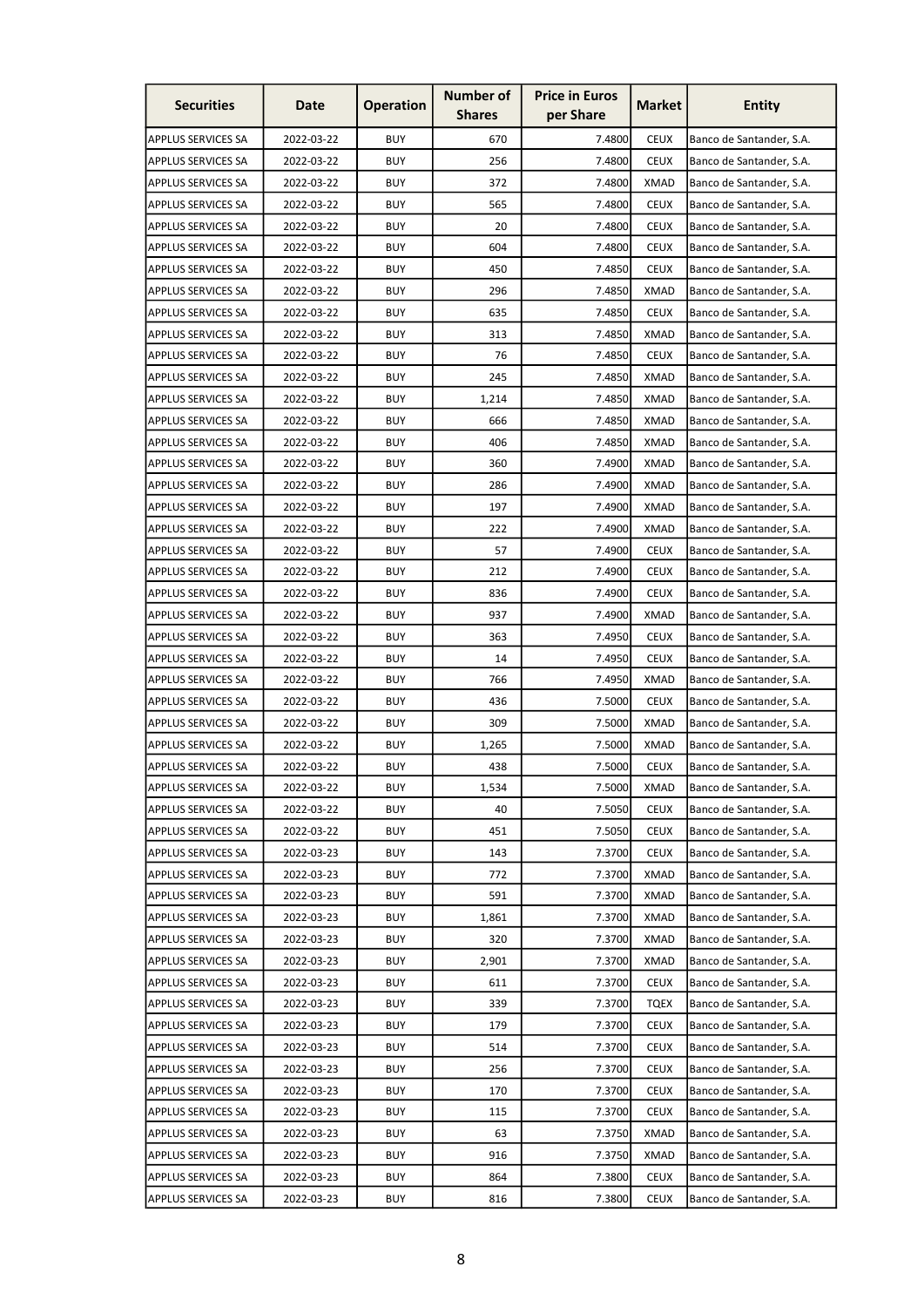| <b>Securities</b>         | Date       | <b>Operation</b> | <b>Number of</b><br><b>Shares</b> | <b>Price in Euros</b><br>per Share | <b>Market</b> | <b>Entity</b>            |
|---------------------------|------------|------------------|-----------------------------------|------------------------------------|---------------|--------------------------|
| APPLUS SERVICES SA        | 2022-03-23 | <b>BUY</b>       | 568                               | 7.3800                             | <b>CEUX</b>   | Banco de Santander, S.A. |
| <b>APPLUS SERVICES SA</b> | 2022-03-23 | <b>BUY</b>       | 860                               | 7.3800                             | <b>CEUX</b>   | Banco de Santander, S.A. |
| <b>APPLUS SERVICES SA</b> | 2022-03-23 | <b>BUY</b>       | 1,423                             | 7.3800                             | <b>CEUX</b>   | Banco de Santander, S.A. |
| APPLUS SERVICES SA        | 2022-03-23 | <b>BUY</b>       | 20                                | 7.3800                             | <b>CEUX</b>   | Banco de Santander, S.A. |
| <b>APPLUS SERVICES SA</b> | 2022-03-23 | <b>BUY</b>       | 637                               | 7.3800                             | <b>XMAD</b>   | Banco de Santander, S.A. |
| <b>APPLUS SERVICES SA</b> | 2022-03-23 | <b>BUY</b>       | 674                               | 7.3800                             | <b>CEUX</b>   | Banco de Santander, S.A. |
| <b>APPLUS SERVICES SA</b> | 2022-03-23 | <b>BUY</b>       | 14                                | 7.3850                             | <b>CEUX</b>   | Banco de Santander, S.A. |
| <b>APPLUS SERVICES SA</b> | 2022-03-23 | <b>BUY</b>       | 851                               | 7.3850                             | <b>CEUX</b>   | Banco de Santander, S.A. |
| <b>APPLUS SERVICES SA</b> | 2022-03-23 | <b>BUY</b>       | 41                                | 7.3850                             | <b>CEUX</b>   | Banco de Santander, S.A. |
| <b>APPLUS SERVICES SA</b> | 2022-03-23 | <b>BUY</b>       | 883                               | 7.3900                             | <b>XMAD</b>   | Banco de Santander, S.A. |
| <b>APPLUS SERVICES SA</b> | 2022-03-23 | <b>BUY</b>       | 683                               | 7.3900                             | <b>CEUX</b>   | Banco de Santander, S.A. |
| <b>APPLUS SERVICES SA</b> | 2022-03-23 | <b>BUY</b>       | 570                               | 7.3900                             | <b>XMAD</b>   | Banco de Santander, S.A. |
| <b>APPLUS SERVICES SA</b> | 2022-03-23 | <b>BUY</b>       | 1,357                             | 7.3950                             | <b>CEUX</b>   | Banco de Santander, S.A. |
| <b>APPLUS SERVICES SA</b> | 2022-03-23 | <b>BUY</b>       | 378                               | 7.4000                             | <b>CEUX</b>   | Banco de Santander, S.A. |
| <b>APPLUS SERVICES SA</b> | 2022-03-23 | <b>BUY</b>       | 164                               | 7.4000                             | <b>XMAD</b>   | Banco de Santander, S.A. |
| <b>APPLUS SERVICES SA</b> | 2022-03-23 | <b>BUY</b>       | 209                               | 7.4000                             | <b>XMAD</b>   | Banco de Santander, S.A. |
| <b>APPLUS SERVICES SA</b> | 2022-03-23 | <b>BUY</b>       | 175                               | 7.4000                             | <b>XMAD</b>   | Banco de Santander, S.A. |
| <b>APPLUS SERVICES SA</b> | 2022-03-23 | <b>BUY</b>       | 423                               | 7.4000                             | <b>XMAD</b>   | Banco de Santander, S.A. |
| <b>APPLUS SERVICES SA</b> | 2022-03-23 | <b>BUY</b>       | 164                               | 7.4000                             | TQEX          | Banco de Santander, S.A. |
| <b>APPLUS SERVICES SA</b> | 2022-03-23 | <b>BUY</b>       | 18,301                            | 7.4000                             | XMAD          | Banco de Santander, S.A. |
| <b>APPLUS SERVICES SA</b> | 2022-03-23 | <b>BUY</b>       | 1,699                             | 7.4000                             | <b>XMAD</b>   | Banco de Santander, S.A. |
| <b>APPLUS SERVICES SA</b> | 2022-03-23 | <b>BUY</b>       | 308                               | 7.4000                             | <b>CEUX</b>   | Banco de Santander, S.A. |
| <b>APPLUS SERVICES SA</b> | 2022-03-23 | <b>BUY</b>       | 672                               | 7.4000                             | <b>CEUX</b>   | Banco de Santander, S.A. |
| <b>APPLUS SERVICES SA</b> | 2022-03-23 | <b>BUY</b>       | 421                               | 7.4000                             | <b>CEUX</b>   | Banco de Santander, S.A. |
| <b>APPLUS SERVICES SA</b> | 2022-03-23 | <b>BUY</b>       | 1,423                             | 7.4000                             | <b>CEUX</b>   | Banco de Santander, S.A. |
| <b>APPLUS SERVICES SA</b> | 2022-03-23 | <b>BUY</b>       | 1,463                             | 7.4000                             | <b>TQEX</b>   | Banco de Santander, S.A. |
| <b>APPLUS SERVICES SA</b> | 2022-03-23 | <b>BUY</b>       | 1,181                             | 7.4000                             | <b>TQEX</b>   | Banco de Santander, S.A. |
| <b>APPLUS SERVICES SA</b> | 2022-03-23 | <b>BUY</b>       | 17                                | 7.4000                             | <b>TQEX</b>   | Banco de Santander, S.A. |
| APPLUS SERVICES SA        | 2022-03-23 | <b>BUY</b>       | 706                               | 7.4000                             | <b>CEUX</b>   | Banco de Santander, S.A. |
| <b>APPLUS SERVICES SA</b> | 2022-03-23 | <b>BUY</b>       | 664                               | 7.4000                             | <b>CEUX</b>   | Banco de Santander, S.A. |
| <b>APPLUS SERVICES SA</b> | 2022-03-23 | <b>BUY</b>       | 748                               | 7.4000                             | <b>CEUX</b>   | Banco de Santander, S.A. |
| <b>APPLUS SERVICES SA</b> | 2022-03-23 | <b>BUY</b>       | 1,412                             | 7.4000                             | XMAD          | Banco de Santander, S.A. |
| <b>APPLUS SERVICES SA</b> | 2022-03-23 | <b>BUY</b>       | 617                               | 7.4000                             | <b>CEUX</b>   | Banco de Santander, S.A. |
| <b>APPLUS SERVICES SA</b> | 2022-03-23 | <b>BUY</b>       | 659                               | 7.4000                             | <b>CEUX</b>   | Banco de Santander, S.A. |
| <b>APPLUS SERVICES SA</b> | 2022-03-23 | <b>BUY</b>       | 37                                | 7.4050                             | <b>XMAD</b>   | Banco de Santander, S.A. |
| <b>APPLUS SERVICES SA</b> | 2022-03-23 | <b>BUY</b>       | 3                                 | 7.4050                             | <b>XMAD</b>   | Banco de Santander, S.A. |
| <b>APPLUS SERVICES SA</b> | 2022-03-23 | <b>BUY</b>       | 296                               | 7.4050                             | <b>XMAD</b>   | Banco de Santander, S.A. |
| <b>APPLUS SERVICES SA</b> | 2022-03-23 | <b>BUY</b>       | 531                               | 7.4050                             | <b>CEUX</b>   | Banco de Santander, S.A. |
| <b>APPLUS SERVICES SA</b> | 2022-03-23 | <b>BUY</b>       | 459                               | 7.4050                             | <b>XMAD</b>   | Banco de Santander, S.A. |
| <b>APPLUS SERVICES SA</b> | 2022-03-23 | <b>BUY</b>       | 438                               | 7.4050                             | <b>XMAD</b>   | Banco de Santander, S.A. |
| <b>APPLUS SERVICES SA</b> | 2022-03-23 | <b>BUY</b>       | 404                               | 7.4050                             | <b>XMAD</b>   | Banco de Santander, S.A. |
| <b>APPLUS SERVICES SA</b> | 2022-03-23 | <b>BUY</b>       | 427                               | 7.4050                             | <b>CEUX</b>   | Banco de Santander, S.A. |
| <b>APPLUS SERVICES SA</b> | 2022-03-23 | <b>BUY</b>       | 927                               | 7.4050                             | <b>CEUX</b>   | Banco de Santander, S.A. |
| <b>APPLUS SERVICES SA</b> | 2022-03-23 | <b>BUY</b>       | 942                               | 7.4050                             | <b>CEUX</b>   | Banco de Santander, S.A. |
| <b>APPLUS SERVICES SA</b> | 2022-03-23 | <b>BUY</b>       | 957                               | 7.4050                             | <b>XMAD</b>   | Banco de Santander, S.A. |
| <b>APPLUS SERVICES SA</b> | 2022-03-23 | <b>BUY</b>       | 447                               | 7.4050                             | <b>CEUX</b>   | Banco de Santander, S.A. |
| <b>APPLUS SERVICES SA</b> | 2022-03-23 | <b>BUY</b>       | 404                               | 7.4050                             | <b>CEUX</b>   | Banco de Santander, S.A. |
| APPLUS SERVICES SA        | 2022-03-23 | <b>BUY</b>       | 32                                | 7.4050                             | <b>CEUX</b>   | Banco de Santander, S.A. |
| APPLUS SERVICES SA        | 2022-03-23 | <b>BUY</b>       | 905                               | 7.4050                             | <b>XMAD</b>   | Banco de Santander, S.A. |
| <b>APPLUS SERVICES SA</b> | 2022-03-23 | <b>BUY</b>       | 823                               | 7.4050                             | <b>CEUX</b>   | Banco de Santander, S.A. |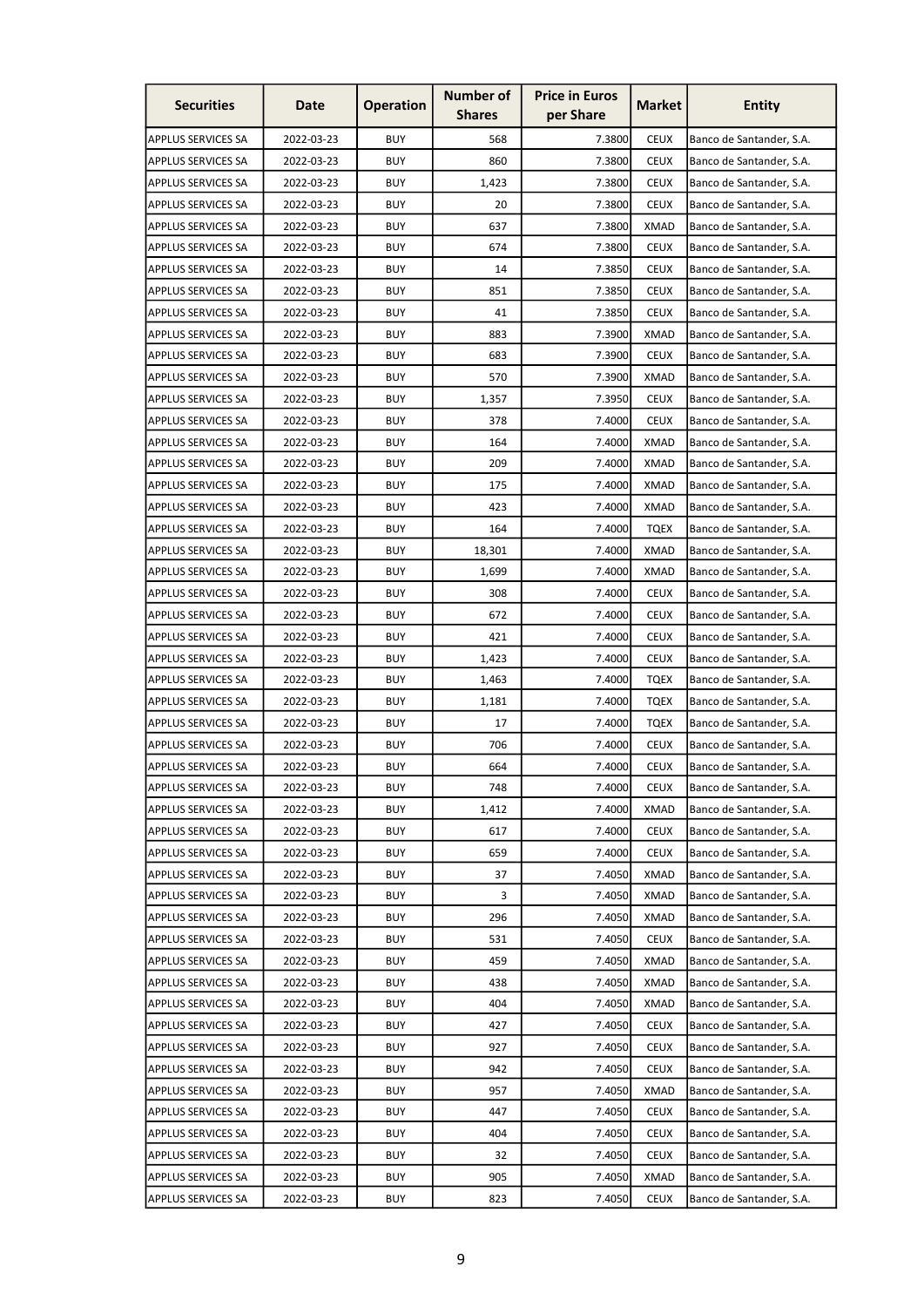| <b>Securities</b>         | Date       | <b>Operation</b> | <b>Number of</b><br><b>Shares</b> | <b>Price in Euros</b><br>per Share | <b>Market</b> | <b>Entity</b>            |
|---------------------------|------------|------------------|-----------------------------------|------------------------------------|---------------|--------------------------|
| <b>APPLUS SERVICES SA</b> | 2022-03-23 | <b>BUY</b>       | 995                               | 7.4050                             | <b>XMAD</b>   | Banco de Santander, S.A. |
| <b>APPLUS SERVICES SA</b> | 2022-03-23 | <b>BUY</b>       | 2,566                             | 7.4050                             | <b>CEUX</b>   | Banco de Santander, S.A. |
| <b>APPLUS SERVICES SA</b> | 2022-03-23 | <b>BUY</b>       | 74                                | 7.4050                             | <b>CEUX</b>   | Banco de Santander, S.A. |
| <b>APPLUS SERVICES SA</b> | 2022-03-23 | <b>BUY</b>       | 158                               | 7.4050                             | <b>CEUX</b>   | Banco de Santander, S.A. |
| <b>APPLUS SERVICES SA</b> | 2022-03-23 | <b>BUY</b>       | 820                               | 7.4050                             | <b>CEUX</b>   | Banco de Santander, S.A. |
| <b>APPLUS SERVICES SA</b> | 2022-03-23 | <b>BUY</b>       | 151                               | 7.4050                             | <b>CEUX</b>   | Banco de Santander, S.A. |
| <b>APPLUS SERVICES SA</b> | 2022-03-23 | <b>BUY</b>       | 1,632                             | 7.4050                             | <b>CEUX</b>   | Banco de Santander, S.A. |
| <b>APPLUS SERVICES SA</b> | 2022-03-23 | <b>BUY</b>       | 321                               | 7.4100                             | <b>XMAD</b>   | Banco de Santander, S.A. |
| <b>APPLUS SERVICES SA</b> | 2022-03-23 | <b>BUY</b>       | 330                               | 7.4100                             | <b>XMAD</b>   | Banco de Santander, S.A. |
| <b>APPLUS SERVICES SA</b> | 2022-03-23 | <b>BUY</b>       | 173                               | 7.4100                             | <b>XMAD</b>   | Banco de Santander, S.A. |
| <b>APPLUS SERVICES SA</b> | 2022-03-23 | <b>BUY</b>       | 410                               | 7.4100                             | <b>XMAD</b>   | Banco de Santander, S.A. |
| <b>APPLUS SERVICES SA</b> | 2022-03-23 | <b>BUY</b>       | 262                               | 7.4100                             | XMAD          | Banco de Santander, S.A. |
| <b>APPLUS SERVICES SA</b> | 2022-03-23 | <b>BUY</b>       | 596                               | 7.4100                             | <b>XMAD</b>   | Banco de Santander, S.A. |
| <b>APPLUS SERVICES SA</b> | 2022-03-23 | <b>BUY</b>       | 115                               | 7.4100                             | XMAD          | Banco de Santander, S.A. |
| <b>APPLUS SERVICES SA</b> | 2022-03-23 | <b>BUY</b>       | 955                               | 7.4100                             | <b>CEUX</b>   | Banco de Santander, S.A. |
| <b>APPLUS SERVICES SA</b> | 2022-03-23 | <b>BUY</b>       | 971                               | 7.4100                             | <b>XMAD</b>   | Banco de Santander, S.A. |
| <b>APPLUS SERVICES SA</b> | 2022-03-23 | <b>BUY</b>       | 468                               | 7.4100                             | <b>XMAD</b>   | Banco de Santander, S.A. |
| <b>APPLUS SERVICES SA</b> | 2022-03-23 | <b>BUY</b>       | 902                               | 7.4100                             | <b>CEUX</b>   | Banco de Santander, S.A. |
| <b>APPLUS SERVICES SA</b> | 2022-03-23 | <b>BUY</b>       | 765                               | 7.4100                             | <b>XMAD</b>   | Banco de Santander, S.A. |
| <b>APPLUS SERVICES SA</b> | 2022-03-23 | <b>BUY</b>       | 870                               | 7.4100                             | XMAD          | Banco de Santander, S.A. |
| <b>APPLUS SERVICES SA</b> | 2022-03-23 | <b>BUY</b>       | 1,086                             | 7.4100                             | <b>CEUX</b>   | Banco de Santander, S.A. |
| <b>APPLUS SERVICES SA</b> | 2022-03-23 | <b>BUY</b>       | 8                                 | 7.4100                             | <b>CEUX</b>   | Banco de Santander, S.A. |
| <b>APPLUS SERVICES SA</b> | 2022-03-23 | <b>BUY</b>       | 660                               | 7.4100                             | <b>XMAD</b>   | Banco de Santander, S.A. |
| <b>APPLUS SERVICES SA</b> | 2022-03-23 | <b>BUY</b>       | 821                               | 7.4100                             | <b>CEUX</b>   | Banco de Santander, S.A. |
| <b>APPLUS SERVICES SA</b> | 2022-03-23 | <b>BUY</b>       | 818                               | 7.4100                             | <b>XMAD</b>   | Banco de Santander, S.A. |
| <b>APPLUS SERVICES SA</b> | 2022-03-23 | <b>BUY</b>       | 770                               | 7.4100                             | XMAD          | Banco de Santander, S.A. |
| <b>APPLUS SERVICES SA</b> | 2022-03-23 | <b>BUY</b>       | 548                               | 7.4100                             | <b>CEUX</b>   | Banco de Santander, S.A. |
| <b>APPLUS SERVICES SA</b> | 2022-03-23 | <b>BUY</b>       | 203                               | 7.4100                             | <b>CEUX</b>   | Banco de Santander, S.A. |
| APPLUS SERVICES SA        | 2022-03-23 | <b>BUY</b>       | 49                                | 7.4150                             | <b>CEUX</b>   | Banco de Santander, S.A. |
| <b>APPLUS SERVICES SA</b> | 2022-03-23 | <b>BUY</b>       | 336                               | 7.4150                             | <b>TQEX</b>   | Banco de Santander, S.A. |
| <b>APPLUS SERVICES SA</b> | 2022-03-23 | <b>BUY</b>       | 650                               | 7.4150                             | <b>CEUX</b>   | Banco de Santander, S.A. |
| <b>APPLUS SERVICES SA</b> | 2022-03-23 | <b>BUY</b>       | 801                               | 7.4150                             | <b>CEUX</b>   | Banco de Santander, S.A. |
| <b>APPLUS SERVICES SA</b> | 2022-03-23 | <b>BUY</b>       | 835                               | 7.4150                             | <b>CEUX</b>   | Banco de Santander, S.A. |
| <b>APPLUS SERVICES SA</b> | 2022-03-23 | <b>BUY</b>       | 176                               | 7.4150                             | <b>CEUX</b>   | Banco de Santander, S.A. |
| <b>APPLUS SERVICES SA</b> | 2022-03-23 | <b>BUY</b>       | 837                               | 7.4150                             | <b>CEUX</b>   | Banco de Santander, S.A. |
| <b>APPLUS SERVICES SA</b> | 2022-03-23 | <b>BUY</b>       | 886                               | 7.4150                             | <b>CEUX</b>   | Banco de Santander, S.A. |
| <b>APPLUS SERVICES SA</b> | 2022-03-23 | <b>BUY</b>       | 3,375                             | 7.4150                             | <b>XMAD</b>   | Banco de Santander, S.A. |
| <b>APPLUS SERVICES SA</b> | 2022-03-23 | <b>BUY</b>       | 9                                 | 7.4150                             | <b>XMAD</b>   | Banco de Santander, S.A. |
| <b>APPLUS SERVICES SA</b> | 2022-03-23 | <b>BUY</b>       | 4,911                             | 7.4150                             | <b>CEUX</b>   | Banco de Santander, S.A. |
| <b>APPLUS SERVICES SA</b> | 2022-03-23 | <b>BUY</b>       | 1,544                             | 7.4150                             | <b>XMAD</b>   | Banco de Santander, S.A. |
| <b>APPLUS SERVICES SA</b> | 2022-03-23 | <b>BUY</b>       | 89                                | 7.4150                             | <b>CEUX</b>   | Banco de Santander, S.A. |
| <b>APPLUS SERVICES SA</b> | 2022-03-23 | <b>BUY</b>       | 77                                | 7.4150                             | <b>CEUX</b>   | Banco de Santander, S.A. |
| <b>APPLUS SERVICES SA</b> | 2022-03-23 | <b>BUY</b>       | 615                               | 7.4150                             | <b>CEUX</b>   | Banco de Santander, S.A. |
| <b>APPLUS SERVICES SA</b> | 2022-03-23 | <b>BUY</b>       | 121                               | 7.4150                             | <b>CEUX</b>   | Banco de Santander, S.A. |
| <b>APPLUS SERVICES SA</b> | 2022-03-23 | <b>BUY</b>       | 3                                 | 7.4150                             | <b>CEUX</b>   | Banco de Santander, S.A. |
| <b>APPLUS SERVICES SA</b> | 2022-03-23 | <b>BUY</b>       | 97                                | 7.4150                             | <b>TQEX</b>   | Banco de Santander, S.A. |
| <b>APPLUS SERVICES SA</b> | 2022-03-23 | <b>BUY</b>       | 89                                | 7.4150                             | <b>CEUX</b>   | Banco de Santander, S.A. |
| APPLUS SERVICES SA        | 2022-03-23 | <b>BUY</b>       | 1,518                             | 7.4150                             | <b>TQEX</b>   | Banco de Santander, S.A. |
| <b>APPLUS SERVICES SA</b> | 2022-03-23 | <b>BUY</b>       | 1,040                             | 7.4150                             | <b>XMAD</b>   | Banco de Santander, S.A. |
| <b>APPLUS SERVICES SA</b> | 2022-03-23 | <b>BUY</b>       | 666                               | 7.4150                             | <b>TQEX</b>   | Banco de Santander, S.A. |
|                           |            |                  |                                   |                                    |               |                          |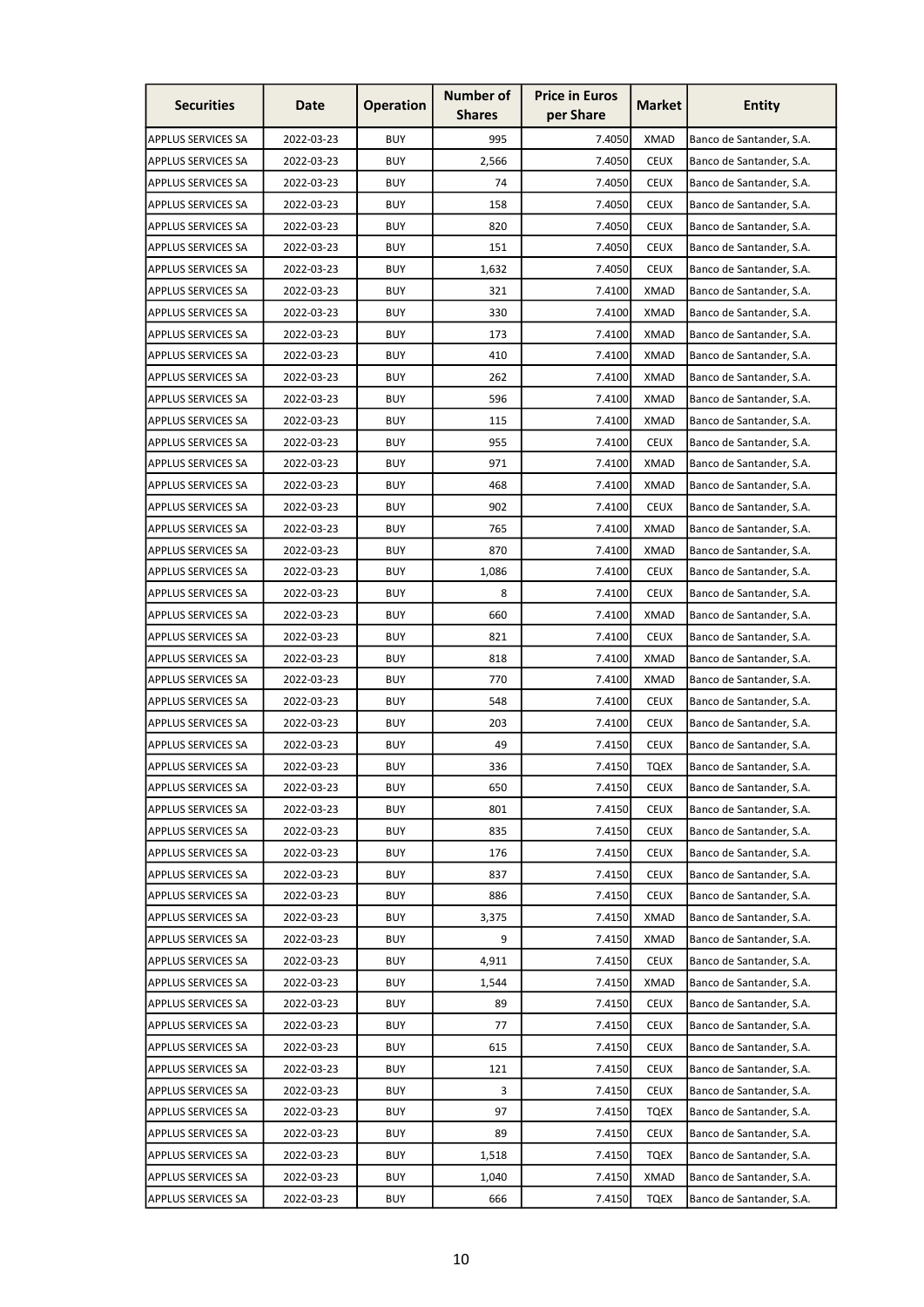| <b>Securities</b>         | Date       | <b>Operation</b> | <b>Number of</b><br><b>Shares</b> | <b>Price in Euros</b><br>per Share | <b>Market</b> | <b>Entity</b>            |
|---------------------------|------------|------------------|-----------------------------------|------------------------------------|---------------|--------------------------|
| <b>APPLUS SERVICES SA</b> | 2022-03-23 | <b>BUY</b>       | 249                               | 7.4150                             | <b>TQEX</b>   | Banco de Santander, S.A. |
| <b>APPLUS SERVICES SA</b> | 2022-03-23 | <b>BUY</b>       | 30                                | 7.4150                             | <b>TQEX</b>   | Banco de Santander, S.A. |
| <b>APPLUS SERVICES SA</b> | 2022-03-23 | <b>BUY</b>       | 77                                | 7.4150                             | <b>TOEX</b>   | Banco de Santander, S.A. |
| <b>APPLUS SERVICES SA</b> | 2022-03-23 | <b>BUY</b>       | 379                               | 7.4150                             | TQEX          | Banco de Santander, S.A. |
| <b>APPLUS SERVICES SA</b> | 2022-03-23 | <b>BUY</b>       | 639                               | 7.4150                             | <b>TQEX</b>   | Banco de Santander, S.A. |
| <b>APPLUS SERVICES SA</b> | 2022-03-23 | <b>BUY</b>       | 876                               | 7.4150                             | <b>CEUX</b>   | Banco de Santander, S.A. |
| <b>APPLUS SERVICES SA</b> | 2022-03-23 | <b>BUY</b>       | 705                               | 7.4150                             | <b>CEUX</b>   | Banco de Santander, S.A. |
| <b>APPLUS SERVICES SA</b> | 2022-03-23 | <b>BUY</b>       | 1,156                             | 7.4150                             | <b>XMAD</b>   | Banco de Santander, S.A. |
| <b>APPLUS SERVICES SA</b> | 2022-03-23 | <b>BUY</b>       | 159                               | 7.4200                             | <b>XMAD</b>   | Banco de Santander, S.A. |
| <b>APPLUS SERVICES SA</b> | 2022-03-23 | <b>BUY</b>       | 304                               | 7.4200                             | <b>XMAD</b>   | Banco de Santander, S.A. |
| <b>APPLUS SERVICES SA</b> | 2022-03-23 | <b>BUY</b>       | 204                               | 7.4200                             | <b>CEUX</b>   | Banco de Santander, S.A. |
| <b>APPLUS SERVICES SA</b> | 2022-03-23 | <b>BUY</b>       | 181                               | 7.4200                             | XMAD          | Banco de Santander, S.A. |
| <b>APPLUS SERVICES SA</b> | 2022-03-23 | <b>BUY</b>       | 854                               | 7.4200                             | <b>CEUX</b>   | Banco de Santander, S.A. |
| <b>APPLUS SERVICES SA</b> | 2022-03-23 | <b>BUY</b>       | 1,013                             | 7.4200                             | XMAD          | Banco de Santander, S.A. |
| <b>APPLUS SERVICES SA</b> | 2022-03-23 | <b>BUY</b>       | 1,184                             | 7.4200                             | <b>CEUX</b>   | Banco de Santander, S.A. |
| <b>APPLUS SERVICES SA</b> | 2022-03-23 | <b>BUY</b>       | 1,081                             | 7.4200                             | <b>CEUX</b>   | Banco de Santander, S.A. |
| <b>APPLUS SERVICES SA</b> | 2022-03-23 | <b>BUY</b>       | 427                               | 7.4200                             | <b>CEUX</b>   | Banco de Santander, S.A. |
| <b>APPLUS SERVICES SA</b> | 2022-03-23 | <b>BUY</b>       | 241                               | 7.4200                             | <b>CEUX</b>   | Banco de Santander, S.A. |
| <b>APPLUS SERVICES SA</b> | 2022-03-23 | <b>BUY</b>       | 525                               | 7.4200                             | <b>CEUX</b>   | Banco de Santander, S.A. |
| <b>APPLUS SERVICES SA</b> | 2022-03-23 | <b>BUY</b>       | 1,373                             | 7.4200                             | XMAD          | Banco de Santander, S.A. |
| <b>APPLUS SERVICES SA</b> | 2022-03-23 | <b>BUY</b>       | 267                               | 7.4200                             | <b>CEUX</b>   | Banco de Santander, S.A. |
| <b>APPLUS SERVICES SA</b> | 2022-03-23 | <b>BUY</b>       | 962                               | 7.4200                             | <b>XMAD</b>   | Banco de Santander, S.A. |
| <b>APPLUS SERVICES SA</b> | 2022-03-23 | <b>BUY</b>       | 816                               | 7.4200                             | <b>CEUX</b>   | Banco de Santander, S.A. |
| <b>APPLUS SERVICES SA</b> | 2022-03-23 | <b>BUY</b>       | 41                                | 7.4250                             | <b>CEUX</b>   | Banco de Santander, S.A. |
| <b>APPLUS SERVICES SA</b> | 2022-03-23 | <b>BUY</b>       | 368                               | 7.4250                             | <b>CEUX</b>   | Banco de Santander, S.A. |
| <b>APPLUS SERVICES SA</b> | 2022-03-23 | <b>BUY</b>       | 771                               | 7.4250                             | <b>CEUX</b>   | Banco de Santander, S.A. |
| <b>APPLUS SERVICES SA</b> | 2022-03-23 | <b>BUY</b>       | 36                                | 7.4250                             | <b>CEUX</b>   | Banco de Santander, S.A. |
| <b>APPLUS SERVICES SA</b> | 2022-03-23 | <b>BUY</b>       | 2,264                             | 7.4250                             | <b>XMAD</b>   | Banco de Santander, S.A. |
| APPLUS SERVICES SA        | 2022-03-23 | <b>BUY</b>       | 1,075                             | 7.4250                             | <b>XMAD</b>   | Banco de Santander, S.A. |
| <b>APPLUS SERVICES SA</b> | 2022-03-23 | <b>BUY</b>       | 688                               | 7.4250                             | <b>XMAD</b>   | Banco de Santander, S.A. |
| <b>APPLUS SERVICES SA</b> | 2022-03-23 | <b>BUY</b>       | 948                               | 7.4250                             | <b>CEUX</b>   | Banco de Santander, S.A. |
| <b>APPLUS SERVICES SA</b> | 2022-03-23 | <b>BUY</b>       | 130                               | 7.4250                             | XMAD          | Banco de Santander, S.A. |
| <b>APPLUS SERVICES SA</b> | 2022-03-23 | <b>BUY</b>       | 1,740                             | 7.4250                             | <b>CEUX</b>   | Banco de Santander, S.A. |
| <b>APPLUS SERVICES SA</b> | 2022-03-23 | <b>BUY</b>       | 694                               | 7.4250                             | <b>CEUX</b>   | Banco de Santander, S.A. |
| <b>APPLUS SERVICES SA</b> | 2022-03-23 | <b>BUY</b>       | 165                               | 7.4250                             | <b>TQEX</b>   | Banco de Santander, S.A. |
| <b>APPLUS SERVICES SA</b> | 2022-03-23 | <b>BUY</b>       | 950                               | 7.4250                             | <b>CEUX</b>   | Banco de Santander, S.A. |
| <b>APPLUS SERVICES SA</b> | 2022-03-23 | <b>BUY</b>       | 180                               | 7.4250                             | <b>TQEX</b>   | Banco de Santander, S.A. |
| <b>APPLUS SERVICES SA</b> | 2022-03-23 | <b>BUY</b>       | 164                               | 7.4250                             | <b>CEUX</b>   | Banco de Santander, S.A. |
| <b>APPLUS SERVICES SA</b> | 2022-03-23 | <b>BUY</b>       | 363                               | 7.4250                             | <b>CEUX</b>   | Banco de Santander, S.A. |
| <b>APPLUS SERVICES SA</b> | 2022-03-23 | <b>BUY</b>       | 402                               | 7.4250                             | <b>CEUX</b>   | Banco de Santander, S.A. |
| <b>APPLUS SERVICES SA</b> | 2022-03-23 | <b>BUY</b>       | 5,389                             | 7.4250                             | <b>CEUX</b>   | Banco de Santander, S.A. |
| <b>APPLUS SERVICES SA</b> | 2022-03-23 | <b>BUY</b>       | 699                               | 7.4250                             | <b>CEUX</b>   | Banco de Santander, S.A. |
| <b>APPLUS SERVICES SA</b> | 2022-03-23 | <b>BUY</b>       | 486                               | 7.4250                             | <b>CEUX</b>   | Banco de Santander, S.A. |
| <b>APPLUS SERVICES SA</b> | 2022-03-23 | <b>BUY</b>       | 819                               | 7.4250                             | <b>XMAD</b>   | Banco de Santander, S.A. |
| <b>APPLUS SERVICES SA</b> | 2022-03-23 | <b>BUY</b>       | 1,031                             | 7.4250                             | <b>XMAD</b>   | Banco de Santander, S.A. |
| <b>APPLUS SERVICES SA</b> | 2022-03-23 | <b>BUY</b>       | 411                               | 7.4300                             | <b>CEUX</b>   | Banco de Santander, S.A. |
| <b>APPLUS SERVICES SA</b> | 2022-03-23 | <b>BUY</b>       | 361                               | 7.4300                             | <b>CEUX</b>   | Banco de Santander, S.A. |
| APPLUS SERVICES SA        | 2022-03-23 | <b>BUY</b>       | 402                               | 7.4300                             | <b>CEUX</b>   | Banco de Santander, S.A. |
| <b>APPLUS SERVICES SA</b> | 2022-03-23 | <b>BUY</b>       | 324                               | 7.4300                             | <b>CEUX</b>   | Banco de Santander, S.A. |
| <b>APPLUS SERVICES SA</b> | 2022-03-23 | <b>BUY</b>       | 858                               | 7.4300                             | <b>CEUX</b>   | Banco de Santander, S.A. |
|                           |            |                  |                                   |                                    |               |                          |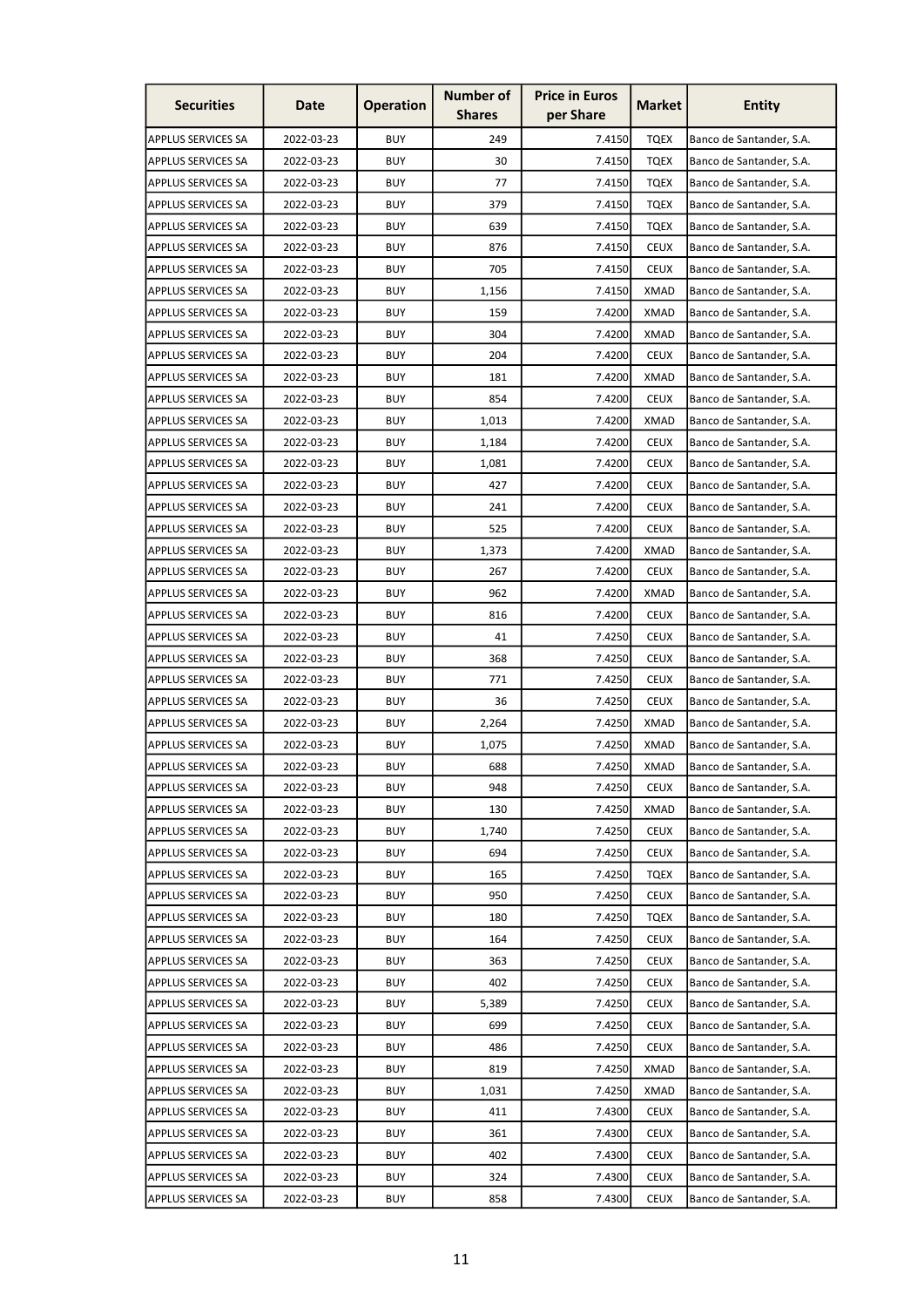| <b>Securities</b>         | Date       | <b>Operation</b> | <b>Number of</b><br><b>Shares</b> | <b>Price in Euros</b><br>per Share | <b>Market</b> | <b>Entity</b>            |
|---------------------------|------------|------------------|-----------------------------------|------------------------------------|---------------|--------------------------|
| <b>APPLUS SERVICES SA</b> | 2022-03-23 | <b>BUY</b>       | 504                               | 7.4300                             | <b>CEUX</b>   | Banco de Santander, S.A. |
| <b>APPLUS SERVICES SA</b> | 2022-03-23 | <b>BUY</b>       | 72                                | 7.4300                             | <b>CEUX</b>   | Banco de Santander, S.A. |
| <b>APPLUS SERVICES SA</b> | 2022-03-23 | <b>BUY</b>       | 183                               | 7.4300                             | <b>XMAD</b>   | Banco de Santander, S.A. |
| <b>APPLUS SERVICES SA</b> | 2022-03-23 | <b>BUY</b>       | 603                               | 7.4300                             | <b>XMAD</b>   | Banco de Santander, S.A. |
| <b>APPLUS SERVICES SA</b> | 2022-03-23 | <b>BUY</b>       | 22                                | 7.4300                             | <b>XMAD</b>   | Banco de Santander, S.A. |
| <b>APPLUS SERVICES SA</b> | 2022-03-23 | <b>BUY</b>       | 175                               | 7.4300                             | <b>XMAD</b>   | Banco de Santander, S.A. |
| <b>APPLUS SERVICES SA</b> | 2022-03-23 | <b>BUY</b>       | 1,075                             | 7.4300                             | <b>CEUX</b>   | Banco de Santander, S.A. |
| <b>APPLUS SERVICES SA</b> | 2022-03-23 | <b>BUY</b>       | 835                               | 7.4300                             | <b>CEUX</b>   | Banco de Santander, S.A. |
| <b>APPLUS SERVICES SA</b> | 2022-03-23 | <b>BUY</b>       | 161                               | 7.4350                             | <b>TQEX</b>   | Banco de Santander, S.A. |
| <b>APPLUS SERVICES SA</b> | 2022-03-23 | <b>BUY</b>       | 958                               | 7.4350                             | <b>CEUX</b>   | Banco de Santander, S.A. |
| <b>APPLUS SERVICES SA</b> | 2022-03-23 | <b>BUY</b>       | 630                               | 7.4350                             | <b>XMAD</b>   | Banco de Santander, S.A. |
| <b>APPLUS SERVICES SA</b> | 2022-03-23 | <b>BUY</b>       | 277                               | 7.4350                             | <b>XMAD</b>   | Banco de Santander, S.A. |
| <b>APPLUS SERVICES SA</b> | 2022-03-23 | <b>BUY</b>       | 812                               | 7.4350                             | <b>XMAD</b>   | Banco de Santander, S.A. |
| <b>APPLUS SERVICES SA</b> | 2022-03-23 | <b>BUY</b>       | 880                               | 7.4350                             | <b>CEUX</b>   | Banco de Santander, S.A. |
| <b>APPLUS SERVICES SA</b> | 2022-03-23 | <b>BUY</b>       | 2,753                             | 7.4350                             | <b>XMAD</b>   | Banco de Santander, S.A. |
| <b>APPLUS SERVICES SA</b> | 2022-03-23 | <b>BUY</b>       | 2,022                             | 7.4350                             | <b>XMAD</b>   | Banco de Santander, S.A. |
| <b>APPLUS SERVICES SA</b> | 2022-03-23 | <b>BUY</b>       | 307                               | 7.4400                             | <b>CEUX</b>   | Banco de Santander, S.A. |
| <b>APPLUS SERVICES SA</b> | 2022-03-23 | <b>BUY</b>       | 1,535                             | 7.4400                             | <b>XMAD</b>   | Banco de Santander, S.A. |
| <b>APPLUS SERVICES SA</b> | 2022-03-23 | <b>BUY</b>       | 1,084                             | 7.4400                             | <b>CEUX</b>   | Banco de Santander, S.A. |
| <b>APPLUS SERVICES SA</b> | 2022-03-23 | <b>BUY</b>       | 830                               | 7.4400                             | <b>CEUX</b>   | Banco de Santander, S.A. |
| <b>APPLUS SERVICES SA</b> | 2022-03-23 | <b>BUY</b>       | 1,073                             | 7.4400                             | <b>XMAD</b>   | Banco de Santander, S.A. |
| <b>APPLUS SERVICES SA</b> | 2022-03-23 | <b>BUY</b>       | 781                               | 7.4400                             | <b>CEUX</b>   | Banco de Santander, S.A. |
| <b>APPLUS SERVICES SA</b> | 2022-03-23 | <b>BUY</b>       | 170                               | 7.4400                             | <b>CEUX</b>   | Banco de Santander, S.A. |
| <b>APPLUS SERVICES SA</b> | 2022-03-23 | <b>BUY</b>       | 817                               | 7.4400                             | <b>CEUX</b>   | Banco de Santander, S.A. |
| <b>APPLUS SERVICES SA</b> | 2022-03-23 | <b>BUY</b>       | 131                               | 7.4400                             | <b>CEUX</b>   | Banco de Santander, S.A. |
| <b>APPLUS SERVICES SA</b> | 2022-03-23 | <b>BUY</b>       | 3                                 | 7.4400                             | <b>CEUX</b>   | Banco de Santander, S.A. |
| <b>APPLUS SERVICES SA</b> | 2022-03-23 | <b>BUY</b>       | 3                                 | 7.4400                             | <b>CEUX</b>   | Banco de Santander, S.A. |
| <b>APPLUS SERVICES SA</b> | 2022-03-23 | <b>BUY</b>       | 769                               | 7.4400                             | <b>CEUX</b>   | Banco de Santander, S.A. |
| APPLUS SERVICES SA        | 2022-03-23 | <b>BUY</b>       | 238                               | 7.4450                             | <b>CEUX</b>   | Banco de Santander, S.A. |
| <b>APPLUS SERVICES SA</b> | 2022-03-23 | <b>BUY</b>       | 534                               | 7.4450                             | <b>XMAD</b>   | Banco de Santander, S.A. |
| <b>APPLUS SERVICES SA</b> | 2022-03-23 | <b>BUY</b>       | 476                               | 7.4450                             | <b>CEUX</b>   | Banco de Santander, S.A. |
| <b>APPLUS SERVICES SA</b> | 2022-03-23 | <b>BUY</b>       | 998                               | 7.4450                             | <b>XMAD</b>   | Banco de Santander, S.A. |
| <b>APPLUS SERVICES SA</b> | 2022-03-23 | <b>BUY</b>       | 339                               | 7.4500                             | <b>TQEX</b>   | Banco de Santander, S.A. |
| <b>APPLUS SERVICES SA</b> | 2022-03-23 | <b>BUY</b>       | 283                               | 7.4500                             | <b>XMAD</b>   | Banco de Santander, S.A. |
| <b>APPLUS SERVICES SA</b> | 2022-03-23 | <b>BUY</b>       | 275                               | 7.4550                             | <b>CEUX</b>   | Banco de Santander, S.A. |
| <b>APPLUS SERVICES SA</b> | 2022-03-23 | <b>BUY</b>       | 29                                | 7.4550                             | <b>CEUX</b>   | Banco de Santander, S.A. |
| <b>APPLUS SERVICES SA</b> | 2022-03-23 | <b>BUY</b>       | 1,309                             | 7.4550                             | <b>CEUX</b>   | Banco de Santander, S.A. |
| <b>APPLUS SERVICES SA</b> | 2022-03-23 | <b>BUY</b>       | 309                               | 7.4550                             | XMAD          | Banco de Santander, S.A. |
| <b>APPLUS SERVICES SA</b> | 2022-03-23 | <b>BUY</b>       | 362                               | 7.4550                             | <b>CEUX</b>   | Banco de Santander, S.A. |
| <b>APPLUS SERVICES SA</b> | 2022-03-23 | <b>BUY</b>       | 349                               | 7.4600                             | <b>CEUX</b>   | Banco de Santander, S.A. |
| <b>APPLUS SERVICES SA</b> | 2022-03-23 | <b>BUY</b>       | 564                               | 7.4650                             | <b>CEUX</b>   | Banco de Santander, S.A. |
| <b>APPLUS SERVICES SA</b> | 2022-03-23 | <b>BUY</b>       | 12                                | 7.4650                             | <b>XMAD</b>   | Banco de Santander, S.A. |
| <b>APPLUS SERVICES SA</b> | 2022-03-23 | <b>BUY</b>       | 306                               | 7.4750                             | <b>XMAD</b>   | Banco de Santander, S.A. |
| <b>APPLUS SERVICES SA</b> | 2022-03-23 | <b>BUY</b>       | 222                               | 7.4750                             | <b>XMAD</b>   | Banco de Santander, S.A. |
| <b>APPLUS SERVICES SA</b> | 2022-03-23 | <b>BUY</b>       | 642                               | 7.4850                             | <b>XMAD</b>   | Banco de Santander, S.A. |
| <b>APPLUS SERVICES SA</b> | 2022-03-23 | <b>BUY</b>       | 21                                | 7.4850                             | <b>CEUX</b>   | Banco de Santander, S.A. |
| <b>APPLUS SERVICES SA</b> | 2022-03-23 | <b>BUY</b>       | 415                               | 7.4900                             | <b>XMAD</b>   | Banco de Santander, S.A. |
| APPLUS SERVICES SA        | 2022-03-23 | <b>BUY</b>       | 88                                | 7.4950                             | <b>CEUX</b>   | Banco de Santander, S.A. |
| <b>APPLUS SERVICES SA</b> | 2022-03-23 | <b>BUY</b>       | 283                               | 7.4950                             | <b>XMAD</b>   | Banco de Santander, S.A. |
| <b>APPLUS SERVICES SA</b> | 2022-03-24 | <b>BUY</b>       | 305                               | 7.3500                             | <b>CEUX</b>   | Banco de Santander, S.A. |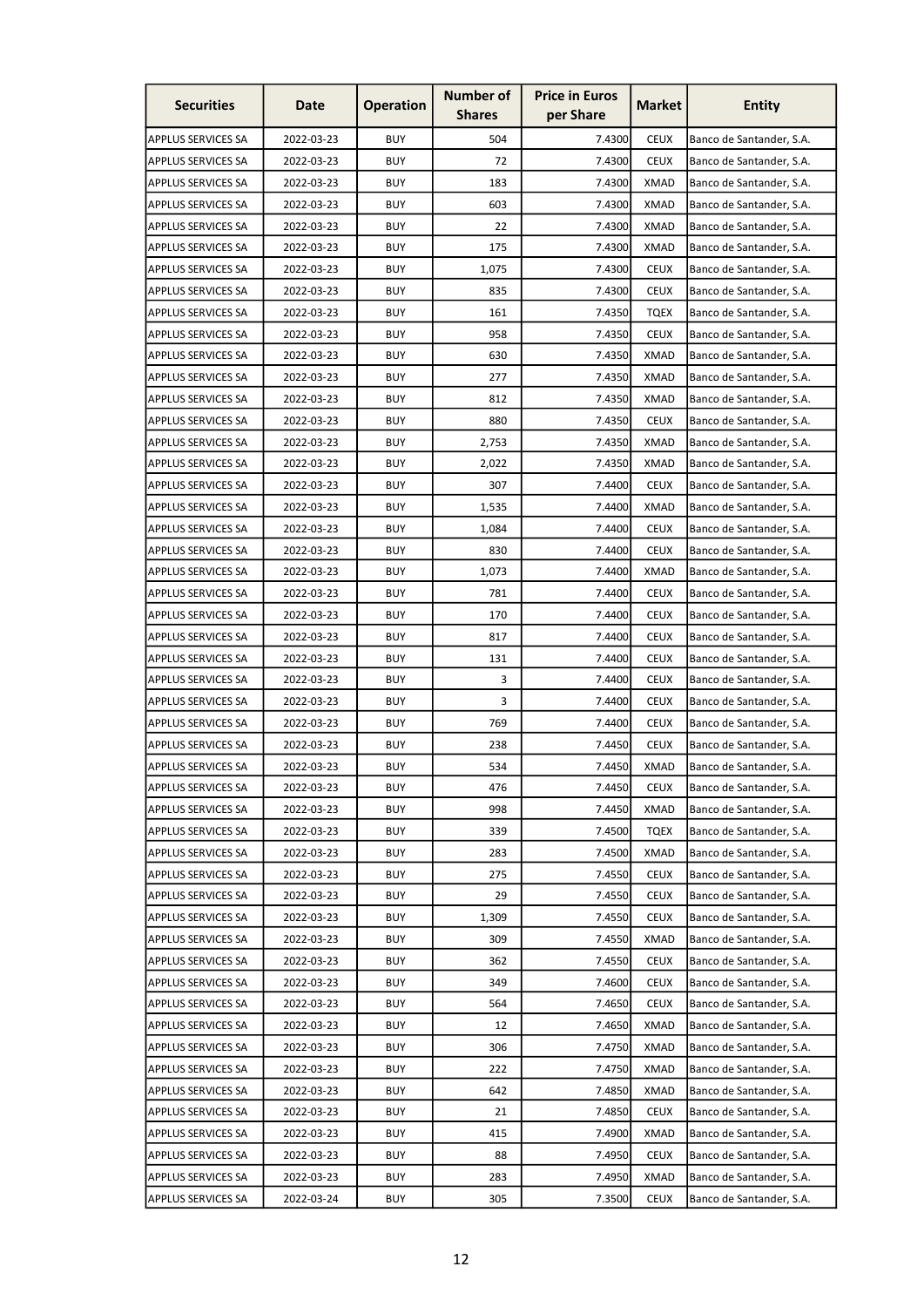| <b>Securities</b>         | Date       | <b>Operation</b> | <b>Number of</b><br><b>Shares</b> | <b>Price in Euros</b><br>per Share | <b>Market</b> | <b>Entity</b>            |
|---------------------------|------------|------------------|-----------------------------------|------------------------------------|---------------|--------------------------|
| <b>APPLUS SERVICES SA</b> | 2022-03-24 | <b>BUY</b>       | 632                               | 7.3500                             | <b>XMAD</b>   | Banco de Santander, S.A. |
| <b>APPLUS SERVICES SA</b> | 2022-03-24 | <b>BUY</b>       | 649                               | 7.3500                             | <b>CEUX</b>   | Banco de Santander, S.A. |
| <b>APPLUS SERVICES SA</b> | 2022-03-24 | <b>BUY</b>       | 51                                | 7.3550                             | <b>XMAD</b>   | Banco de Santander, S.A. |
| <b>APPLUS SERVICES SA</b> | 2022-03-24 | <b>BUY</b>       | 333                               | 7.3550                             | <b>XMAD</b>   | Banco de Santander, S.A. |
| <b>APPLUS SERVICES SA</b> | 2022-03-24 | <b>BUY</b>       | 1,345                             | 7.3600                             | <b>XMAD</b>   | Banco de Santander, S.A. |
| <b>APPLUS SERVICES SA</b> | 2022-03-24 | <b>BUY</b>       | 11                                | 7.3600                             | <b>XMAD</b>   | Banco de Santander, S.A. |
| <b>APPLUS SERVICES SA</b> | 2022-03-24 | <b>BUY</b>       | 536                               | 7.3650                             | XMAD          | Banco de Santander, S.A. |
| <b>APPLUS SERVICES SA</b> | 2022-03-24 | <b>BUY</b>       | 225                               | 7.3650                             | <b>XMAD</b>   | Banco de Santander, S.A. |
| <b>APPLUS SERVICES SA</b> | 2022-03-24 | <b>BUY</b>       | 704                               | 7.3700                             | <b>CEUX</b>   | Banco de Santander, S.A. |
| <b>APPLUS SERVICES SA</b> | 2022-03-24 | <b>BUY</b>       | 599                               | 7.3750                             | <b>CEUX</b>   | Banco de Santander, S.A. |
| <b>APPLUS SERVICES SA</b> | 2022-03-24 | <b>BUY</b>       | 630                               | 7.3750                             | <b>CEUX</b>   | Banco de Santander, S.A. |
| <b>APPLUS SERVICES SA</b> | 2022-03-24 | <b>BUY</b>       | 398                               | 7.3750                             | <b>XMAD</b>   | Banco de Santander, S.A. |
| <b>APPLUS SERVICES SA</b> | 2022-03-24 | <b>BUY</b>       | 311                               | 7.3800                             | <b>XMAD</b>   | Banco de Santander, S.A. |
| <b>APPLUS SERVICES SA</b> | 2022-03-24 | <b>BUY</b>       | 266                               | 7.3800                             | <b>CEUX</b>   | Banco de Santander, S.A. |
| <b>APPLUS SERVICES SA</b> | 2022-03-24 | <b>BUY</b>       | 492                               | 7.3800                             | <b>CEUX</b>   | Banco de Santander, S.A. |
| <b>APPLUS SERVICES SA</b> | 2022-03-24 | <b>BUY</b>       | 307                               | 7.3800                             | <b>CEUX</b>   | Banco de Santander, S.A. |
| <b>APPLUS SERVICES SA</b> | 2022-03-24 | <b>BUY</b>       | 351                               | 7.3800                             | <b>XMAD</b>   | Banco de Santander, S.A. |
| <b>APPLUS SERVICES SA</b> | 2022-03-24 | <b>BUY</b>       | 358                               | 7.3800                             | <b>CEUX</b>   | Banco de Santander, S.A. |
| <b>APPLUS SERVICES SA</b> | 2022-03-24 | <b>BUY</b>       | 353                               | 7.3800                             | <b>CEUX</b>   | Banco de Santander, S.A. |
| <b>APPLUS SERVICES SA</b> | 2022-03-24 | <b>BUY</b>       | 394                               | 7.3850                             | <b>XMAD</b>   | Banco de Santander, S.A. |
| <b>APPLUS SERVICES SA</b> | 2022-03-24 | <b>BUY</b>       | 2,562                             | 7.3850                             | <b>CEUX</b>   | Banco de Santander, S.A. |
| <b>APPLUS SERVICES SA</b> | 2022-03-24 | <b>BUY</b>       | 471                               | 7.3850                             | <b>CEUX</b>   | Banco de Santander, S.A. |
| <b>APPLUS SERVICES SA</b> | 2022-03-24 | <b>BUY</b>       | 998                               | 7.3850                             | <b>XMAD</b>   | Banco de Santander, S.A. |
| <b>APPLUS SERVICES SA</b> | 2022-03-24 | <b>BUY</b>       | 459                               | 7.3850                             | <b>XMAD</b>   | Banco de Santander, S.A. |
| <b>APPLUS SERVICES SA</b> | 2022-03-24 | <b>BUY</b>       | 307                               | 7.3850                             | <b>CEUX</b>   | Banco de Santander, S.A. |
| <b>APPLUS SERVICES SA</b> | 2022-03-24 | <b>BUY</b>       | 446                               | 7.3850                             | XMAD          | Banco de Santander, S.A. |
| <b>APPLUS SERVICES SA</b> | 2022-03-24 | <b>BUY</b>       | 333                               | 7.3850                             | <b>CEUX</b>   | Banco de Santander, S.A. |
| <b>APPLUS SERVICES SA</b> | 2022-03-24 | <b>BUY</b>       | 442                               | 7.3850                             | <b>XMAD</b>   | Banco de Santander, S.A. |
| <b>APPLUS SERVICES SA</b> | 2022-03-24 | <b>BUY</b>       | 2,056                             | 7.3850                             | <b>XMAD</b>   | Banco de Santander, S.A. |
| <b>APPLUS SERVICES SA</b> | 2022-03-24 | <b>BUY</b>       | 550                               | 7.3900                             | <b>XMAD</b>   | Banco de Santander, S.A. |
| <b>APPLUS SERVICES SA</b> | 2022-03-24 | <b>BUY</b>       | 310                               | 7.3900                             | <b>XMAD</b>   | Banco de Santander, S.A. |
| <b>APPLUS SERVICES SA</b> | 2022-03-24 | <b>BUY</b>       | 342                               | 7.3900                             | <b>XMAD</b>   | Banco de Santander, S.A. |
| <b>APPLUS SERVICES SA</b> | 2022-03-24 | <b>BUY</b>       | 297                               | 7.3900                             | <b>XMAD</b>   | Banco de Santander, S.A. |
| <b>APPLUS SERVICES SA</b> | 2022-03-24 | <b>BUY</b>       | 31                                | 7.3900                             | <b>XMAD</b>   | Banco de Santander, S.A. |
| <b>APPLUS SERVICES SA</b> | 2022-03-24 | <b>BUY</b>       | 193                               | 7.3900                             | <b>XMAD</b>   | Banco de Santander, S.A. |
| <b>APPLUS SERVICES SA</b> | 2022-03-24 | <b>BUY</b>       | 248                               | 7.3900                             | <b>XMAD</b>   | Banco de Santander, S.A. |
| <b>APPLUS SERVICES SA</b> | 2022-03-24 | <b>BUY</b>       | 315                               | 7.3900                             | <b>CEUX</b>   | Banco de Santander, S.A. |
| <b>APPLUS SERVICES SA</b> | 2022-03-24 | <b>BUY</b>       | 363                               | 7.3900                             | <b>XMAD</b>   | Banco de Santander, S.A. |
| <b>APPLUS SERVICES SA</b> | 2022-03-24 | <b>BUY</b>       | 501                               | 7.3900                             | <b>CEUX</b>   | Banco de Santander, S.A. |
| <b>APPLUS SERVICES SA</b> | 2022-03-24 | <b>BUY</b>       | 729                               | 7.3900                             | <b>XMAD</b>   | Banco de Santander, S.A. |
| <b>APPLUS SERVICES SA</b> | 2022-03-24 | <b>BUY</b>       | 346                               | 7.3950                             | <b>TQEX</b>   | Banco de Santander, S.A. |
| <b>APPLUS SERVICES SA</b> | 2022-03-24 | <b>BUY</b>       | 580                               | 7.3950                             | <b>CEUX</b>   | Banco de Santander, S.A. |
| <b>APPLUS SERVICES SA</b> | 2022-03-24 | <b>BUY</b>       | 599                               | 7.3950                             | <b>XMAD</b>   | Banco de Santander, S.A. |
| <b>APPLUS SERVICES SA</b> | 2022-03-24 | <b>BUY</b>       | 379                               | 7.3950                             | <b>TQEX</b>   | Banco de Santander, S.A. |
| <b>APPLUS SERVICES SA</b> | 2022-03-24 | <b>BUY</b>       | 686                               | 7.3950                             | <b>CEUX</b>   | Banco de Santander, S.A. |
| <b>APPLUS SERVICES SA</b> | 2022-03-24 | <b>BUY</b>       | 321                               | 7.3950                             | <b>XMAD</b>   | Banco de Santander, S.A. |
| <b>APPLUS SERVICES SA</b> | 2022-03-24 | <b>BUY</b>       | 682                               | 7.3950                             | <b>CEUX</b>   | Banco de Santander, S.A. |
| <b>APPLUS SERVICES SA</b> | 2022-03-24 | <b>BUY</b>       | 174                               | 7.4000                             | <b>CEUX</b>   | Banco de Santander, S.A. |
| <b>APPLUS SERVICES SA</b> | 2022-03-24 | <b>BUY</b>       | 315                               | 7.4000                             | <b>XMAD</b>   | Banco de Santander, S.A. |
| <b>APPLUS SERVICES SA</b> | 2022-03-24 | <b>BUY</b>       | 439                               | 7.4000                             | <b>CEUX</b>   | Banco de Santander, S.A. |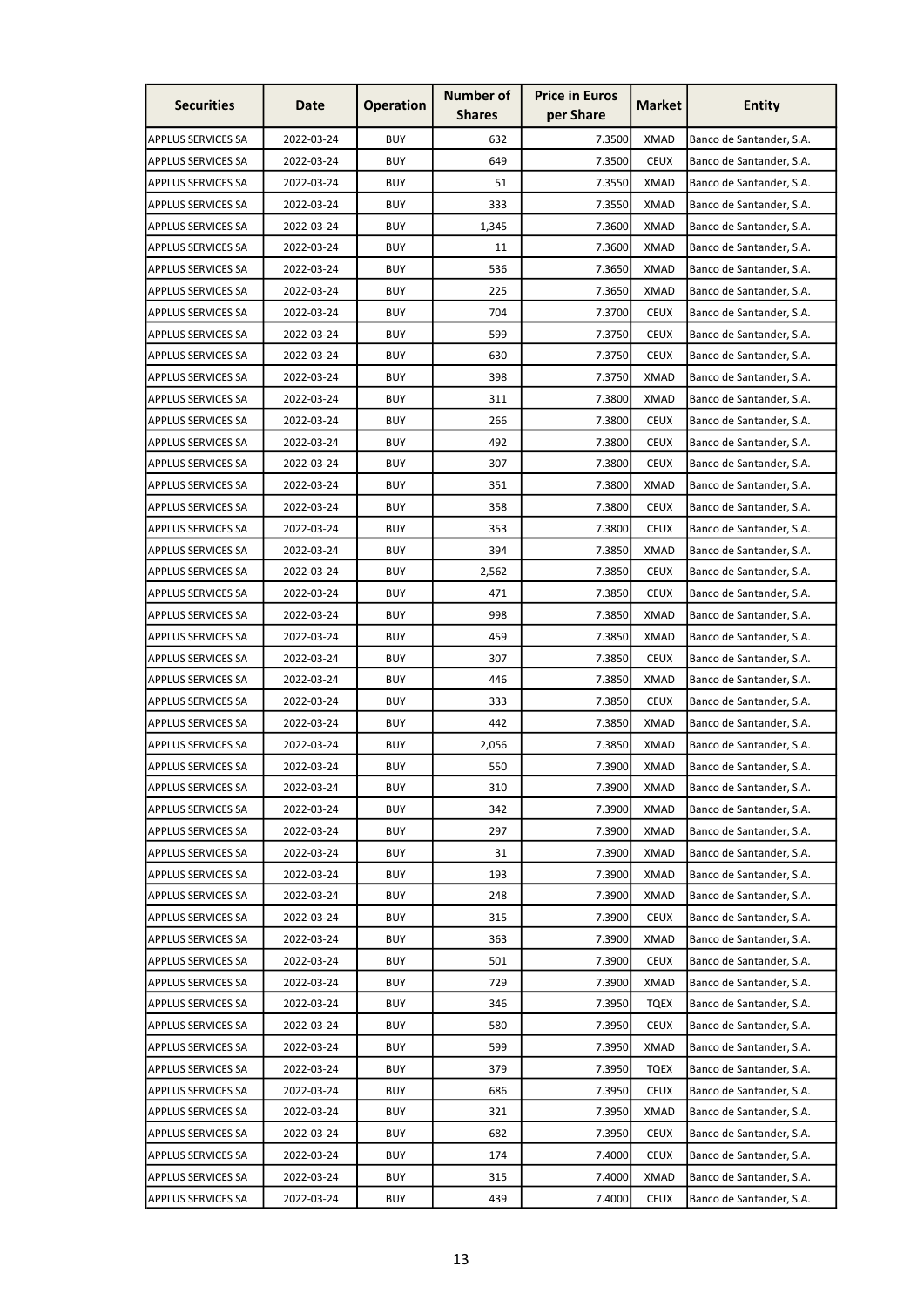| <b>Securities</b>         | Date       | <b>Operation</b> | <b>Number of</b><br><b>Shares</b> | <b>Price in Euros</b><br>per Share | <b>Market</b> | <b>Entity</b>            |
|---------------------------|------------|------------------|-----------------------------------|------------------------------------|---------------|--------------------------|
| APPLUS SERVICES SA        | 2022-03-24 | <b>BUY</b>       | 615                               | 7.4000                             | <b>CEUX</b>   | Banco de Santander, S.A. |
| <b>APPLUS SERVICES SA</b> | 2022-03-24 | <b>BUY</b>       | 618                               | 7.4000                             | <b>CEUX</b>   | Banco de Santander, S.A. |
| <b>APPLUS SERVICES SA</b> | 2022-03-24 | <b>BUY</b>       | 512                               | 7.4000                             | <b>CEUX</b>   | Banco de Santander, S.A. |
| APPLUS SERVICES SA        | 2022-03-24 | <b>BUY</b>       | 1,107                             | 7.4000                             | <b>XMAD</b>   | Banco de Santander, S.A. |
| <b>APPLUS SERVICES SA</b> | 2022-03-24 | <b>BUY</b>       | 507                               | 7.4000                             | <b>XMAD</b>   | Banco de Santander, S.A. |
| <b>APPLUS SERVICES SA</b> | 2022-03-24 | <b>BUY</b>       | 527                               | 7.4000                             | <b>XMAD</b>   | Banco de Santander, S.A. |
| APPLUS SERVICES SA        | 2022-03-24 | <b>BUY</b>       | 338                               | 7.4000                             | XMAD          | Banco de Santander, S.A. |
| <b>APPLUS SERVICES SA</b> | 2022-03-24 | <b>BUY</b>       | 628                               | 7.4000                             | <b>CEUX</b>   | Banco de Santander, S.A. |
| <b>APPLUS SERVICES SA</b> | 2022-03-24 | <b>BUY</b>       | 563                               | 7.4000                             | <b>CEUX</b>   | Banco de Santander, S.A. |
| <b>APPLUS SERVICES SA</b> | 2022-03-24 | <b>BUY</b>       | 550                               | 7.4000                             | <b>XMAD</b>   | Banco de Santander, S.A. |
| <b>APPLUS SERVICES SA</b> | 2022-03-24 | <b>BUY</b>       | 338                               | 7.4000                             | <b>CEUX</b>   | Banco de Santander, S.A. |
| <b>APPLUS SERVICES SA</b> | 2022-03-24 | <b>BUY</b>       | 683                               | 7.4000                             | <b>XMAD</b>   | Banco de Santander, S.A. |
| <b>APPLUS SERVICES SA</b> | 2022-03-24 | <b>BUY</b>       | 370                               | 7.4000                             | <b>CEUX</b>   | Banco de Santander, S.A. |
| <b>APPLUS SERVICES SA</b> | 2022-03-24 | <b>BUY</b>       | 902                               | 7.4000                             | <b>CEUX</b>   | Banco de Santander, S.A. |
| <b>APPLUS SERVICES SA</b> | 2022-03-24 | <b>BUY</b>       | 619                               | 7.4000                             | <b>XMAD</b>   | Banco de Santander, S.A. |
| <b>APPLUS SERVICES SA</b> | 2022-03-24 | <b>BUY</b>       | 290                               | 7.4000                             | <b>XMAD</b>   | Banco de Santander, S.A. |
| <b>APPLUS SERVICES SA</b> | 2022-03-24 | <b>BUY</b>       | 250                               | 7.4000                             | <b>XMAD</b>   | Banco de Santander, S.A. |
| <b>APPLUS SERVICES SA</b> | 2022-03-24 | <b>BUY</b>       | 44                                | 7.4000                             | <b>XMAD</b>   | Banco de Santander, S.A. |
| <b>APPLUS SERVICES SA</b> | 2022-03-24 | <b>BUY</b>       | 730                               | 7.4000                             | XMAD          | Banco de Santander, S.A. |
| <b>APPLUS SERVICES SA</b> | 2022-03-24 | <b>BUY</b>       | 809                               | 7.4000                             | XMAD          | Banco de Santander, S.A. |
| <b>APPLUS SERVICES SA</b> | 2022-03-24 | <b>BUY</b>       | 949                               | 7.4000                             | <b>XMAD</b>   | Banco de Santander, S.A. |
| <b>APPLUS SERVICES SA</b> | 2022-03-24 | <b>BUY</b>       | 901                               | 7.4000                             | <b>XMAD</b>   | Banco de Santander, S.A. |
| <b>APPLUS SERVICES SA</b> | 2022-03-24 | <b>BUY</b>       | 380                               | 7.4000                             | <b>TQEX</b>   | Banco de Santander, S.A. |
| <b>APPLUS SERVICES SA</b> | 2022-03-24 | <b>BUY</b>       | 698                               | 7.4000                             | <b>XMAD</b>   | Banco de Santander, S.A. |
| <b>APPLUS SERVICES SA</b> | 2022-03-24 | <b>BUY</b>       | 608                               | 7.4050                             | <b>XMAD</b>   | Banco de Santander, S.A. |
| <b>APPLUS SERVICES SA</b> | 2022-03-24 | <b>BUY</b>       | 308                               | 7.4050                             | <b>CEUX</b>   | Banco de Santander, S.A. |
| <b>APPLUS SERVICES SA</b> | 2022-03-24 | <b>BUY</b>       | 540                               | 7.4050                             | <b>CEUX</b>   | Banco de Santander, S.A. |
| <b>APPLUS SERVICES SA</b> | 2022-03-24 | <b>BUY</b>       | 457                               | 7.4050                             | <b>TQEX</b>   | Banco de Santander, S.A. |
| APPLUS SERVICES SA        | 2022-03-24 | <b>BUY</b>       | 57                                | 7.4050                             | <b>TQEX</b>   | Banco de Santander, S.A. |
| <b>APPLUS SERVICES SA</b> | 2022-03-24 | <b>BUY</b>       | 1,408                             | 7.4050                             | <b>XMAD</b>   | Banco de Santander, S.A. |
| <b>APPLUS SERVICES SA</b> | 2022-03-24 | <b>BUY</b>       | 352                               | 7.4050                             | <b>CEUX</b>   | Banco de Santander, S.A. |
| <b>APPLUS SERVICES SA</b> | 2022-03-24 | <b>BUY</b>       | 298                               | 7.4050                             | XMAD          | Banco de Santander, S.A. |
| <b>APPLUS SERVICES SA</b> | 2022-03-24 | <b>BUY</b>       | 891                               | 7.4050                             | <b>CEUX</b>   | Banco de Santander, S.A. |
| <b>APPLUS SERVICES SA</b> | 2022-03-24 | <b>BUY</b>       | 452                               | 7.4050                             | <b>XMAD</b>   | Banco de Santander, S.A. |
| <b>APPLUS SERVICES SA</b> | 2022-03-24 | <b>BUY</b>       | 534                               | 7.4050                             | <b>XMAD</b>   | Banco de Santander, S.A. |
| <b>APPLUS SERVICES SA</b> | 2022-03-24 | <b>BUY</b>       | 885                               | 7.4050                             | <b>XMAD</b>   | Banco de Santander, S.A. |
| <b>APPLUS SERVICES SA</b> | 2022-03-24 | <b>BUY</b>       | 2,153                             | 7.4050                             | <b>XMAD</b>   | Banco de Santander, S.A. |
| <b>APPLUS SERVICES SA</b> | 2022-03-24 | <b>BUY</b>       | 2,419                             | 7.4050                             | <b>CEUX</b>   | Banco de Santander, S.A. |
| APPLUS SERVICES SA        | 2022-03-24 | <b>BUY</b>       | 68                                | 7.4050                             | <b>CEUX</b>   | Banco de Santander, S.A. |
| <b>APPLUS SERVICES SA</b> | 2022-03-24 | <b>BUY</b>       | 1,836                             | 7.4050                             | <b>CEUX</b>   | Banco de Santander, S.A. |
| <b>APPLUS SERVICES SA</b> | 2022-03-24 | <b>BUY</b>       | 542                               | 7.4100                             | <b>CEUX</b>   | Banco de Santander, S.A. |
| <b>APPLUS SERVICES SA</b> | 2022-03-24 | <b>BUY</b>       | 576                               | 7.4100                             | <b>XMAD</b>   | Banco de Santander, S.A. |
| <b>APPLUS SERVICES SA</b> | 2022-03-24 | <b>BUY</b>       | 527                               | 7.4100                             | <b>XMAD</b>   | Banco de Santander, S.A. |
| <b>APPLUS SERVICES SA</b> | 2022-03-24 | <b>BUY</b>       | 347                               | 7.4100                             | <b>CEUX</b>   | Banco de Santander, S.A. |
| <b>APPLUS SERVICES SA</b> | 2022-03-24 | <b>BUY</b>       | 1,102                             | 7.4100                             | <b>CEUX</b>   | Banco de Santander, S.A. |
| <b>APPLUS SERVICES SA</b> | 2022-03-24 | <b>BUY</b>       | 259                               | 7.4100                             | <b>XMAD</b>   | Banco de Santander, S.A. |
| <b>APPLUS SERVICES SA</b> | 2022-03-24 | <b>BUY</b>       | 485                               | 7.4100                             | <b>CEUX</b>   | Banco de Santander, S.A. |
| APPLUS SERVICES SA        | 2022-03-24 | <b>BUY</b>       | 330                               | 7.4100                             | <b>TQEX</b>   | Banco de Santander, S.A. |
| APPLUS SERVICES SA        | 2022-03-24 | <b>BUY</b>       | 1,632                             | 7.4100                             | <b>TQEX</b>   | Banco de Santander, S.A. |
| <b>APPLUS SERVICES SA</b> | 2022-03-24 | <b>BUY</b>       | 837                               | 7.4100                             | <b>TQEX</b>   | Banco de Santander, S.A. |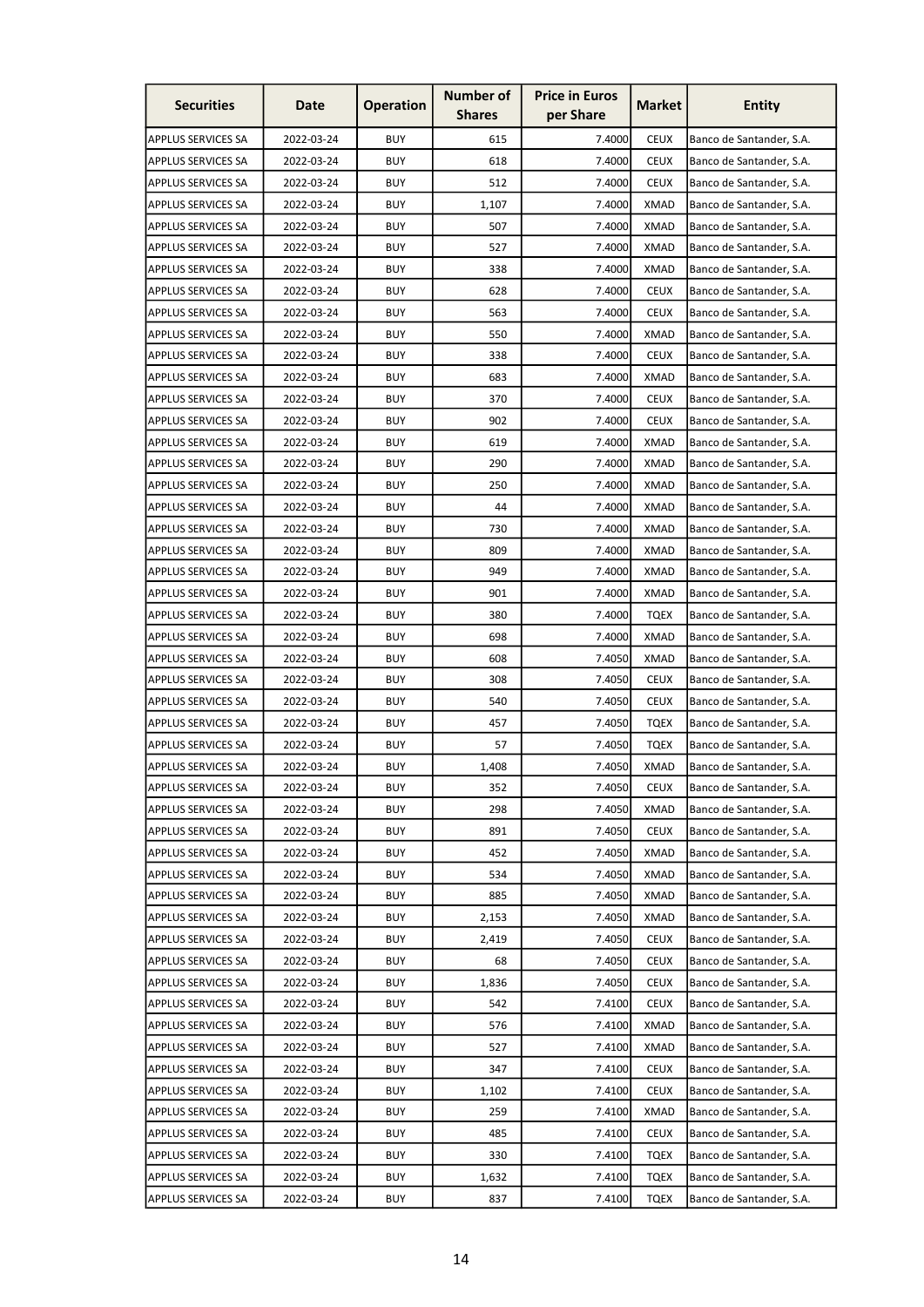| <b>Securities</b>         | Date       | <b>Operation</b> | <b>Number of</b><br><b>Shares</b> | <b>Price in Euros</b><br>per Share | <b>Market</b> | <b>Entity</b>            |
|---------------------------|------------|------------------|-----------------------------------|------------------------------------|---------------|--------------------------|
| <b>APPLUS SERVICES SA</b> | 2022-03-24 | <b>BUY</b>       | 941                               | 7.4100                             | <b>XMAD</b>   | Banco de Santander, S.A. |
| <b>APPLUS SERVICES SA</b> | 2022-03-24 | <b>BUY</b>       | 852                               | 7.4100                             | <b>XMAD</b>   | Banco de Santander, S.A. |
| <b>APPLUS SERVICES SA</b> | 2022-03-24 | <b>BUY</b>       | 673                               | 7.4100                             | <b>XMAD</b>   | Banco de Santander, S.A. |
| <b>APPLUS SERVICES SA</b> | 2022-03-24 | <b>BUY</b>       | 940                               | 7.4100                             | <b>XMAD</b>   | Banco de Santander, S.A. |
| <b>APPLUS SERVICES SA</b> | 2022-03-24 | <b>BUY</b>       | 324                               | 7.4150                             | <b>CEUX</b>   | Banco de Santander, S.A. |
| <b>APPLUS SERVICES SA</b> | 2022-03-24 | <b>BUY</b>       | 300                               | 7.4150                             | <b>XMAD</b>   | Banco de Santander, S.A. |
| <b>APPLUS SERVICES SA</b> | 2022-03-24 | <b>BUY</b>       | 287                               | 7.4150                             | XMAD          | Banco de Santander, S.A. |
| <b>APPLUS SERVICES SA</b> | 2022-03-24 | <b>BUY</b>       | 321                               | 7.4150                             | <b>XMAD</b>   | Banco de Santander, S.A. |
| <b>APPLUS SERVICES SA</b> | 2022-03-24 | <b>BUY</b>       | 1,273                             | 7.4150                             | <b>XMAD</b>   | Banco de Santander, S.A. |
| <b>APPLUS SERVICES SA</b> | 2022-03-24 | <b>BUY</b>       | 316                               | 7.4150                             | <b>XMAD</b>   | Banco de Santander, S.A. |
| <b>APPLUS SERVICES SA</b> | 2022-03-24 | <b>BUY</b>       | 1,522                             | 7.4150                             | <b>XMAD</b>   | Banco de Santander, S.A. |
| <b>APPLUS SERVICES SA</b> | 2022-03-24 | <b>BUY</b>       | 551                               | 7.4150                             | XMAD          | Banco de Santander, S.A. |
| <b>APPLUS SERVICES SA</b> | 2022-03-24 | <b>BUY</b>       | 409                               | 7.4150                             | <b>CEUX</b>   | Banco de Santander, S.A. |
| <b>APPLUS SERVICES SA</b> | 2022-03-24 | <b>BUY</b>       | 74                                | 7.4150                             | XMAD          | Banco de Santander, S.A. |
| <b>APPLUS SERVICES SA</b> | 2022-03-24 | <b>BUY</b>       | 60                                | 7.4150                             | <b>XMAD</b>   | Banco de Santander, S.A. |
| <b>APPLUS SERVICES SA</b> | 2022-03-24 | <b>BUY</b>       | 347                               | 7.4150                             | <b>XMAD</b>   | Banco de Santander, S.A. |
|                           |            | <b>BUY</b>       | 238                               |                                    | <b>XMAD</b>   |                          |
| <b>APPLUS SERVICES SA</b> | 2022-03-24 |                  |                                   | 7.4150                             |               | Banco de Santander, S.A. |
| <b>APPLUS SERVICES SA</b> | 2022-03-24 | <b>BUY</b>       | 322                               | 7.4150                             | <b>CEUX</b>   | Banco de Santander, S.A. |
| <b>APPLUS SERVICES SA</b> | 2022-03-24 | <b>BUY</b>       | 370                               | 7.4150                             | <b>CEUX</b>   | Banco de Santander, S.A. |
| <b>APPLUS SERVICES SA</b> | 2022-03-24 | <b>BUY</b>       | 1,241                             | 7.4150                             | <b>CEUX</b>   | Banco de Santander, S.A. |
| <b>APPLUS SERVICES SA</b> | 2022-03-24 | <b>BUY</b>       | 273                               | 7.4150                             | <b>XMAD</b>   | Banco de Santander, S.A. |
| <b>APPLUS SERVICES SA</b> | 2022-03-24 | <b>BUY</b>       | 691                               | 7.4150                             | <b>XMAD</b>   | Banco de Santander, S.A. |
| <b>APPLUS SERVICES SA</b> | 2022-03-24 | <b>BUY</b>       | 707                               | 7.4150                             | <b>XMAD</b>   | Banco de Santander, S.A. |
| <b>APPLUS SERVICES SA</b> | 2022-03-24 | <b>BUY</b>       | 340                               | 7.4200                             | <b>CEUX</b>   | Banco de Santander, S.A. |
| <b>APPLUS SERVICES SA</b> | 2022-03-24 | <b>BUY</b>       | 323                               | 7.4200                             | TQEX          | Banco de Santander, S.A. |
| <b>APPLUS SERVICES SA</b> | 2022-03-24 | <b>BUY</b>       | 631                               | 7.4200                             | <b>TQEX</b>   | Banco de Santander, S.A. |
| <b>APPLUS SERVICES SA</b> | 2022-03-24 | <b>BUY</b>       | 266                               | 7.4200                             | <b>CEUX</b>   | Banco de Santander, S.A. |
| <b>APPLUS SERVICES SA</b> | 2022-03-24 | <b>BUY</b>       | 41                                | 7.4200                             | <b>CEUX</b>   | Banco de Santander, S.A. |
| APPLUS SERVICES SA        | 2022-03-24 | <b>BUY</b>       | 148                               | 7.4200                             | <b>CEUX</b>   | Banco de Santander, S.A. |
| <b>APPLUS SERVICES SA</b> | 2022-03-24 | <b>BUY</b>       | 405                               | 7.4200                             | <b>CEUX</b>   | Banco de Santander, S.A. |
| <b>APPLUS SERVICES SA</b> | 2022-03-24 | <b>BUY</b>       | 152                               | 7.4200                             | <b>TQEX</b>   | Banco de Santander, S.A. |
| <b>APPLUS SERVICES SA</b> | 2022-03-24 | <b>BUY</b>       | 511                               | 7.4200                             | <b>CEUX</b>   | Banco de Santander, S.A. |
| <b>APPLUS SERVICES SA</b> | 2022-03-24 | <b>BUY</b>       | 143                               | 7.4200                             | <b>TQEX</b>   | Banco de Santander, S.A. |
| <b>APPLUS SERVICES SA</b> | 2022-03-24 | <b>BUY</b>       | 1,320                             | 7.4200                             | <b>XMAD</b>   | Banco de Santander, S.A. |
| <b>APPLUS SERVICES SA</b> | 2022-03-24 | <b>BUY</b>       | 331                               | 7.4200                             | <b>XMAD</b>   | Banco de Santander, S.A. |
| <b>APPLUS SERVICES SA</b> | 2022-03-24 | <b>BUY</b>       | 414                               | 7.4200                             | <b>CEUX</b>   | Banco de Santander, S.A. |
| <b>APPLUS SERVICES SA</b> | 2022-03-24 | <b>BUY</b>       | 120                               | 7.4200                             | <b>XMAD</b>   | Banco de Santander, S.A. |
| <b>APPLUS SERVICES SA</b> | 2022-03-24 | <b>BUY</b>       | 507                               | 7.4200                             | <b>XMAD</b>   | Banco de Santander, S.A. |
| APPLUS SERVICES SA        | 2022-03-24 | <b>BUY</b>       | 945                               | 7.4250                             | <b>XMAD</b>   | Banco de Santander, S.A. |
| <b>APPLUS SERVICES SA</b> | 2022-03-24 | <b>BUY</b>       | 153                               | 7.4250                             | <b>CEUX</b>   | Banco de Santander, S.A. |
| <b>APPLUS SERVICES SA</b> | 2022-03-24 | <b>BUY</b>       | 772                               | 7.4250                             | <b>CEUX</b>   | Banco de Santander, S.A. |
| <b>APPLUS SERVICES SA</b> | 2022-03-24 | <b>BUY</b>       | 509                               | 7.4250                             | <b>CEUX</b>   | Banco de Santander, S.A. |
| <b>APPLUS SERVICES SA</b> | 2022-03-24 | <b>BUY</b>       | 553                               | 7.4250                             | <b>CEUX</b>   | Banco de Santander, S.A. |
| <b>APPLUS SERVICES SA</b> | 2022-03-24 | <b>BUY</b>       | 2,032                             | 7.4300                             | <b>XMAD</b>   | Banco de Santander, S.A. |
| <b>APPLUS SERVICES SA</b> | 2022-03-24 | <b>BUY</b>       | 250                               | 7.4300                             | <b>XMAD</b>   | Banco de Santander, S.A. |
| <b>APPLUS SERVICES SA</b> | 2022-03-24 | <b>BUY</b>       | 430                               | 7.4300                             | <b>CEUX</b>   | Banco de Santander, S.A. |
| <b>APPLUS SERVICES SA</b> | 2022-03-24 | <b>BUY</b>       | 270                               | 7.4300                             | <b>XMAD</b>   | Banco de Santander, S.A. |
| APPLUS SERVICES SA        | 2022-03-24 | <b>BUY</b>       | 1,773                             | 7.4300                             | <b>XMAD</b>   | Banco de Santander, S.A. |
| APPLUS SERVICES SA        | 2022-03-24 | <b>BUY</b>       | 1,009                             | 7.4300                             | <b>CEUX</b>   | Banco de Santander, S.A. |
| <b>APPLUS SERVICES SA</b> | 2022-03-24 | <b>BUY</b>       | 1,087                             | 7.4300                             | <b>XMAD</b>   | Banco de Santander, S.A. |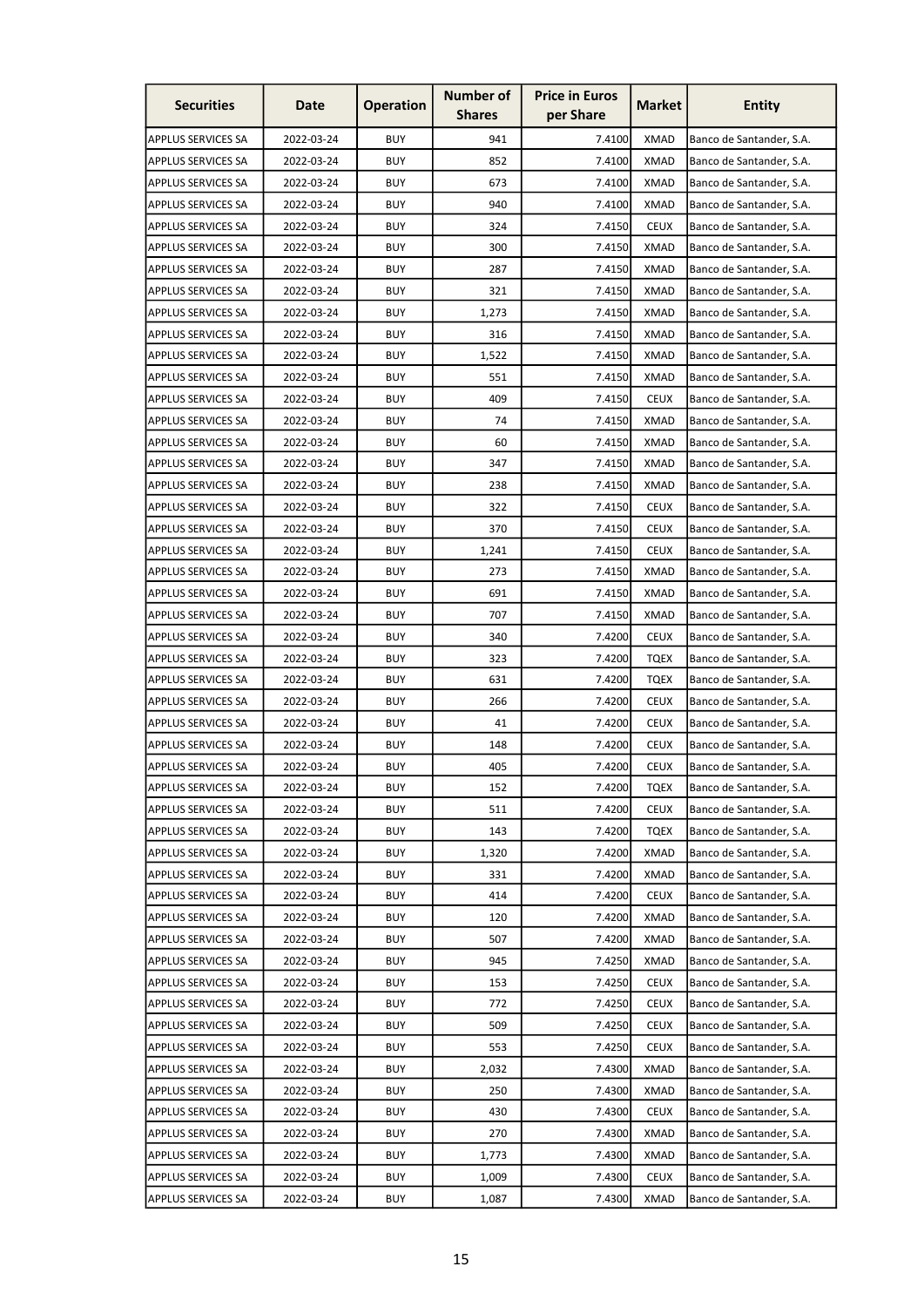| <b>Securities</b>         | Date       | <b>Operation</b> | <b>Number of</b><br><b>Shares</b> | <b>Price in Euros</b><br>per Share | <b>Market</b> | <b>Entity</b>            |
|---------------------------|------------|------------------|-----------------------------------|------------------------------------|---------------|--------------------------|
| <b>APPLUS SERVICES SA</b> | 2022-03-24 | <b>BUY</b>       | 763                               | 7.4350                             | <b>CEUX</b>   | Banco de Santander, S.A. |
| <b>APPLUS SERVICES SA</b> | 2022-03-24 | <b>BUY</b>       | 4,435                             | 7.4350                             | <b>CEUX</b>   | Banco de Santander, S.A. |
| <b>APPLUS SERVICES SA</b> | 2022-03-24 | <b>BUY</b>       | 2,380                             | 7.4350                             | <b>XMAD</b>   | Banco de Santander, S.A. |
| <b>APPLUS SERVICES SA</b> | 2022-03-24 | <b>BUY</b>       | 83                                | 7.4400                             | <b>CEUX</b>   | Banco de Santander, S.A. |
| <b>APPLUS SERVICES SA</b> | 2022-03-24 | <b>BUY</b>       | 1,068                             | 7.4400                             | <b>XMAD</b>   | Banco de Santander, S.A. |
| <b>APPLUS SERVICES SA</b> | 2022-03-24 | <b>BUY</b>       | 2,634                             | 7.4400                             | <b>CEUX</b>   | Banco de Santander, S.A. |
| APPLUS SERVICES SA        | 2022-03-24 | <b>BUY</b>       | 615                               | 7.4450                             | XMAD          | Banco de Santander, S.A. |
| <b>APPLUS SERVICES SA</b> | 2022-03-25 | <b>BUY</b>       | 420                               | 7.3400                             | <b>CEUX</b>   | Banco de Santander, S.A. |
| <b>APPLUS SERVICES SA</b> | 2022-03-25 | <b>BUY</b>       | 283                               | 7.3450                             | <b>CEUX</b>   | Banco de Santander, S.A. |
| <b>APPLUS SERVICES SA</b> | 2022-03-25 | <b>BUY</b>       | 58                                | 7.3450                             | <b>TQEX</b>   | Banco de Santander, S.A. |
| <b>APPLUS SERVICES SA</b> | 2022-03-25 | <b>BUY</b>       | 559                               | 7.3500                             | <b>XMAD</b>   | Banco de Santander, S.A. |
| <b>APPLUS SERVICES SA</b> | 2022-03-25 | <b>BUY</b>       | 392                               | 7.3500                             | XMAD          | Banco de Santander, S.A. |
| <b>APPLUS SERVICES SA</b> | 2022-03-25 | <b>BUY</b>       | 426                               | 7.3500                             | <b>CEUX</b>   | Banco de Santander, S.A. |
| <b>APPLUS SERVICES SA</b> | 2022-03-25 | <b>BUY</b>       | 439                               | 7.3500                             | XMAD          | Banco de Santander, S.A. |
| <b>APPLUS SERVICES SA</b> | 2022-03-25 | <b>BUY</b>       | 708                               | 7.3500                             | <b>CEUX</b>   | Banco de Santander, S.A. |
| <b>APPLUS SERVICES SA</b> | 2022-03-25 | <b>BUY</b>       | 472                               | 7.3500                             | <b>XMAD</b>   | Banco de Santander, S.A. |
| <b>APPLUS SERVICES SA</b> | 2022-03-25 | <b>BUY</b>       | 332                               | 7.3550                             | <b>CEUX</b>   | Banco de Santander, S.A. |
| <b>APPLUS SERVICES SA</b> | 2022-03-25 | <b>BUY</b>       | 540                               | 7.3600                             | <b>XMAD</b>   | Banco de Santander, S.A. |
| <b>APPLUS SERVICES SA</b> | 2022-03-25 | <b>BUY</b>       | 554                               | 7.3600                             | <b>CEUX</b>   | Banco de Santander, S.A. |
| <b>APPLUS SERVICES SA</b> | 2022-03-25 | <b>BUY</b>       | 403                               | 7.3600                             | XMAD          | Banco de Santander, S.A. |
| <b>APPLUS SERVICES SA</b> | 2022-03-25 | <b>BUY</b>       | 340                               | 7.3650                             | <b>XMAD</b>   | Banco de Santander, S.A. |
| <b>APPLUS SERVICES SA</b> | 2022-03-25 | <b>BUY</b>       | 8                                 | 7.3650                             | <b>CEUX</b>   | Banco de Santander, S.A. |
| <b>APPLUS SERVICES SA</b> | 2022-03-25 | <b>BUY</b>       | 359                               | 7.3650                             | <b>CEUX</b>   | Banco de Santander, S.A. |
| <b>APPLUS SERVICES SA</b> | 2022-03-25 | <b>BUY</b>       | 936                               | 7.3650                             | <b>XMAD</b>   | Banco de Santander, S.A. |
| <b>APPLUS SERVICES SA</b> | 2022-03-25 | <b>BUY</b>       | 326                               | 7.3650                             | <b>XMAD</b>   | Banco de Santander, S.A. |
| <b>APPLUS SERVICES SA</b> | 2022-03-25 | <b>BUY</b>       | 257                               | 7.3700                             | <b>CEUX</b>   | Banco de Santander, S.A. |
| <b>APPLUS SERVICES SA</b> | 2022-03-25 | <b>BUY</b>       | 371                               | 7.3700                             | <b>XMAD</b>   | Banco de Santander, S.A. |
| <b>APPLUS SERVICES SA</b> | 2022-03-25 | <b>BUY</b>       | 362                               | 7.3700                             | <b>CEUX</b>   | Banco de Santander, S.A. |
| APPLUS SERVICES SA        | 2022-03-25 | <b>BUY</b>       | 478                               | 7.3700                             | <b>XMAD</b>   | Banco de Santander, S.A. |
| <b>APPLUS SERVICES SA</b> | 2022-03-25 | <b>BUY</b>       | 429                               | 7.3750                             | <b>XMAD</b>   | Banco de Santander, S.A. |
| <b>APPLUS SERVICES SA</b> | 2022-03-25 | <b>BUY</b>       | 44                                | 7.3750                             | <b>XMAD</b>   | Banco de Santander, S.A. |
| <b>APPLUS SERVICES SA</b> | 2022-03-25 | <b>BUY</b>       | 59                                | 7.3750                             | <b>CEUX</b>   | Banco de Santander, S.A. |
| <b>APPLUS SERVICES SA</b> | 2022-03-25 | <b>BUY</b>       | 785                               | 7.3750                             | <b>XMAD</b>   | Banco de Santander, S.A. |
| <b>APPLUS SERVICES SA</b> | 2022-03-25 | <b>BUY</b>       | 395                               | 7.3800                             | <b>CEUX</b>   | Banco de Santander, S.A. |
| <b>APPLUS SERVICES SA</b> | 2022-03-25 | <b>BUY</b>       | 316                               | 7.3800                             | <b>CEUX</b>   | Banco de Santander, S.A. |
| <b>APPLUS SERVICES SA</b> | 2022-03-25 | <b>BUY</b>       | 1,013                             | 7.3800                             | <b>XMAD</b>   | Banco de Santander, S.A. |
| <b>APPLUS SERVICES SA</b> | 2022-03-25 | <b>BUY</b>       | 532                               | 7.3800                             | <b>XMAD</b>   | Banco de Santander, S.A. |
| <b>APPLUS SERVICES SA</b> | 2022-03-25 | <b>BUY</b>       | 384                               | 7.3850                             | <b>CEUX</b>   | Banco de Santander, S.A. |
| <b>APPLUS SERVICES SA</b> | 2022-03-25 | <b>BUY</b>       | 370                               | 7.3850                             | <b>CEUX</b>   | Banco de Santander, S.A. |
| <b>APPLUS SERVICES SA</b> | 2022-03-25 | <b>BUY</b>       | 381                               | 7.3950                             | <b>XMAD</b>   | Banco de Santander, S.A. |
| <b>APPLUS SERVICES SA</b> | 2022-03-25 | <b>BUY</b>       | 787                               | 7.3950                             | <b>CEUX</b>   | Banco de Santander, S.A. |
| <b>APPLUS SERVICES SA</b> | 2022-03-25 | <b>BUY</b>       | 38                                | 7.3950                             | <b>XMAD</b>   | Banco de Santander, S.A. |
| <b>APPLUS SERVICES SA</b> | 2022-03-25 | <b>BUY</b>       | 452                               | 7.4000                             | <b>XMAD</b>   | Banco de Santander, S.A. |
| <b>APPLUS SERVICES SA</b> | 2022-03-25 | <b>BUY</b>       | 338                               | 7.4000                             | <b>XMAD</b>   | Banco de Santander, S.A. |
| <b>APPLUS SERVICES SA</b> | 2022-03-25 | <b>BUY</b>       | 831                               | 7.4000                             | <b>TQEX</b>   | Banco de Santander, S.A. |
| <b>APPLUS SERVICES SA</b> | 2022-03-25 | <b>BUY</b>       | 333                               | 7.4000                             | <b>CEUX</b>   | Banco de Santander, S.A. |
| <b>APPLUS SERVICES SA</b> | 2022-03-25 | <b>BUY</b>       | 306                               | 7.4000                             | <b>TQEX</b>   | Banco de Santander, S.A. |
| APPLUS SERVICES SA        | 2022-03-25 | <b>BUY</b>       | 430                               | 7.4000                             | <b>XMAD</b>   | Banco de Santander, S.A. |
| <b>APPLUS SERVICES SA</b> | 2022-03-25 | <b>BUY</b>       | 1,292                             | 7.4000                             | <b>CEUX</b>   | Banco de Santander, S.A. |
| <b>APPLUS SERVICES SA</b> | 2022-03-25 | <b>BUY</b>       | 659                               | 7.4000                             | <b>XMAD</b>   | Banco de Santander, S.A. |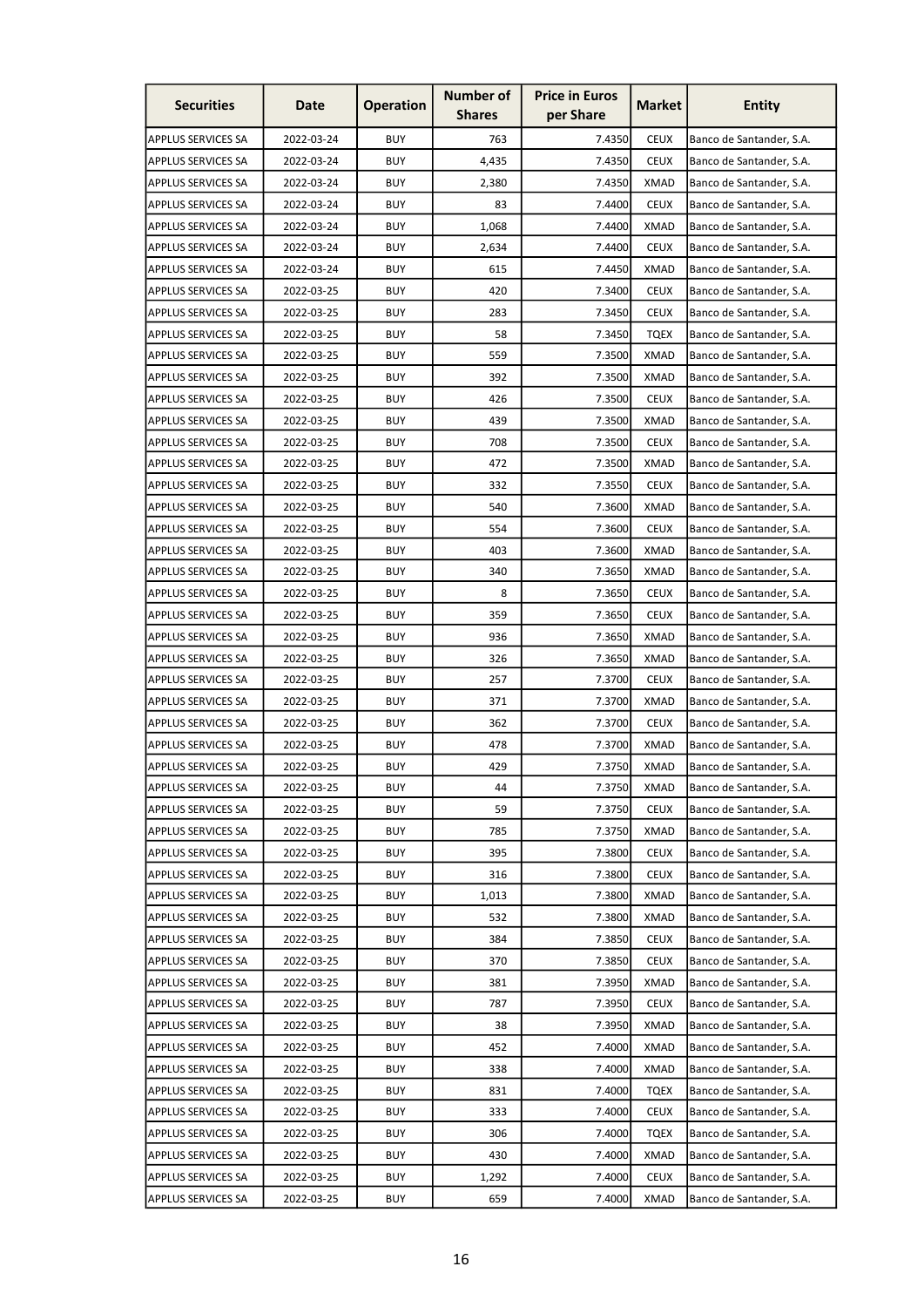| <b>Securities</b>         | Date       | <b>Operation</b> | <b>Number of</b><br><b>Shares</b> | <b>Price in Euros</b><br>per Share | <b>Market</b> | <b>Entity</b>            |
|---------------------------|------------|------------------|-----------------------------------|------------------------------------|---------------|--------------------------|
| <b>APPLUS SERVICES SA</b> | 2022-03-25 | <b>BUY</b>       | 1,563                             | 7.4000                             | <b>XMAD</b>   | Banco de Santander, S.A. |
| <b>APPLUS SERVICES SA</b> | 2022-03-25 | <b>BUY</b>       | 500                               | 7.4000                             | <b>XMAD</b>   | Banco de Santander, S.A. |
| <b>APPLUS SERVICES SA</b> | 2022-03-25 | <b>BUY</b>       | 215                               | 7.4000                             | <b>CEUX</b>   | Banco de Santander, S.A. |
| <b>APPLUS SERVICES SA</b> | 2022-03-25 | <b>BUY</b>       | 161                               | 7.4000                             | <b>CEUX</b>   | Banco de Santander, S.A. |
| <b>APPLUS SERVICES SA</b> | 2022-03-25 | <b>BUY</b>       | 2,200                             | 7.4000                             | <b>XMAD</b>   | Banco de Santander, S.A. |
| <b>APPLUS SERVICES SA</b> | 2022-03-25 | <b>BUY</b>       | 30                                | 7.4000                             | <b>XMAD</b>   | Banco de Santander, S.A. |
| <b>APPLUS SERVICES SA</b> | 2022-03-25 | <b>BUY</b>       | 994                               | 7.4050                             | <b>CEUX</b>   | Banco de Santander, S.A. |
| <b>APPLUS SERVICES SA</b> | 2022-03-25 | <b>BUY</b>       | 84                                | 7.4050                             | <b>CEUX</b>   | Banco de Santander, S.A. |
| <b>APPLUS SERVICES SA</b> | 2022-03-25 | <b>BUY</b>       | 240                               | 7.4050                             | <b>CEUX</b>   | Banco de Santander, S.A. |
| <b>APPLUS SERVICES SA</b> | 2022-03-25 | <b>BUY</b>       | 408                               | 7.4100                             | <b>XMAD</b>   | Banco de Santander, S.A. |
| <b>APPLUS SERVICES SA</b> | 2022-03-25 | <b>BUY</b>       | 362                               | 7.4100                             | <b>XMAD</b>   | Banco de Santander, S.A. |
| <b>APPLUS SERVICES SA</b> | 2022-03-25 | <b>BUY</b>       | 345                               | 7.4150                             | <b>CEUX</b>   | Banco de Santander, S.A. |
| <b>APPLUS SERVICES SA</b> | 2022-03-25 | <b>BUY</b>       | 520                               | 7.4200                             | <b>XMAD</b>   | Banco de Santander, S.A. |
| <b>APPLUS SERVICES SA</b> | 2022-03-25 | <b>BUY</b>       | 784                               | 7.4200                             | <b>XMAD</b>   | Banco de Santander, S.A. |
| <b>APPLUS SERVICES SA</b> | 2022-03-25 | <b>BUY</b>       | 365                               | 7.4250                             | <b>XMAD</b>   | Banco de Santander, S.A. |
| <b>APPLUS SERVICES SA</b> | 2022-03-25 | <b>BUY</b>       | 676                               | 7.4250                             | <b>CEUX</b>   | Banco de Santander, S.A. |
| <b>APPLUS SERVICES SA</b> | 2022-03-25 | <b>BUY</b>       | 314                               | 7.4250                             | <b>CEUX</b>   | Banco de Santander, S.A. |
| <b>APPLUS SERVICES SA</b> | 2022-03-25 | <b>BUY</b>       | 327                               | 7.4250                             | <b>XMAD</b>   | Banco de Santander, S.A. |
| <b>APPLUS SERVICES SA</b> | 2022-03-25 | <b>BUY</b>       | 341                               | 7.4350                             | <b>CEUX</b>   | Banco de Santander, S.A. |
| <b>APPLUS SERVICES SA</b> | 2022-03-25 | <b>BUY</b>       | 400                               | 7.4350                             | TQEX          | Banco de Santander, S.A. |
| <b>APPLUS SERVICES SA</b> | 2022-03-25 | <b>BUY</b>       | 902                               | 7.4400                             | <b>XMAD</b>   | Banco de Santander, S.A. |
| <b>APPLUS SERVICES SA</b> | 2022-03-25 | <b>BUY</b>       | 1,097                             | 7.4400                             | <b>XMAD</b>   | Banco de Santander, S.A. |
| <b>APPLUS SERVICES SA</b> | 2022-03-25 | <b>BUY</b>       | 217                               | 7.4450                             | <b>CEUX</b>   | Banco de Santander, S.A. |
| <b>APPLUS SERVICES SA</b> | 2022-03-25 | <b>BUY</b>       | 432                               | 7.4450                             | <b>CEUX</b>   | Banco de Santander, S.A. |
| <b>APPLUS SERVICES SA</b> | 2022-03-25 | <b>BUY</b>       | 300                               | 7.4600                             | <b>XMAD</b>   | Banco de Santander, S.A. |
| <b>APPLUS SERVICES SA</b> | 2022-03-25 | <b>BUY</b>       | 508                               | 7.4600                             | XMAD          | Banco de Santander, S.A. |
| <b>APPLUS SERVICES SA</b> | 2022-03-25 | <b>BUY</b>       | 436                               | 7.4600                             | <b>XMAD</b>   | Banco de Santander, S.A. |
| <b>APPLUS SERVICES SA</b> | 2022-03-25 | <b>BUY</b>       | 686                               | 7.4650                             | <b>CEUX</b>   | Banco de Santander, S.A. |
| <b>APPLUS SERVICES SA</b> | 2022-03-25 | <b>BUY</b>       | 900                               | 7.4650                             | <b>CEUX</b>   | Banco de Santander, S.A. |
| <b>APPLUS SERVICES SA</b> | 2022-03-25 | <b>BUY</b>       | 781                               | 7.4650                             | <b>CEUX</b>   | Banco de Santander, S.A. |
| <b>APPLUS SERVICES SA</b> | 2022-03-25 | <b>BUY</b>       | 488                               | 7.4650                             | <b>XMAD</b>   | Banco de Santander, S.A. |
| <b>APPLUS SERVICES SA</b> | 2022-03-25 | <b>BUY</b>       | 322                               | 7.4700                             | XMAD          | Banco de Santander, S.A. |
| <b>APPLUS SERVICES SA</b> | 2022-03-25 | <b>BUY</b>       | 570                               | 7.4700                             | <b>CEUX</b>   | Banco de Santander, S.A. |
| <b>APPLUS SERVICES SA</b> | 2022-03-25 | <b>BUY</b>       | 540                               | 7.4700                             | <b>XMAD</b>   | Banco de Santander, S.A. |
| <b>APPLUS SERVICES SA</b> | 2022-03-25 | <b>BUY</b>       | 692                               | 7.4700                             | <b>XMAD</b>   | Banco de Santander, S.A. |
| <b>APPLUS SERVICES SA</b> | 2022-03-25 | <b>BUY</b>       | 785                               | 7.4700                             | <b>XMAD</b>   | Banco de Santander, S.A. |
| <b>APPLUS SERVICES SA</b> | 2022-03-25 | <b>BUY</b>       | 584                               | 7.4700                             | <b>XMAD</b>   | Banco de Santander, S.A. |
| <b>APPLUS SERVICES SA</b> | 2022-03-25 | <b>BUY</b>       | 312                               | 7.4700                             | <b>CEUX</b>   | Banco de Santander, S.A. |
| <b>APPLUS SERVICES SA</b> | 2022-03-25 | <b>BUY</b>       | 416                               | 7.4700                             | <b>XMAD</b>   | Banco de Santander, S.A. |
| <b>APPLUS SERVICES SA</b> | 2022-03-25 | <b>BUY</b>       | 1,161                             | 7.4750                             | <b>XMAD</b>   | Banco de Santander, S.A. |
| <b>APPLUS SERVICES SA</b> | 2022-03-25 | <b>BUY</b>       | 324                               | 7.4750                             | <b>XMAD</b>   | Banco de Santander, S.A. |
| <b>APPLUS SERVICES SA</b> | 2022-03-25 | <b>BUY</b>       | 488                               | 7.4750                             | <b>CEUX</b>   | Banco de Santander, S.A. |
| <b>APPLUS SERVICES SA</b> | 2022-03-25 | <b>BUY</b>       | 315                               | 7.4750                             | <b>XMAD</b>   | Banco de Santander, S.A. |
| <b>APPLUS SERVICES SA</b> | 2022-03-25 | <b>BUY</b>       | 493                               | 7.4750                             | <b>XMAD</b>   | Banco de Santander, S.A. |
| <b>APPLUS SERVICES SA</b> | 2022-03-25 | <b>BUY</b>       | 858                               | 7.4750                             | <b>TQEX</b>   | Banco de Santander, S.A. |
| <b>APPLUS SERVICES SA</b> | 2022-03-25 | <b>BUY</b>       | 238                               | 7.4750                             | <b>CEUX</b>   | Banco de Santander, S.A. |
| <b>APPLUS SERVICES SA</b> | 2022-03-25 | <b>BUY</b>       | 621                               | 7.4750                             | <b>XMAD</b>   | Banco de Santander, S.A. |
| <b>APPLUS SERVICES SA</b> | 2022-03-25 | <b>BUY</b>       | 857                               | 7.4800                             | <b>XMAD</b>   | Banco de Santander, S.A. |
| <b>APPLUS SERVICES SA</b> | 2022-03-25 | <b>BUY</b>       | 818                               | 7.4800                             | <b>XMAD</b>   | Banco de Santander, S.A. |
| <b>APPLUS SERVICES SA</b> | 2022-03-25 | <b>BUY</b>       | 325                               | 7.4800                             | <b>XMAD</b>   | Banco de Santander, S.A. |